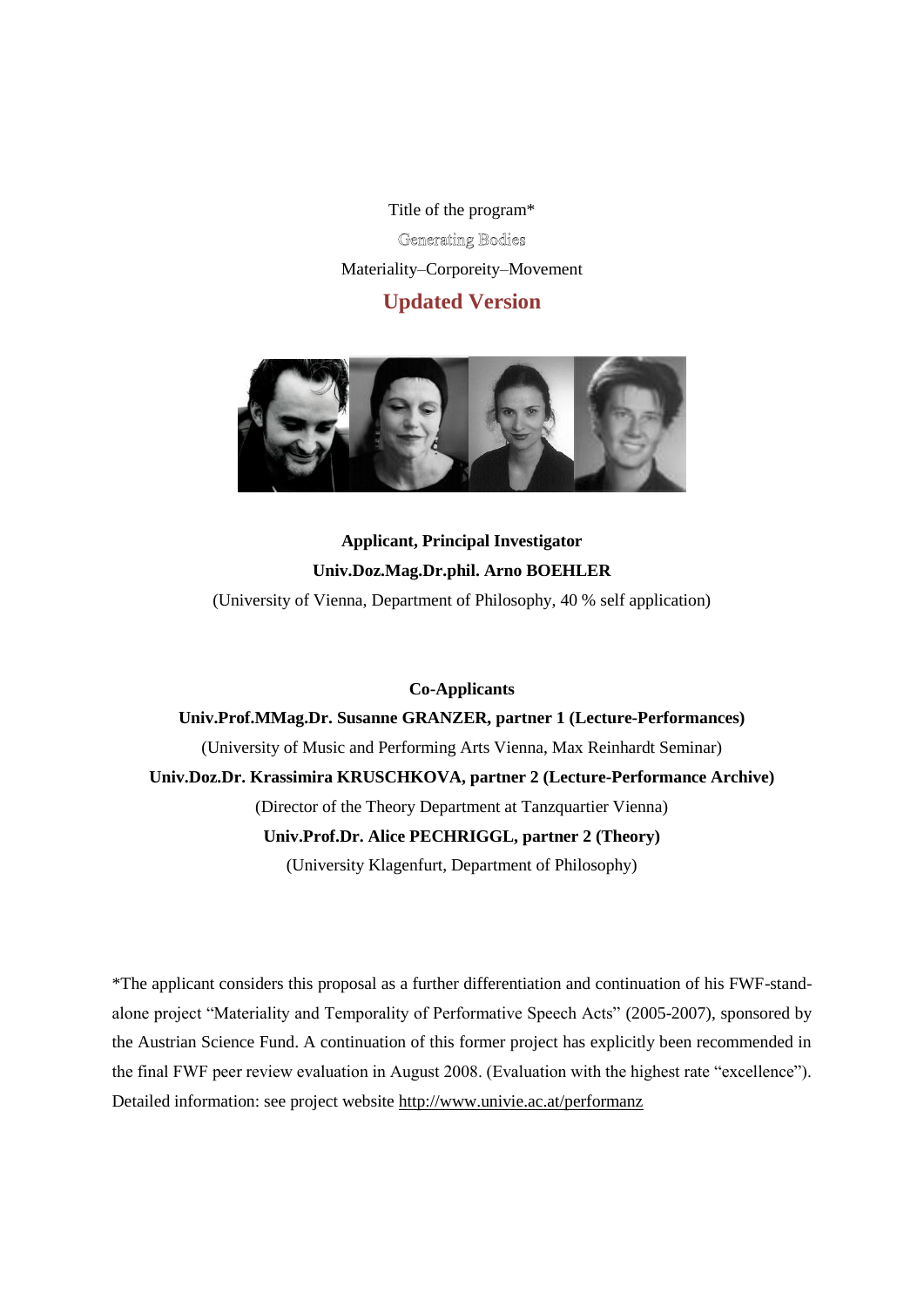# **Content**

| 1.3.2. Work and time plan concerning the experimental aspect of our research project (TRP)11           |  |
|--------------------------------------------------------------------------------------------------------|--|
|                                                                                                        |  |
|                                                                                                        |  |
| 2.1. SCIENTIFIC QUALIFICATIONS OF THE SCIENTISTS INVOLVED  FEHLER! TEXTMARKE NICHT DEFINIERT.          |  |
| 2.2. IMPORTANCE OF THE PROJECT FOR THE CAREERS OF THE PROJECT PARTICIPANTS FEHLER!<br><b>TEXTMARKE</b> |  |
| NICHT DEFINIERT.                                                                                       |  |
|                                                                                                        |  |
|                                                                                                        |  |
| 3.1. IMPORTANCE OF THE PROJECT (FOR THE RESEARCH FIELD AND THE CONTEXT OF THE INSTITUTE)15             |  |
|                                                                                                        |  |
|                                                                                                        |  |
|                                                                                                        |  |
|                                                                                                        |  |
| 4.1. INFORMATION ON THE RESEARCH INSTITUTION (CO-APPLICANTS/INFRASTRUCTURE)FEHLER!                     |  |
| <b>TEXTMARKE NICHT DEFINIERT.</b>                                                                      |  |
| 4.2. INFORMATION ON THE SUPPORT REQUESTEDFEHLER! TEXTMARKE NICHT DEFINIERT.                            |  |
| B.) CONTRIBUTORS TO THIS APPLICATION FEHLER! TEXTMARKE NICHT DEFINIERT.                                |  |
|                                                                                                        |  |
|                                                                                                        |  |
|                                                                                                        |  |
|                                                                                                        |  |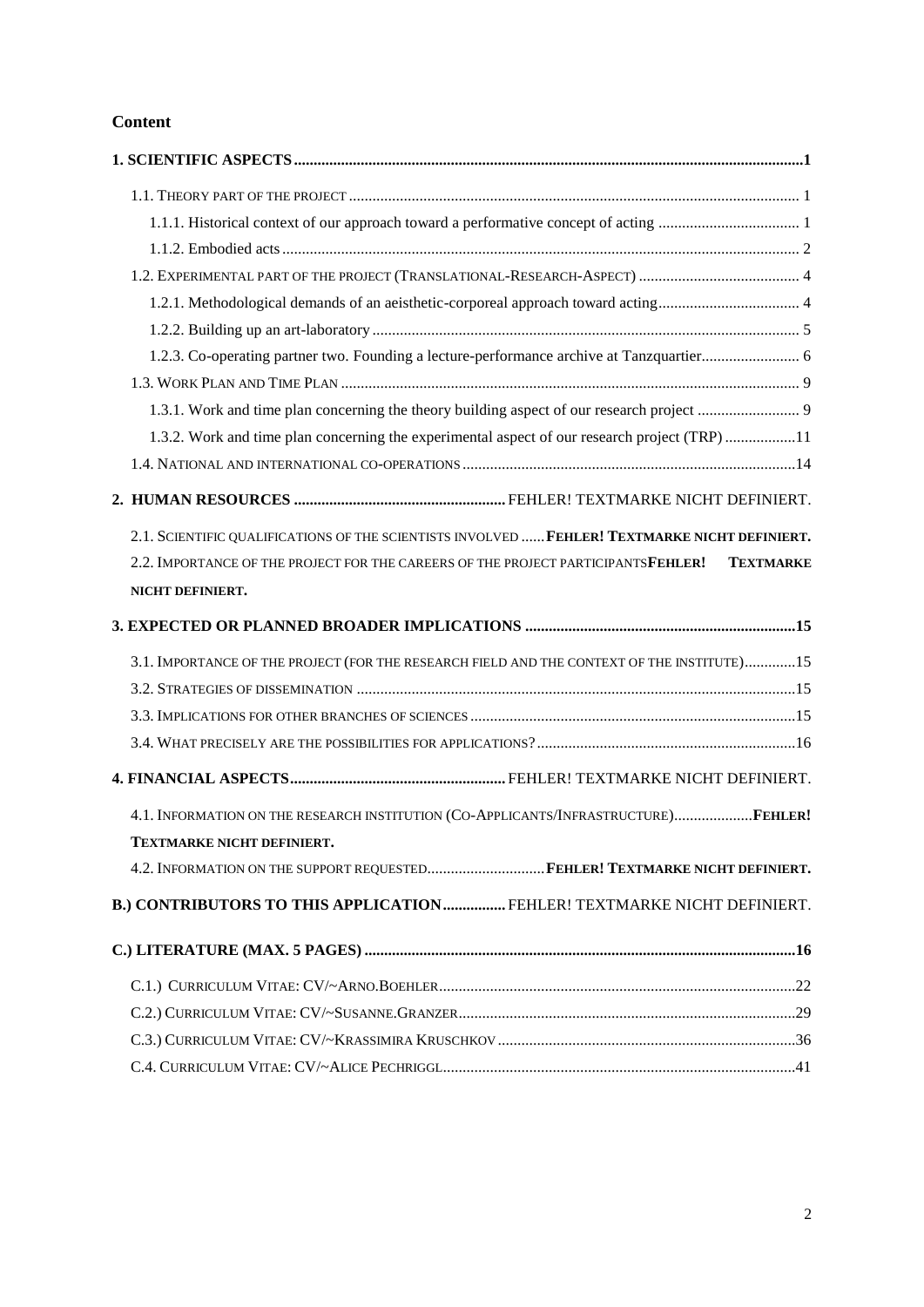# **A. DESCRIPTION OF THE RESEARCH-PROGRAM**

## **1. SCIENTIFIC ASPECTS**

# **1.1. Theory part of the project**

#### 1.1.1. Historical context of our approach toward a *performative* concept of acting

Insofar as speech-act theories constitutively suppose, that "issuing an utterance is the performing of an action" (Austin 1962/1975, pp. 6-7) one would assume that the structure of what constitutes the *performance of an act* would be a vast field of analysis in such theories. But this is surprisingly not the fact, as Jacques Derrida showed in *Limited Inc.* (Derrida 2001dt.)<sup>1</sup> already. Even though speechact theorist "has been using the term "act" so often," the structural conditions of what it means to act indeed has "rarely been analyzed, like the word event" (Derrida 2001dt., p. 97)<sup>2</sup>; especially in Searle"s reading of Austin.

According to Derrida his book *Speech acts* (Searle 1969) is not able to grasp the *performative* aspect structurally involved in the execution of an action, due to the fact that Searle precisely deprives acting from its performativity by subjecting the *taking place* of an action entirely under the governance and control of its *intention*: "there is no getting away from intentionality, because a meaningful sentence is just [sic!] a standing possibility of the corresponding (intentional) speech act." (Searle 1977, p. 202; Derrida 2001dt, p. 97).

A statement like this, uttered in Searle"s reply on Derrida"s early text "Signature Event Context" shows strikingly, that the performing of an action *just* serves as the *re-*actualization of a self-identical possibility in Searle. Acting does not *add* anything new to the standing possibility "quoted" in the performance of an action in his reading of performatives. By this he precisely misses the *excessive* aspect at work in acting that makes acting *indeed* a kind of *art*: namely the *art* of acting, most prominently exposed in the performing arts.

In a sharp opposition to such an intentionalistic approach<sup>3</sup> toward acting this research aims to develop a *performative* concept of acting, honoring the fact that acting is not just *reproducing* standing possibilities to realize *them* within a given spatio-temporal situation. – Rather one actually *creates* new possibilities while one is acting *in deed*.

 $\overline{a}$ 

<sup>&</sup>lt;sup>1</sup> *Limited Inc.* is Derrida's reply on John R. Searle's *reply*, Reiterating the Differences<sup>*"*</sup> (Searle 1977), in which Searle reviews Derrida's early text "Signatur, Ereignis, Kontext" (Signature, Event, Context), Derrida 1988 dt., pp. 325-351. <sup>2</sup> All English translations of originally German and French texts are made by the applicant.

<sup>&</sup>lt;sup>3</sup> In 1926 Heidegger argued against Husserl's idea of a pure phenomenology of intentional acts that Husserl's approach toward acting distinguishes between "the propositional content of a sentence (as its ideal, valid being) and the real act of issuing it (as its real being)", but in doing this, "the reality of this real aspect of acts is left undetermined. The mode of the judgment, its being an act, that is, the being of the intentional, is left unquestioned" (Heidegger 1926dt./1994, pp. 160-161).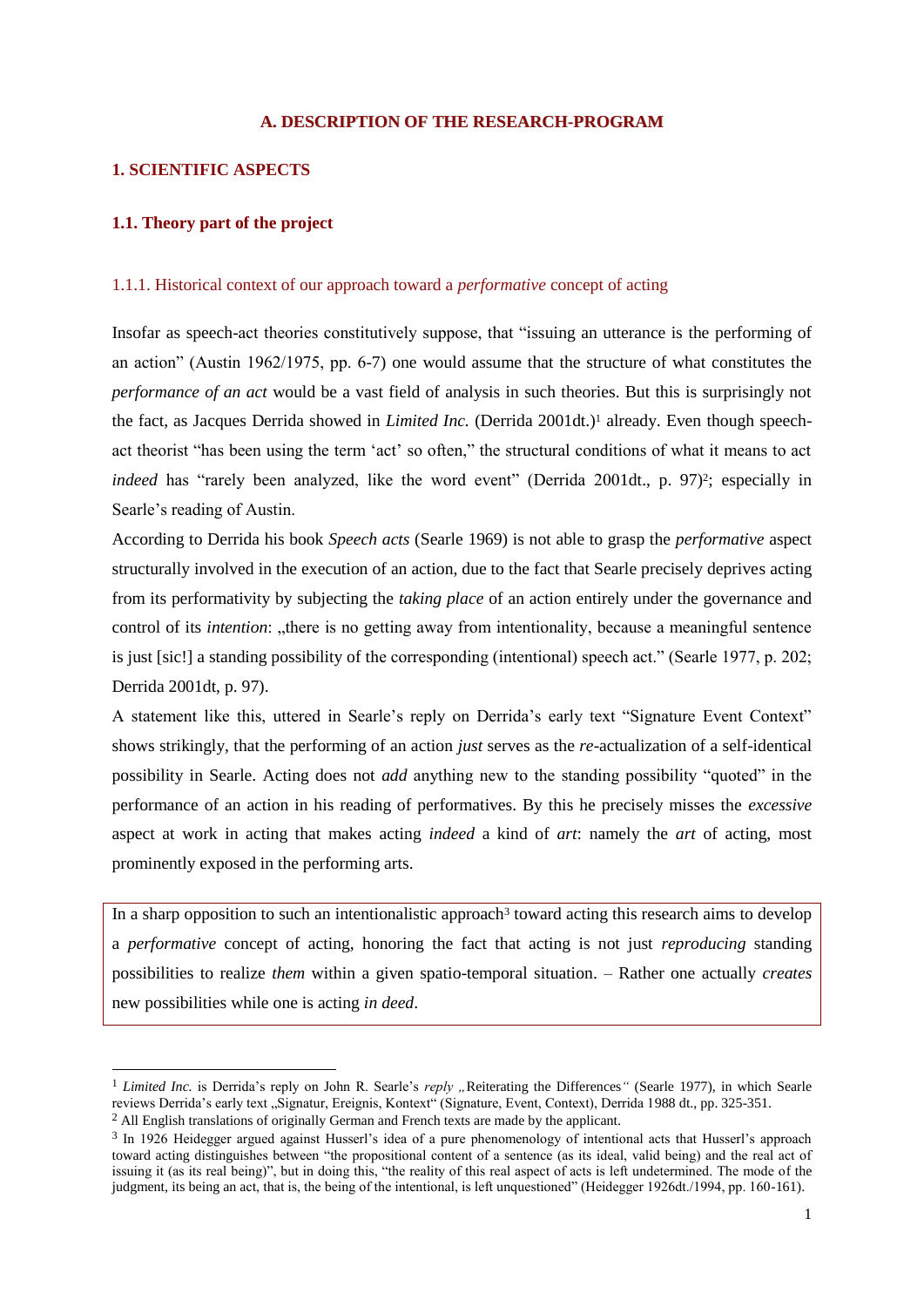In this sense Agamben is entirely right to assess–in his beautiful reading of Bartleby, and the Deleuzean notion of *Absolute Immanence* (Deleuze 2001)–that a *performative* mode of acting is a *productive* kind of performance, because it actually "restores possibility to a past, making what happened incomplete and completing what never was." Even the *act* of remembrance, he claims, is not just repeating "what happened nor what did not happen but, rather, their potentialization, their becoming possible once again." (Agamben 1999, p. 267.)

The philosophical significance of a poststructuralist account toward acting, an approach that we strongly enhance in this research, is grounded in this fact that it considers *acting* to be an *art in itself*, precisely because the performing of an action *risks* the stability of inherited rules and structures by actually replicating them again *in the present tense*.

The ambivalent *gift* of acting, the critical moment, in which the *taking place* of an action indeed becomes an *art* consists precisely in this repotentialization of *given* identities, which allows them to be actually altered, changed and regenerated anew in the course of their re-presentation. (Böhler 2008, pp. 141-151). Acting is thus the trope of all tropes, the very possibility of a chance for change (Pechriggl 2006dt.).

#### 1.1.2. Embodied acts

In a collection of essays on *Performativity and Mediality* (Krämer 2004dt.), Sybille Krämer made explicit that former speech-act theories like Habermas, Chomsky<sup>4</sup> or Searle<sup>5</sup> did cope with the problem of performatives "without coming across the question at all of the media involved in the performance of speech-acts." (ibid., p. 13). Ignoring this question was possible at those times because the problem of how language literarily *takes place* in an *elementary, corporeal manner,* has not yet significantly concerned them. They simply presupposed, that one has to assume universal valid language patterns *behind* the actual performance of a speech act, structurally valid in their propositional content *independently* of their actual usage. Obviously "a two world model of language that makes the implicit theoretical assumption that one can distinguish rigorously between a "pure" language or communication, interpreted as a grammatical or pragmatic set of rules and its actual realization in each speech-act or act of communication."<sup>6</sup>

An assumption that becomes highly problematic as soon as one "questions the "mode of being" of language itself" (Krämer/König 2002dt., p. 7). Because once one admits that universal patterns of

l

<sup>4</sup> On a critique of universal linguistic structures in Chomsky see: Putnam 1991 dt., pp. 28-29.

<sup>5</sup> See: Krämer 2001, pp. 19-74.

<sup>6</sup> Krämer 2001 dt., pp. 9-10.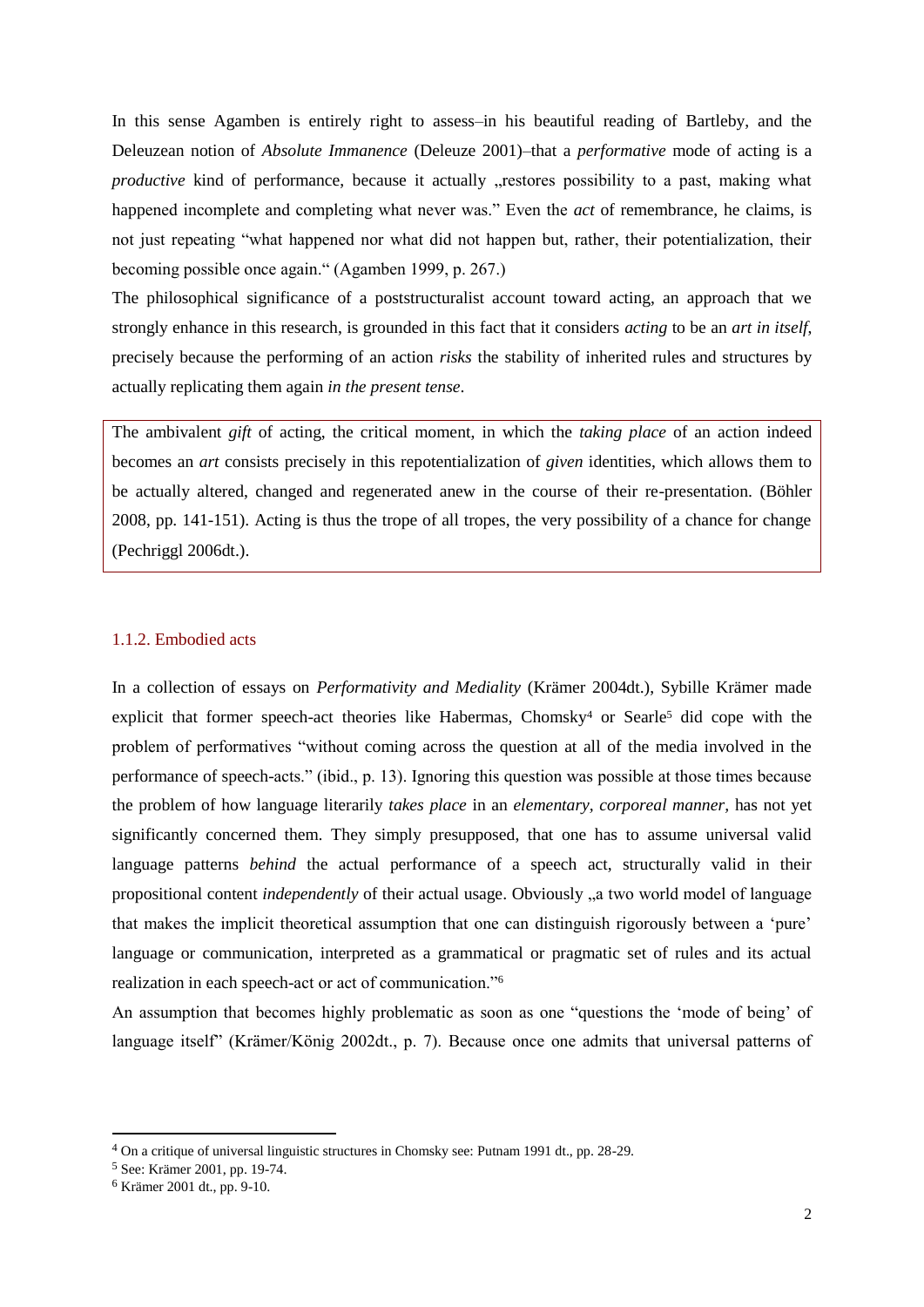language *do exist* in their *usage* only, they would obviously not *take place* at all without being corporeally quoted within a special spatio-temporal situation.<sup>7</sup>

If we accept this theses that the "performative turn" became an umbrella term in many cultural theories and philosophies of languages *since* the rigorous separation between a semantic meaning and its spatio-temporal enactment<sup>8</sup> has become highly problematic, it becomes clear, why the significance of the *fleshly* conditions involved in acting has become a main target of many contemporary theories of performativity.

Using a terminology, Sybille Krämer suggested in her collection of articles on *Performativity And Mediality* (2004dt.), such *aeisthetic-corporeal* approaches toward acting are deeply "inspired from the experience of 'artistic performances' [...] The fleshly aspects involved in the execution of an act–the body of the actor for instance and all the empirical attributes of a performance that are visible–are then no longer merely semiotic signs of an immaterial, semantic meaning that lies behind the scene of its spatio-temporal usage, pretending that the real act of issuing a meaning would only function as the visual appearance of an already given proper sense." (Krämer 2004dt., pp. 17-18.)

Our research will hook up with this state of the art to develop an *aeisthetic-corporeal* concept of acting (Krämer 2004dt, pp. 15-18), in which the performing of an action is always already considered to be *a fleshly mode of acting in media*. – A corporeal performance, and not only an incorporation of immaterial ideas, because ideas too have to be created once one assumes that they don"t preexist in a platonic heaven. "The concept is not given, it is created; it is to be created" (Deleuze 1994, p. 11) is Deleuze"s famous anti-platonic statement in *What is Philosophy?* on the question, what is called thinking?

The analysis of these parts of the project will be a central research issue of both philosophers involved in this application, Alice Pechriggl (University Klagenfurt) and Arno Böhler (University of Vienna).

This short summary shows that the significance of the terms "performance/performatives" changed radically in the course of  $20<sup>th</sup>$  and  $21<sup>st</sup>$  century history of science. Starting its career as a terminus technicus in speech-act-theory to emphasize the character that *issuing an utterance* is the performing of an action, the question of the functional conditions necessary to realize the intention of a speechact has successively been replaced by questions primarily concerned with the significance of the spatio-temporal *corporeity* involved in acting in latest theories on performativity. (See Wirth, 2002dt, pp. 10-11).<sup>9</sup>

 $\overline{a}$ 

<sup>&</sup>lt;sup>7</sup> On the significance of linguistic replications see: Butler 1998 dt. pp. 9-67; Derrida 1988 dt., pp. 325-352; Derrida 2000 dt., pp. 9-59; Krämer 2004 dt., pp. 15-17.

<sup>8</sup> On the difference of use and meaning/use and mention see: Krämer/König 2002 dt., pp. 7-15; Krämer 2001 dt., pp. 95-105; Searle 1969, pp72-73; Derrida 2001, pp 53-170.

 $9$  On the performative turn see: Wirth 2002dt., pp. 9-62; Mersch 2002dt., pp. 18-21; Fischer-Lichte 2004dt., pp. 31-57.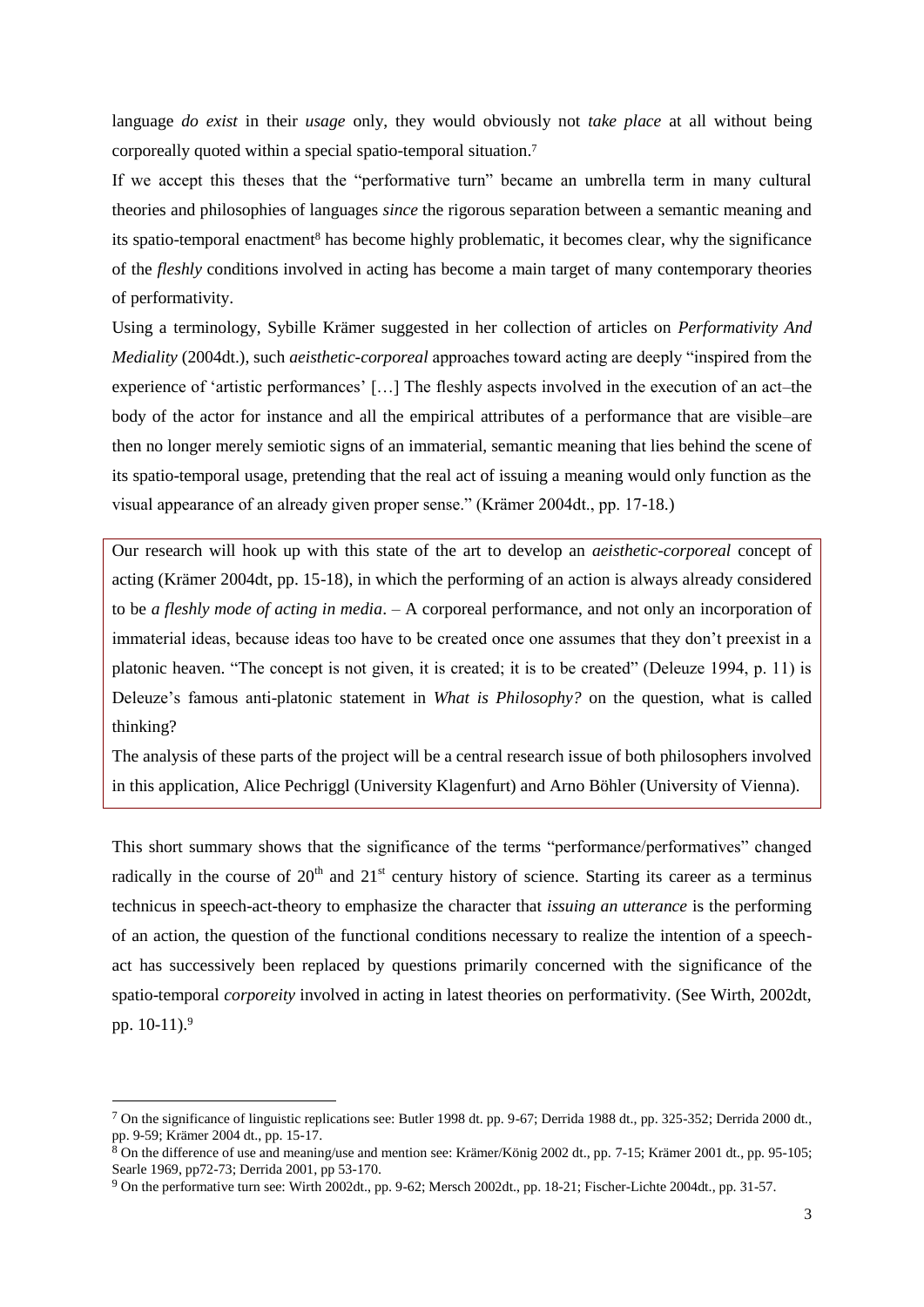#### **1.2. Experimental part of the project (Translational-Research-Aspect)**

#### 1.2.1. Methodological demands of an aeisthetic-corporeal approach toward acting

It is a fundamental claim of this project that once the corporeal-aeisthetic dimension at work in the performing of an action has become the organizing view-point of one"s scientific investigations, *the idea of the art-laboratory* becomes a *methodological necessity*. First, because one is not merely interested anymore in the general *possibility* to act, but in particular types one is used to act in special circumstances and contexts. Second, because these general types are *just* considered to be *stereotype* forms of acting. – Habitual ways, one is actually used to act in the present tense by just repeating the past participle of a certain type of action–like walking in a mode one actually became used to walk, speaking in a mode one actually became used to speak, in a stereotype rather than a performative manner. (Böhler 2009dt.).

To disrupt such an over-simple identification of the grammatical form of the past participle with the present participle of a verb, special research-laboratories are planned to be organized in this program in order to break up stereotype forms of accustomed ways we are usually used to *do* science and philosophy. The installation of such art-laboratories, which we are proposing and enhancing in this research, is therefore not merely a trendy, fashionable idea external to the content we are scientifically engaged with in this program. On the contrary. It is a necessary methodological consequence of the propositional content, we are actually scientifically occupied with in this research. As reviewer B expressed it in his evaluation report: The matter, that matter most in this project is "the creation of an art-laboratory inspired by the scientific laboratory, that could reassess the force and function of the performative context surrounding the scientific speech-act" (reviewer B, p. 6) in a tropical manner.

By tropes we do not mean a sheer rhetorical use of linguistic structures and words, but an ontological process, in which a significant, genuinely new form of existence comes into being by altering accustomed ways of acting. In this sense a trope functions as a regulative idea<sup>10</sup> that has started to drive, command, shape and regulate the corporeal configuration of a body in an elementary, normative way. In historical perspectives the term "ontological metaphor"<sup>11</sup> has been introduced into the area of philosophy by an analysis of political metaphors signifying bodies in relation to their gender specific position in political institutions in order to reflect the relation between their "sociopolitical-imaginary" and their "real-biological-morphology".<sup>12</sup>

Affirming this concept of ontological tropes, the performance of science finds itself in the same position as the performance of the arts. The texts and works generated in scientific research performances "are not in principle governed by pre-established rules, and they cannot be judged according to a determining judgment, by applying familiar categories to the text or to the work. Those

 $\overline{a}$ 

 $10$  Regulative idea not in the sense Kant, but Foucault and Butler are using this term. See: Butler 1997 dt., pp. 48-49.

<sup>11</sup> See Pechriggl 2000 dt., Pechriggl 2/2005 dt., pp. 102-118, Castoriadis 1984.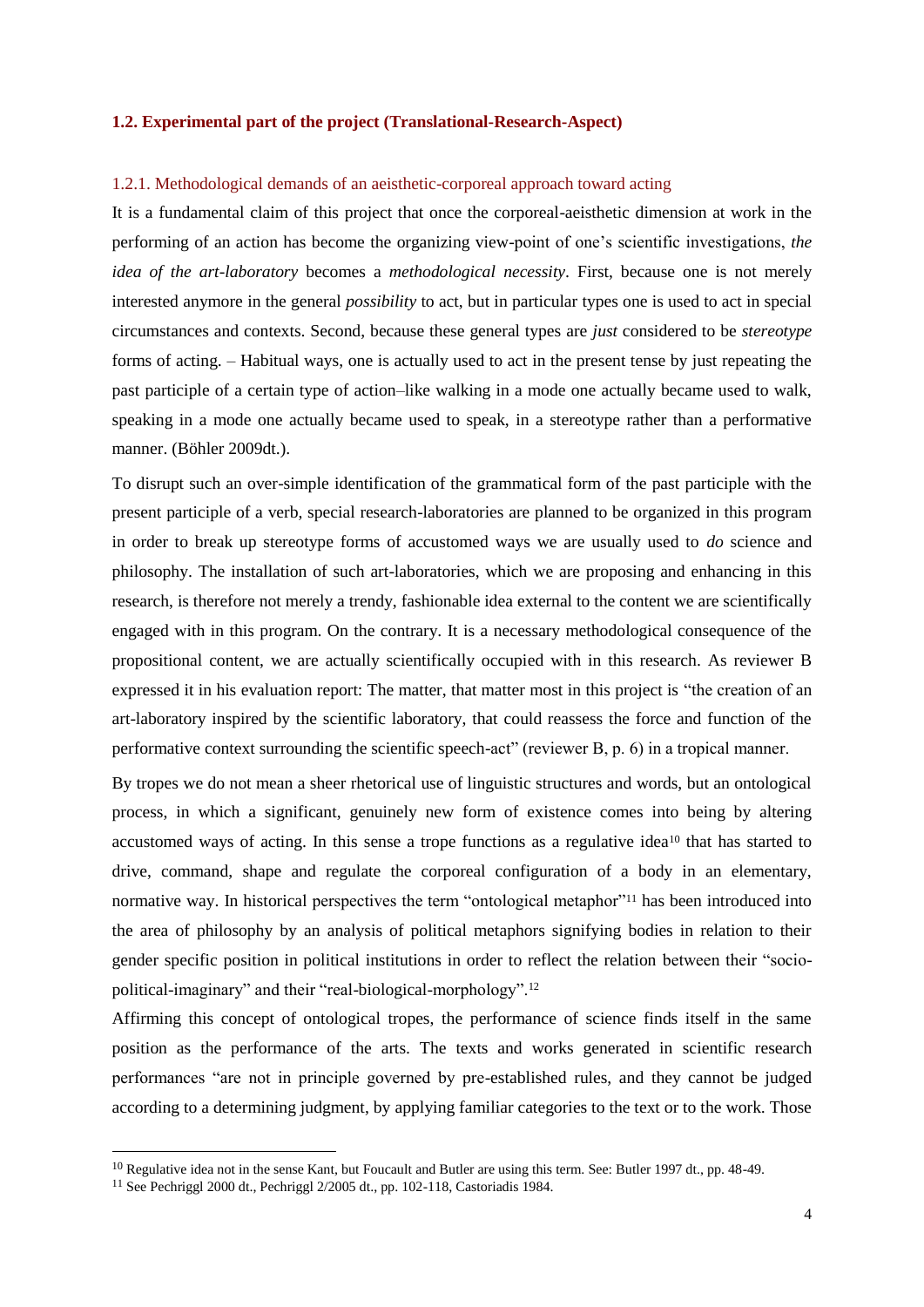rules and categories are what the work of art [and sciences] itself is looking for." (Lyotard 1991, pp. 47-48).

Doing science, as well as doing art, is never merely a replication of familiar contents.<sup>13</sup> It is rather the repotentializing of the set of rules, schemata and concepts, one actually uses in the course of a research performance. Therefore scientific research, interested in the innovative aspect of theory building processes has to "make repetition a category of the future" (Deleuze 1997<sup>2</sup>dt., p. 127)<sup>14</sup> in order to become a scientific mode of research-*performance* in itself, an *art* of acting scientifically.

#### 1.2.2. Building up an art-laboratory

The experimental part of our project will meet this methodological challenge. In special arranged artlabs an interdisciplinary group of about twelve distinguished artists, philosophers and scientists will be invited on a regular basis to develop *lecture-performances*<sup>15</sup> in which the creation of an aestheticcorporeal concept of acting will be tested not only on a discursive, but on an elementary corporeal level as well. Stereotype body-rituals, gestures and social behaviors toward others, scientists are usually used to reproduce while they are doing science–mostly in an unconscious manner–have to be reflected, bodily tested, reconsidered and deconstructed anew in this part of the project.

The lecture-performances developed in the art-labs will finally be staged during a public event called *Philosophy on Stage#4* in the second year of this project. The entire experimental part of the research will be documented on video and finally published in a DVD-book. (Artistic reference  $\rightarrow$ **GRENZ\_film granzer & böhler (Eds.),** *Philosophy On Stage***, Passagen Press: Vienna 2007.)**

In the art-labs the involved scientists are explicitly asked to give up the classic stoic idea of doing science in a bodily and emotionally detached sense, since the *way*, the flesh of the researchers sensitively responses the theories they develop in the art-lab is considered to be an important source of information in this format. – A methodological shift of the *way*, one is called to *do science* that will, we assume, on the long run produce most significant effects on the theories produced in scientific research to come (Ronell 2005, Rickels 2007, Böhler 2008dt.).

#### **Main research questions the interdisciplinary research group will address in the art-labs:**

 **Analysis:** What are the methodological and structural consequences of the fact that building up a scientific *theory* on *Acting Bodily* is possible only on the basis that one is *in praxis* already *acting bodily* while one is developing such a theory? (Key word: Transcendental Empirism)

l

<sup>12</sup> See: Castoriadis 1984 dt., Butler 1997 dt., p. 37.

<sup>13</sup> See: Kuhn 1977 dt., Feyerabend 1976 dt., Rheinberger 2006 dt., Ronell 2004, Böhler 2007 dt., pp. 168-183.

 $14$  On the futuristic character, constitutive for the performance of an action as a kind of promise, see: Agamben 1998 dt., pp. 63-64; Böhler 1996 dt.; Böhler 2005 dt.; Deleuze 1997<sup>2</sup> dt., pp. 99-169, Heidegger 1976 dt., p. 17, Pechriggl 1993 dt., Capter III. 4-6, Pechriggl/Reitter 1991 dt., pp. 81-102, Schelling 1985 dt., vol. 5, p. 603-777.

<sup>&</sup>lt;sup>15</sup> Since 1997 the applicant has realized already more than 40 lecture-peformances together with Susanne Granzer presented in the USA, France, Germany, Switzerland and Austria. (See: description of qualification).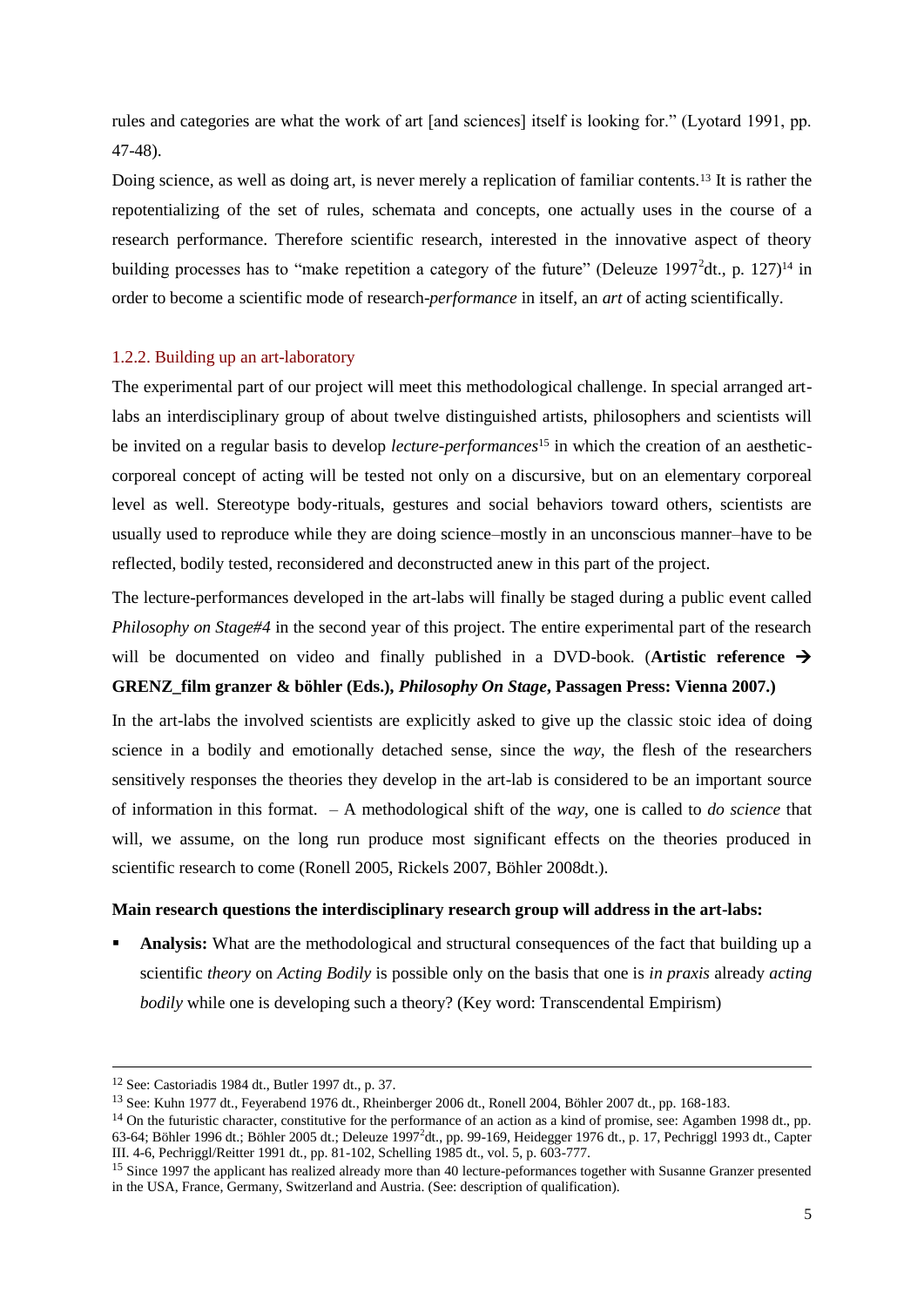**Praxis:** How will the scientists, philosophers and artists participating in our research laboratories practically engage their "own" flesh as a corporeal medium to express, mediate, sensually sense and stage their ideas on *an aeisthetic-corporeal concept of acting* during the lecture-performances they are called to develop in the art-labs and finally stage on *Philosophy On Stage#4*.

This part of the project will be realized in a close co-operation with the University of Performing Arts Vienna, Max Reinhardt Seminar, one of the most distinguished acting schools worldwide. Susanne Granzer, co-operation partner one, is *professor for acting* at the MRS since 1989. The **FWF peer review evaluation** of her and Böhler"s former FWF-project on "Materiality and Temporality of Performative Speech-Acts" (2005-2007) explicitly recommended a continuation of their research: **"The project should in any case be continued, especially in regard to the problem of body, space and presence. From the result of this excellent project new questions arise, which seem to be of highest interest for the further development of scientific and artistic discourses on a notion of reality, which limits the concepts of constructivism."** (08/2008, FWF peer review final comment).

# 1.2.3. Co-operating partner two. Founding a lecture-performance archive at Tanzquartier

From the very beginning the Tanzquartier Vienna was founded in 2001, the theory-center of the institution has organized a great number of events in which the relation of theory and practice in contemporary dance and performances has been reflected to interrogate the limits of translating art into science and vice versa. On these occasions questions were discussed like:

- ". What have been the historical origins from which the idea of the art-labs derived from?"
- "To which methods has this idea been ascribed to and which concept of theory and practice is transported in this idea?"
- "Which are the socio-political implications of the idea, especially if we take it for granted that it abandons the notion of thinking as a sheer form of re-presentation?"
- "What does it mean, structurally, that the performative interpretations of the arts and sciences emphasize the event-like character involved in their research performances?"

These, and similar questions have been asked in a couple of top-class laboratory projects, symposias and lecture-series during the last 8 years. They all were occupied with the task to analyze, test and evaluate the relation between art and sciences in new groundbreaking formats, which have been intensively discussed from the international community of performance artists, theorists and the public. The practical work field of the Tanzquartier within this project will consist in the task to sort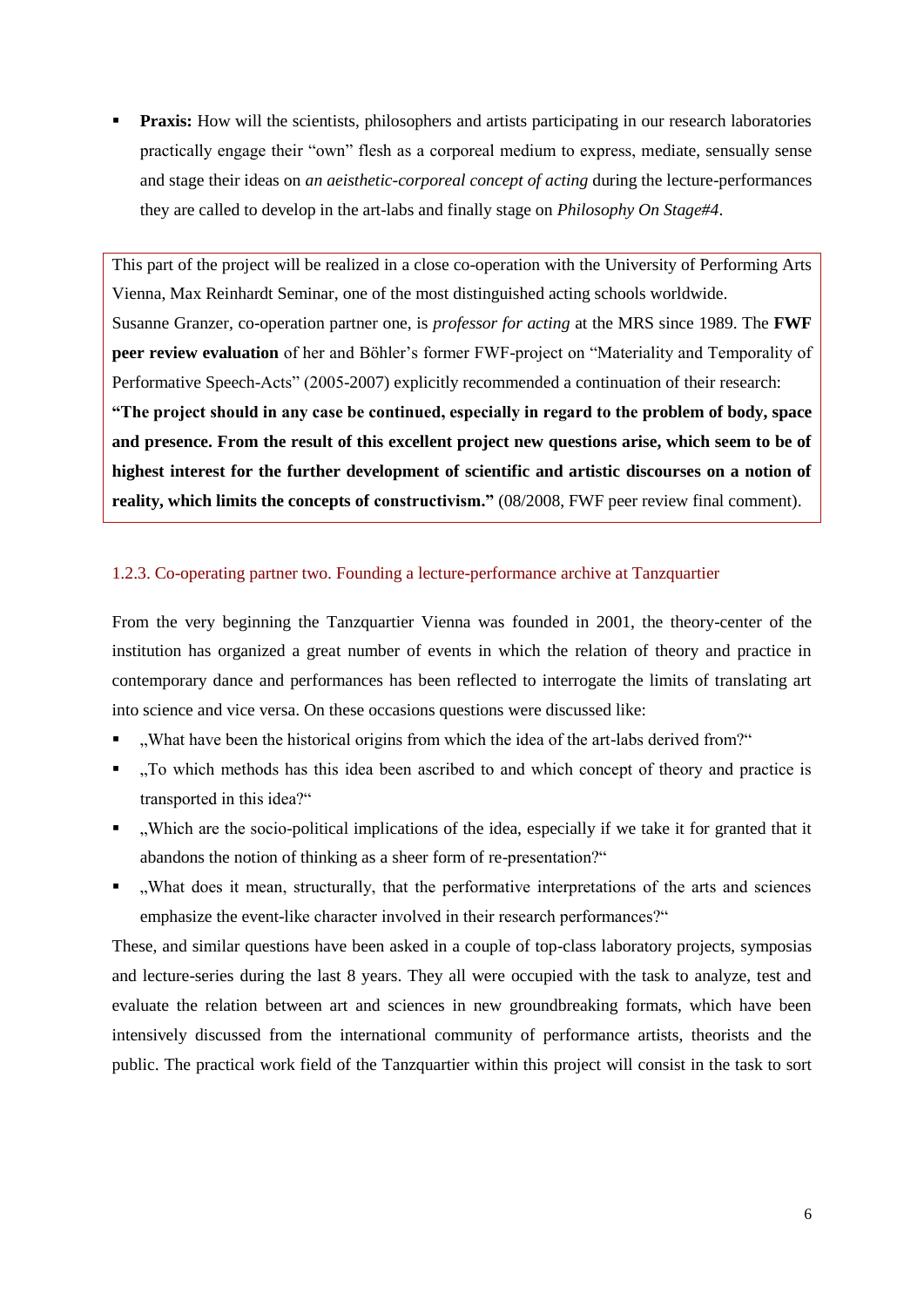the archive of these events and evaluate them according to the leading question of this research program.<sup>16</sup>

# **Title of the laboratory-projects contemporarily documented in the archive of the Tanzquartier (Titles translated from German to English)**

The Reality of Fata Morgana. Construct of the Audience–Game Boys. Body Pictures in Reality-Shows–Dance and Work, a Comparative Study–Drift. The Performative State of Drifting– Postdramatic Agitations–Performance and Material. Fragment and Totality–Now you can have the body you've (n)ever wanted–Free Fall: Border-control–Duty free fiction in performance–John Cage– Much Ado about Nothing; Multiple Being–Space Stations: Shift Changeover–Dance as secret service–Only Words. Performance and Performativity–Pornonom. Pornonom. Attempt on Heteronomism and Sex–Trans-late. On contemporary dance critics–Embody the act of being.

# **Title of the lecture-series contemporarily documented in the archive**

Potentiality. On a Scenic Mode of Potentiality–Gestures. Readability of Corporeal Movements– Performance appropriated. Appropriations in Dance and Fine Arts–Attentiveness. On Scenic Aesthetics of Turning Towards– and Away from–Being-With. Aporia Of The Community. Scenic Participation–Falling In/Falling Out. Embarrassing in Dance + Fine Arts

#### **Title of the symposia and lecture-series" contemporarily documented in the archive**

Aesthetic Experience as Knowledge-Building Process Within The Performing Arts–Impossible Tears. Emotions in Contemporary Theater and Performances–I say I. Subject-Projections On Stage Education acts. Art Empowering Education–This Is Not a Game. Game Theories And Metaphors

## **List of participating scientists in these events (selection)**

Prof. Baxmann, Inge; Prof. Bilstein, Johannes; Prof. Brandstetter, Gabriele; Dr. Deufert, Kathrin; Prof. Finter, Helga; Doz. Frey, Eleonore; Prof. Greisenegger, Wolfgang; Prof. Hamacher, Werner; Prof. Heeg, Günther; Prof. Huber, Jörg; Prof. Jeschke, Claudia, Prof. Kappelhoff, Hermann; Prof. Krämer, Sybille; Prof. Lehmann, Hans-Thies; Prof. Liessmann, Konrad Paul; Prof. Malzacher, Florian; Prof. Matzke Mieke; Prof. Meister, Monika; Prof. Menke, Christoph; Prof. Mersch, Dieter; Prof. Müller-Schöll, Nikolaus; Prof. Nägele, Rainer; Prof. Pias, Claus; Dr. Ploebst, Helmut; Prof. Rheinberger, Hans-Jörg; Prof. Rickels, Laurence A.; Prof. Seel, Martin; Prof. Siegmund Gerald; Prof. Stoellger, Philipp; Prof. Tholen, Georg Chr.; Prof. Thurner, Christine; Prof. Waldenfels, Bernhard; Prof. Wetzel, Michael; Prof. Wirth, Andrzej; Prof. Wulf, Christoph;.

Due to the fact that the Tanzquartier Vienna is one of Europe's leading institutions concerned with the cutting edge of contemporary performance theory and performance praxis, this aspect of the project will be realized in a close co-operation with Krassimira Kruschkova, director of the Theory

 $\overline{a}$ 

<sup>&</sup>lt;sup>16</sup> Insofar as the Tanzquartier Vienna, according to its constitution, should be engaged in programming artistic and scientific events, the evaluation of its archive is possible only through the financial support of third-party-funds like the Austrian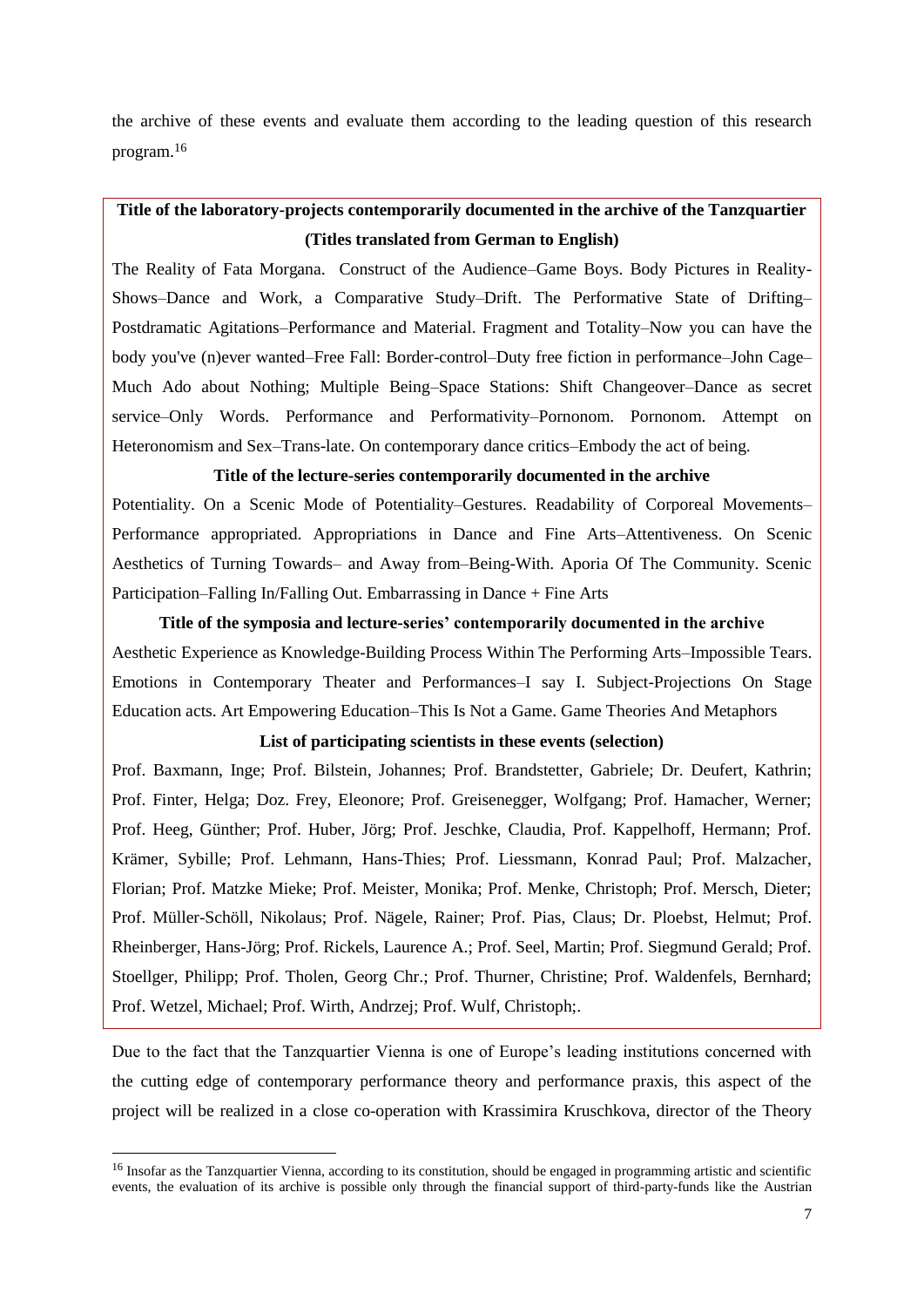Department at Tanzquartier Wien and partner two of this application. The realization of this task during the next three years will produce an archive of contemporary dance and performance theory, unique in Europe, an archive of thinking in movement.

# **Tabulation of the major theoretical and experimental goals to be accomplished in this project**

# I.) Central **theoretical** approach of this research:

This research is on the way to develop an aeisthetic-corporeal concept of acting, in which acting is considered to be:

- an *art in itself,* insofar as the performing of an action actually offers the chance to alter inherited structures,
- a mode of *acting in media*, because acting indeed *takes place* in the course of a kinaethetic activity that is conditioned to make use of a corporeal medium, actually ready at hand to accomplish the action *in deed*,
- an activity, which is always active *and* passive, since the taking place of an action structurally implies a *recursive* aspect, in which one actually makes use of *dispositions*, ready at hand to be performed by the performer performing the action despite he or she has not originated them, but just inhabits them. (Böhler 2009dt.).

# II.) Central **methodological** approach of this research:

This research aims to proof, on a practical and theoretical level, that the analysis of an aeistheticcorporeal concept of acting demands a reconsideration of the *ways* and *methods*, we are actually used to *do* science, mostly in a scriptural form, forgetting the bodily level involved in doing philosophy and science.

# III.) Central **translational** (experimental) goal of this research:

The interdisciplinary research group of scientists, philosophers and artists co-operating in the art-labs is called to create discursive and performative bridges between the corporeal and discursive *demonstration* of their scientific ideas in the experimental part of the project. It will be their task to answer, on a theoretical and practical fleshly layer, what the *gift* of acting could be for the sciences, and the gift of science for the arts by producing lecture-performances to overcome the classic stoic idea of doing science. Such an attempt will have, we assume, most significant effects not only on our common understanding of what one is actually *doing* while one is *doing* science and philosophy, it will also have a strong impact on the arts and their way of making art an *art* of acting scientifically.

l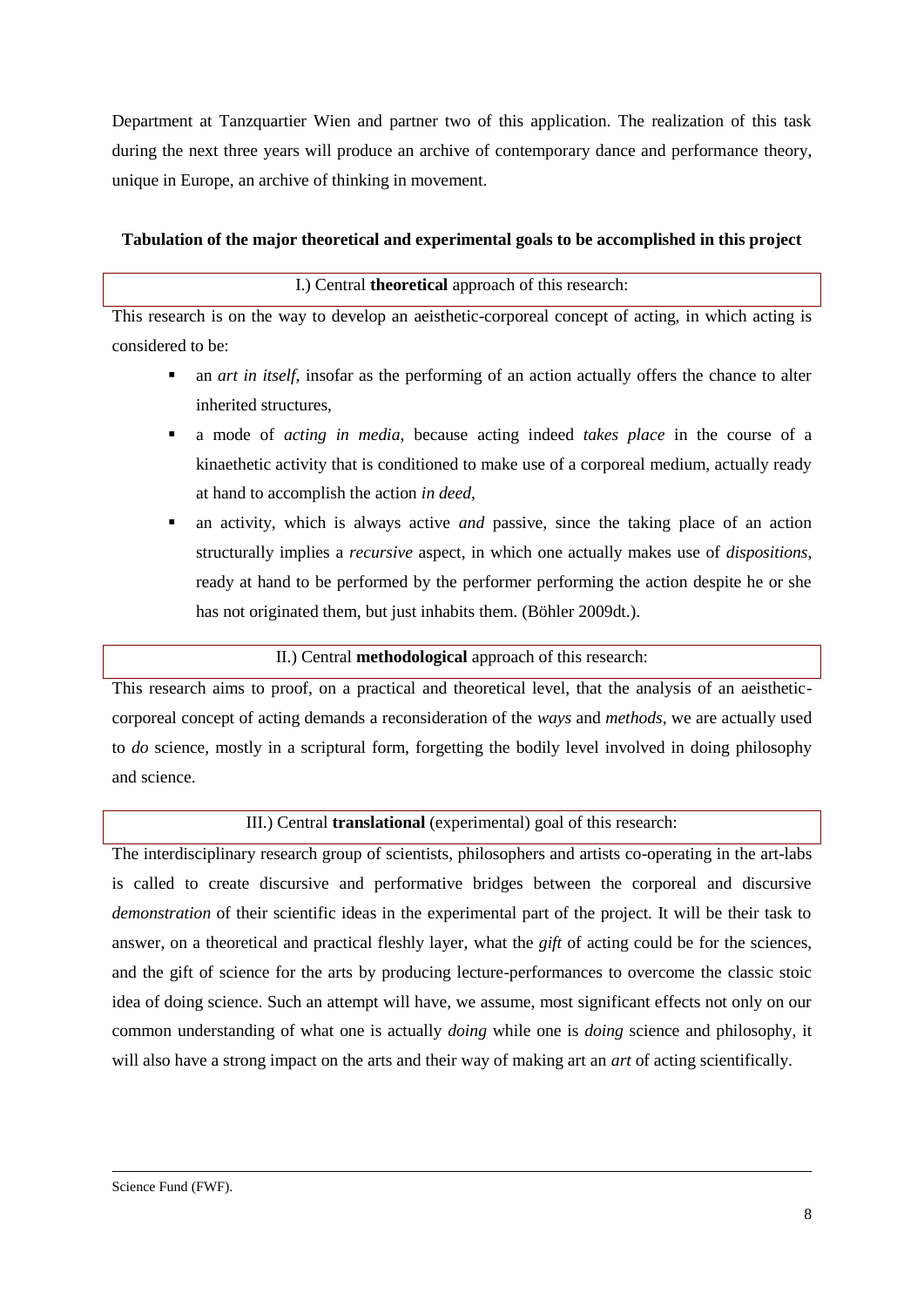# **1.3. Work Plan and Time Plan**

## 1.3.1. Work and time plan concerning the theory building aspect of our research project

# **Theory part // Work package one // first year**

**Involved Scientist:** The applicants (Böhler, Granzer, Kruschkova, Pechriggl, PH.D Candidates) **Analysis**: Since the performing of an action has to *take place* in order to be generated, acting *depends* on a *given external* medium, the agent performing the action longs for, but can never control entirely during the corporeal unfolding of the act.  $\rightarrow$  It is this *instable* spatial aspect at work in the **embodiment of an action we are specially interested in this first work package.**

# **Theory part // Work package two // first year Involved Scientist:** The applicants

-----------------------

**Analysis:** Structurally depending on an *external* medium to be quoted in order to execute the bodily fulfilment of an action is exactly the *vulnerable* point, based on which acting is a *fragile, sensitive matter:* An uncontrollable event, in which the agent of the action is called to *make use of* the *flesh* of the world (Merleau-Ponty) to *sensomotorically* perform the *kinaesthetic* realization of an action. As far as the flesh, one *relies* on to bodily accomplish, express and mediate an action is a *corporeal element* one always already *shares with others* (Nancy dt.2004), the bodily performance of an action is structurally a mode of *ex-posing* oneself toward them (Nancy dt.2003)  $\rightarrow$  It is this *externalization* **at work in acting we are specially interested in the second work package.**

# **Theory part // Work package three // first year Involved Scientist:** Arno Böhler and Alice Pechriggl

-----------------------

**To do:** Organizing Circle-Lecture-One (Ringvorlesung) to analyze and discuss the content of work package one and two within the international scientific and art community. (Inviting about 10 international well known researchers to present their theories on an aeisthetic-corporeal approach toward acting). Lecture-Series-One will be organized by the applicants Böhler and Pechriggl at the University Vienna. The results of the first year will be published in a first anthology.

# **Theory part // Work package four // second year Involved Scientist:** The applicants

-----------------------

**Analysis:** The analysis of the spatial *exposition* at work in the embodiment of an act will urge us to develop an *ecstatic concept of bodies* (Böhler dt.2009b, Böhme dt.1995, White 2006). Perceived as beings-in-a-world rather than beings-in-themselves, bodies are "partes *extra* partes" (Nancy dt.2003, p. 29). They are, by their very bodily nature *fragments of themselves*–a form of *res extensa*, always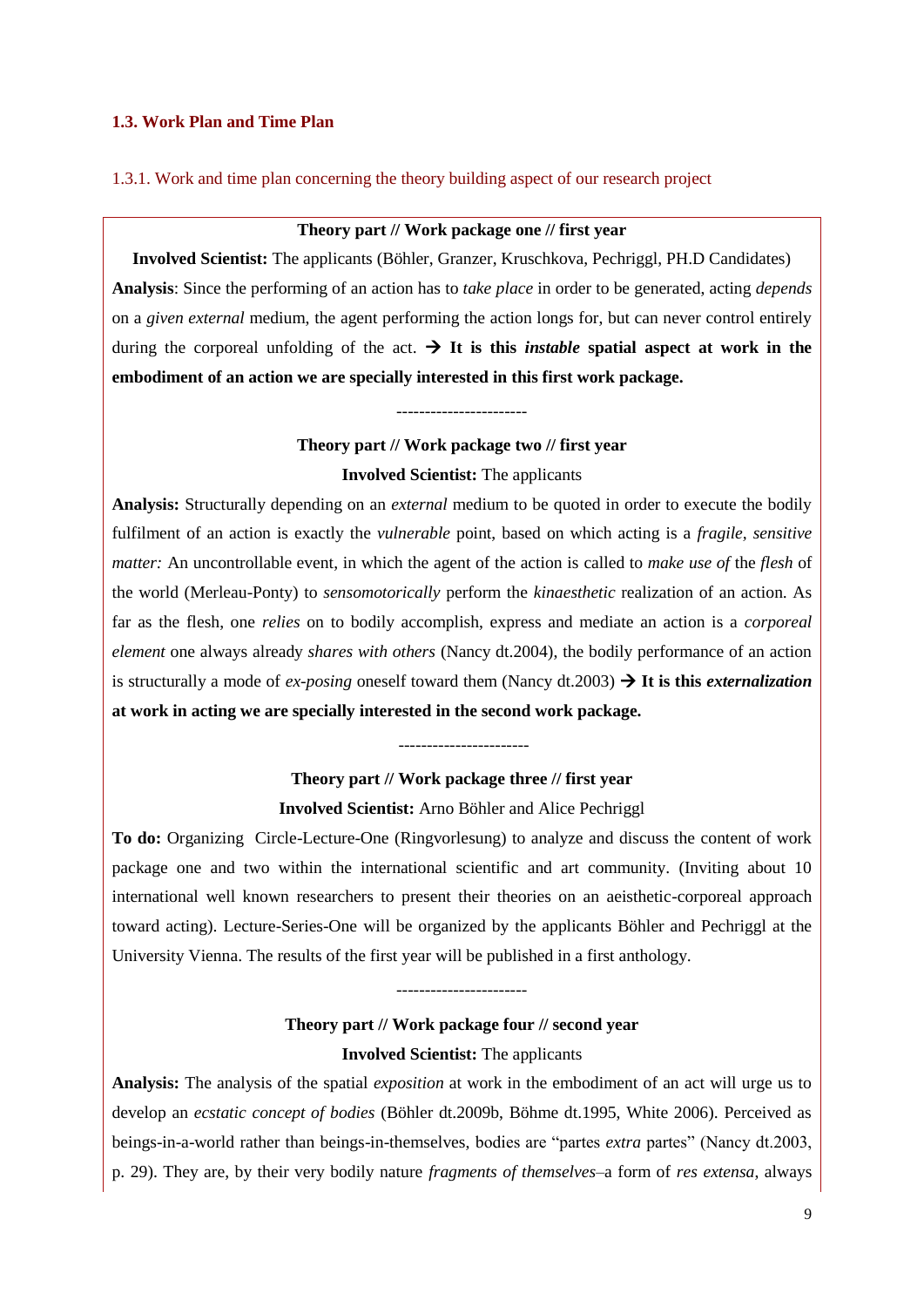already touched and in touch with others: "Psyche is expended, but does not know it" (Nancy dt.2003, p. 23). **–> It is this last note of S. Freud, reflected by Nancy in** *Corpus***, we are specially interested in work package four.**

# **Theory part // Work package five // second year Involved Scientist:** The applicants

-----------------------

**Analysis:** According to co-operation partner one, Susanne Granzer (actress, lecture-performance artist and professor for performing arts at the MRS Vienna), actors are literally called "actors" precisely because they are, by their very profession, compelled to *give up* the western idea of being a subject capable to exist *in itself without relating to others* (Granzer dt.2009). An actor/actress has to be eccentric, not in a bizarre narcissistic meaning, in which one desires to become the starring centre of an ensemble, but in staging a *de-centred* mode of existence in which somebody is touched *by others* and sensibly aware of the way, *they* are tuning the atmosphere one shares with them as a common mode of being-with (Heidegger, Nancy). **It is this** *eccentric* **mode of** *ek-sistence* **we are especially interested in work package five.**

# **Theory part // Work package six // second year Involved Scientist:** Partner 1

-----------------------

**To do:** Organizing Circle-Lecture-Two to analyze and discuss the content of work package four and five within the international scientific and art community. Lecture-Series-Two will be organized by Susanne Granzer at the Max Reinhardt Seminar, University of Music and Performing Arts Vienna. The results of the second year will be published in a second anthology.

# **Theory part //Work package seven // third year Involved Scientist:** The applicants

-----------------------

**Analysis:** *Touching other*s one is challenged "to touch the untouchable otherness of others" (Derrida, *On Touching–Jean-Luc Nancy* dt.2007, p. 87-121). Insofar as touching is a sensitive mode of staying in contact with *others*, touching can never be a pure matter of fact but is rather a matter of *tact and tactility*. – An aeisthetic ethical issue of *how* one contacts others and not a pure physical one (Mersch dt.2009). **It is this** *tactile* **matter we are specially interested in work package seven.** 

> **Theory part // Work package eight // third year Involved Scientist:** Partner 2

-----------------------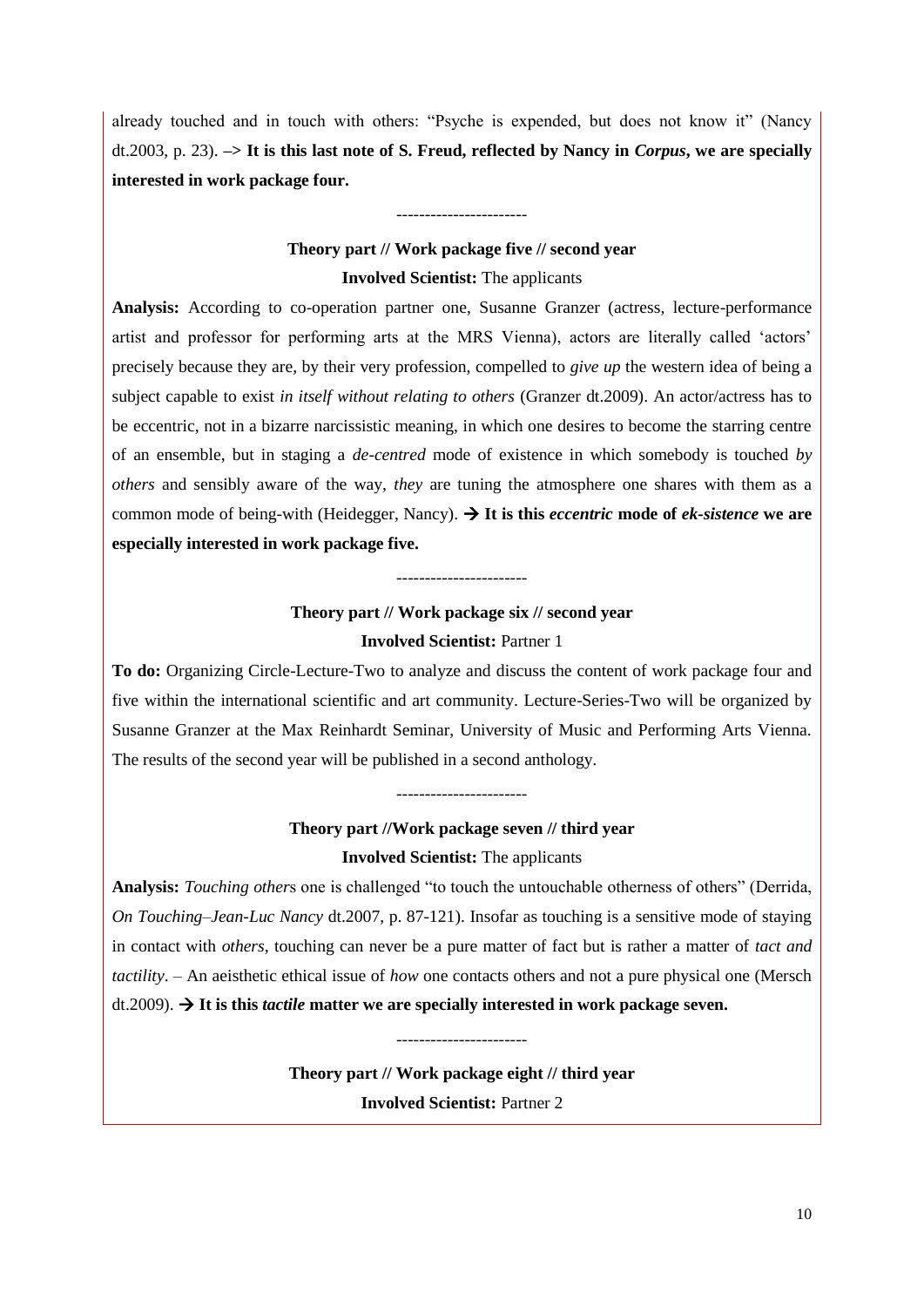**To do:** Organizing Circle-Lecture-Three to analyze and discuss the content of work package seven within the international scientific community. Lecture-Series-Three will be organized by Krassimira Kruschkova at the Tanzquartier Vienna.

# **Theory part // Work package nine // third year Involved Scientist:** The applicants

------------------------

**To do:** Presentation of the scientific results of this research by our research group in a final conference in Vienna responding to the question: "What is the gift of acting for sciences, and the gift of science for the arts if one produces lecture-performances as an aeisthetic corporeal approach toward acting in order to overcome the classic stoic idea of doing science?"

1.3.2. Work and time plan concerning the experimental aspect of our research project (TRP)

# **Experimental part // Work package one // First year Formation of an interdisciplinary research group (IRG) Scientists involved:** The applicants

**To do:** The applicants will first form an *interdisciplinary research group* (IRG) of about twelve scientists, philosophers and performing artists (including the applicants) ready to participate in this project for a period of three years to develop at least four lecture-performances. Since the applicants support the "old fashioned" idea of *art ensembles* and *science teams* working together on a regular basis, a significant portion of the researchers participating in the IRG will be distinguished professionals they were working with in the recent past.

# **Pool of distinguished researchers Granzer and Böhler worked with in the recent past:**

In their latest research project on *Materiality and Temporality of Performative Speech-Acts* (FWF 2005-2007), Granzer and Böhler co-operated with researchers like Prof. H.D. Bahr: philosopher (D); M. Bitterli: dancer (A), S. Hölbling: dancer (A), Prof. R. Kelley: anthropologist (USA); Prof. S. Krämer: philosopher (D), Prof. D. Mersch: media philosopher (D), Members of the Klangforum Vienna (W. Dafeldecker, U. Fussenegger, F. Philipp), Performing art students and teachers of the MRS Vienna, Prof. L. A. Rickels: psychotherapist (USA), Prof. A. Ronell: comparative literature studies (USA), Aras Özgün: media artist (USA), P. Pulsinger: musician (A), Prof. G. Chr. Tholen: media philosopher (CH), Prof. M. Wetzel: german literature studies  $(D)$ . – A continuation of this former research has explicitly been recommended warmheartedly by the FWF peer reviewer in August 2008. ( $\rightarrow$  See last comment of the FWF reviewer quoted on page 6 in this proposal.)

> ----------------------- **Experimental part // Work package two // First year // ART-LAB-ONE**

> > **(**Each art-lab is planned to last about 4-6 days).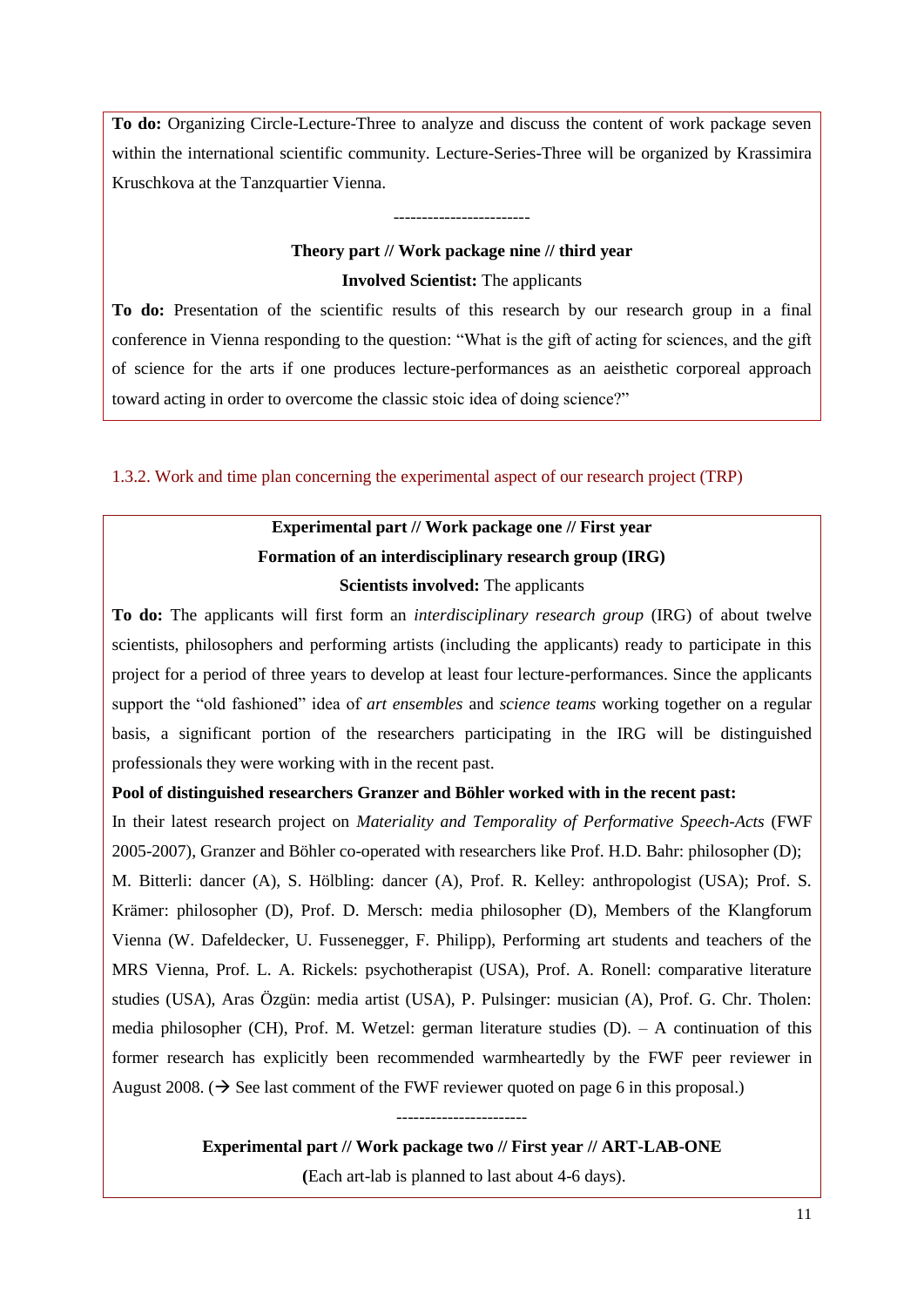# **Scientists involved:** The interdisciplinary research group (IRG).

**Place**: Atelier GRENZ\_film, Kehrbach 21, 3662 Münichreith am Ostrong, Lower Austria.

**To do: Preparing art-lab-one:** After the formation of the IRG each member will be asked to prepare a text, in which one has to reply a list of key questions concerned with primer research issues at stake in this project.

**To do: Realization of art-lab-one:** The texts composed by the IRG will be presented in art-lab-one to bring them up for discussion within the group. On the last day of art-lab-one each researcher is called to resume the discussions by indicating the major ten claims one holds pertaining *an aeisthetic corporeal approach toward acting*. On the basis of these texts the next step will be organized: **Circle-Lecture-One**  $(\rightarrow)$  see theory part p. 9 in this proposal)

--------------------------------------------------

**Experimental part // Work package three // Second year // ART-LAB-TWO**

**Time (**Each art-lab is planned to last about 4-6 days).

**Scientists involved:** The interdisciplinary research group (IRG).

**Place**: Atelier GRENZ\_film,, Max Reinhard Seminar, Tanzquartier Vienna.

**To do: Preparation of art-lab-two:** The IRG will be asked to prepare a *concept* of the *lectureperformance* they are willing to present during the event *Philosophy On Stage #4* and collect the material they need for their performances: texts, videos, pictures, requisites etcetera.

**To do: Realization of art-lab-two:** On the first two days the IRG will present their concepts of the lecture-performance to put them up to discussion within the group on a discursive level. On the following days a first workshop is planned in which the IRG starts to rehearsal the lectureperformance-concepts. On the basis of the experiences made in art-lab-two lecture-series-two will be realized. ( $\rightarrow$  see theory part page 10 in this proposal)

-----------------------------------------------------------

# **Experimental part // Work package four // ART-LAB-THREE**

**(**Each art-lab is planned to last about 4-6 days).

**Scientists involved:** The interdisciplinary research group (IRG).

**Place (**rehearsals**)**: University for Music and Performing Arts Vienna (MRS) and/or TQ Vienna.

**To do: Preparation of art-lab-three:** Final preparation of all materials needed to stage the four lecture-performances: texts, videos, stage design, requisite, costumes etcetera.

**To do: Realization of art-lab-three:** In this art-lab the IRG has to rehearsal the lecture performance they developed for *Philosophy On Stage #4*. Susanne Granzer will supervise the four teams to coordinate their performances.

-----------------------------------------------------------

**Going puplic**

**Experimental part // Work package five // Third year //**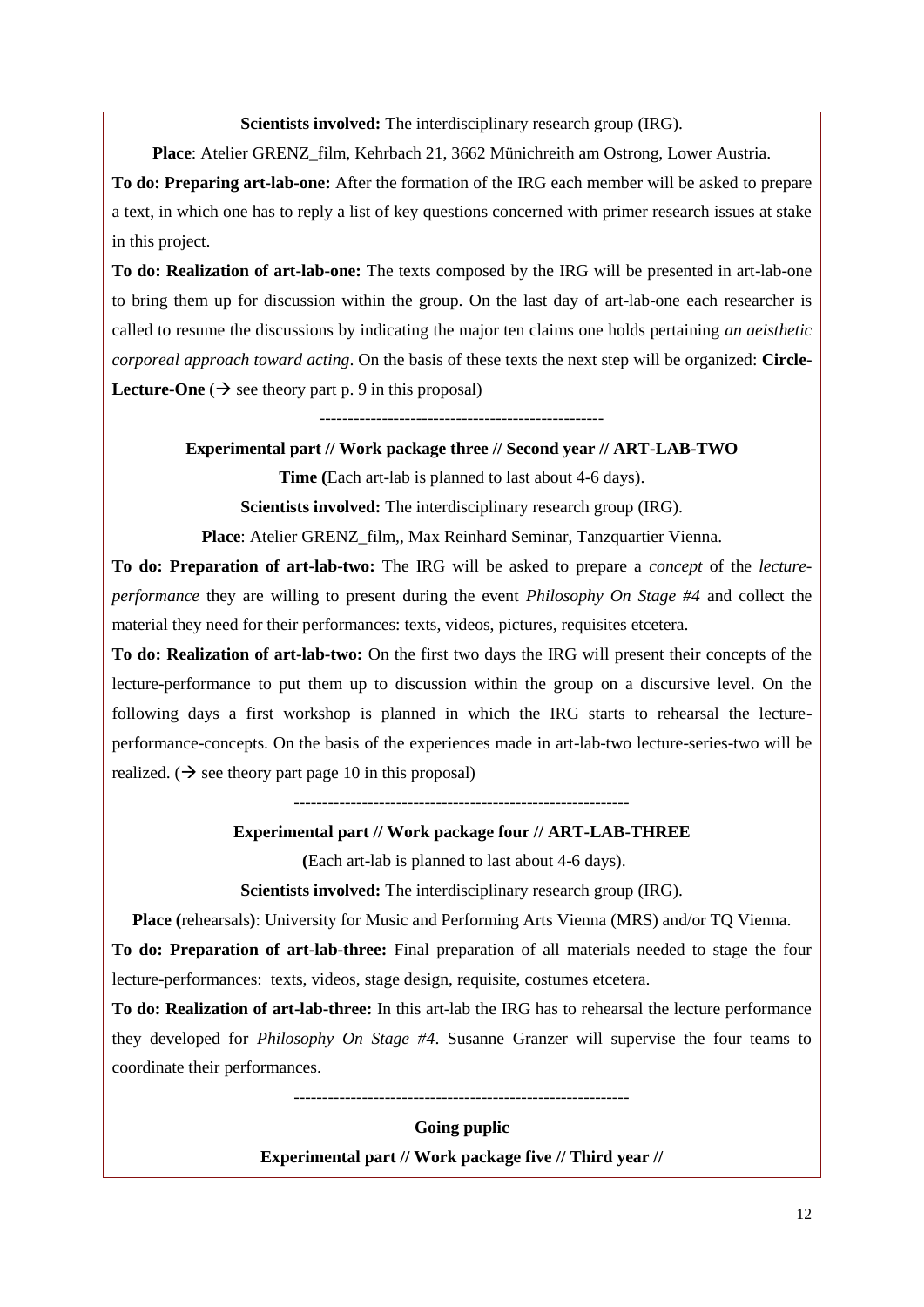# **Philosophy On Stage#3**

**Scientists involved:** The interdisciplinary research group and the audience of *Philosophy On Stage* **To do:** Demonstration of the lecture-performances on *an aeisthetic-corporeal approach toward acting* in the public event *Philosophy on Stage #3*.

# **Artistic and scientific references see:**

 $\rightarrow$  project website of our former FWF-Project *Philosophy On Stage #1 and #2* (2005-2007): <http://www.univie.ac.at/performanz/> and  $\rightarrow$  the DVD-Book GRENZ-film



GRENZ-film, philosophy on stage#2, 2007

The external peer review evaluation of the Austrian Science Fund in 08/2008 rated this project with the highest degree. Performing space: Haus Wittgenstein Vienna.

- Four performing stations for our IRG to stage their lecture-performances.
- Several speaker corners for the lectures hold during *Philosophy On Stage #3.*
- Text and video installations exposing materials used by life sciences (physiscians, physiologists and physicists) sensing the sense of bodies from a naturalistic point of view. The room has to work as an installation on *Fleshly Acting* in itself.

During the performance days it becomes the milieu of actors, using it as a sensitive medium to corporeally present their lectures *On An Aisthetic Corporeal Approach Toward Acting* from a tactile point of view in a sharp contrast to the naturalistic perspective of the room installations.

--------------------------------------------------

# **Experimental part // Work package six // Third year // DVD-Production Philosophy On Stage #3**

**Involved Scientists:** GRENZ-film granzer boehler + Aras Özgyn [Media Artists, New York]) **To do:** Production of a DVD-book, containing detailed information on the theoretical (PDF–Files) and translational aspects of this research project: including the video documentation of "Philosophy On Stage#4" and interviews with internationally leading scientists of our research field.

> -------------------------------------------------- **Experimental part // Work package seven // Third year // Involved Scientists:** Krassimira Kruschkova, partner 2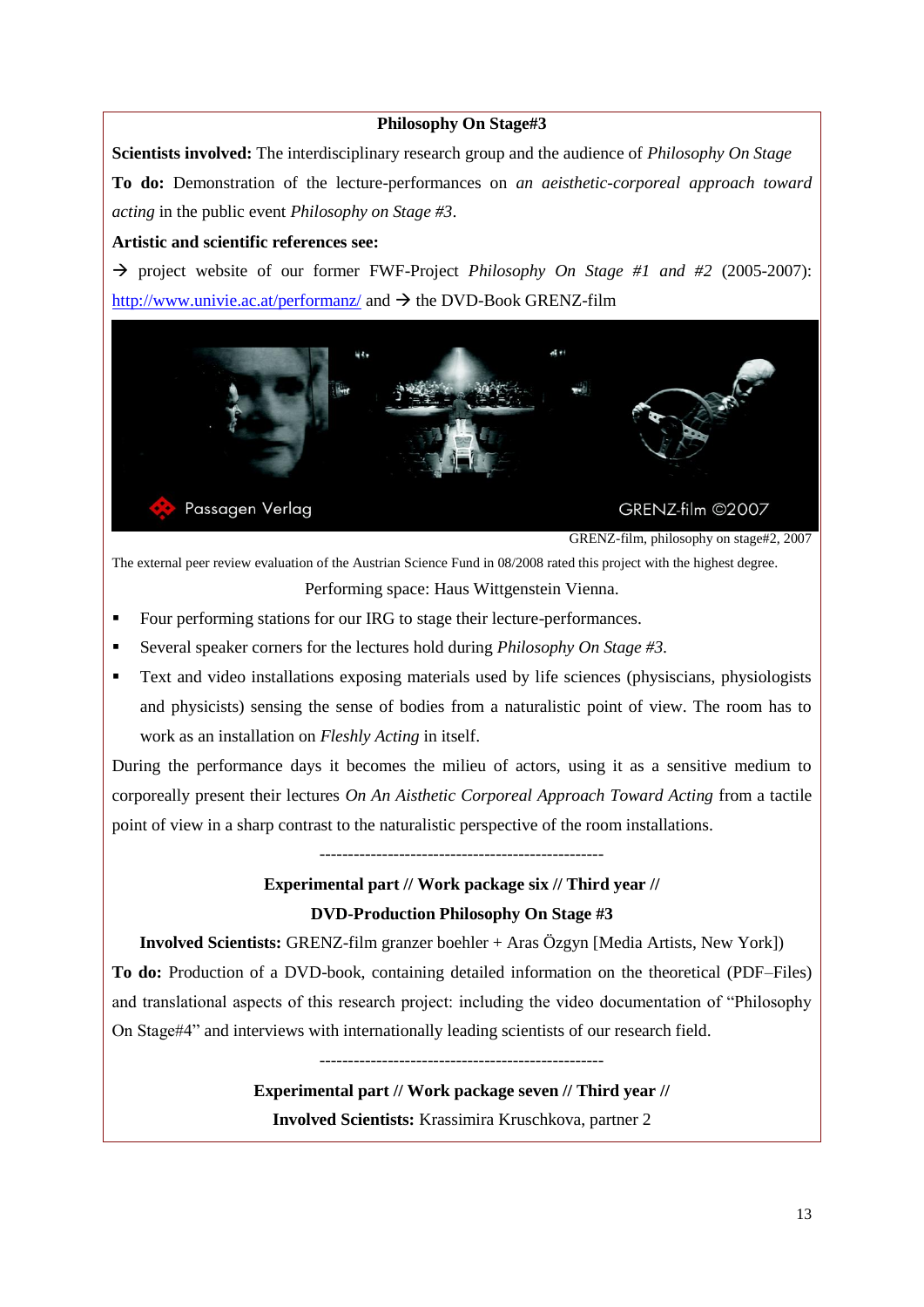# **To do: Evaluation of the lecture- and performance-archive of the Tanzquartier Vienna**

Founding an archive, unique in Europe, in which the performances of international leading artists and performance theorists are evaluated in respect of the precarious status of the corporeal dimension involved in their art work and performance theories.

# **1.4. National and international co-operations**

# **National co-operations**

Department of Philosophy, University Vienna. (**Applicant**: Univ.Doz.Dr. Böhler) Department for Acting, Max Reinhardt Seminar; University of Music and Performing Arts Vienna. (**Partner one:** Univ.Prof.Dr. Susanne Granzer, Professor for Acting; PhD. in Philosophy) Tanzquartier Vienna (**Partner two:** Univ.Doz.Dr. Krassimira Kruschkova. Director Theory Depart.) Department of Philosophy, University Klagenfurt (**Partner three:** Univ.Prof.Dr. Alice Pechriggl)

# **International co-operations**

Due to the FWF-Project "Materiality and Temporality of Performative Speech-Acts" the following international co-operations are already strongly established:

SFB-Project "Kulturen des Performativen" (Cultures of Performativity); Free University Berlin (Prof. Sybille Krämer, Prof. Christoph Wulf, Prof. Erika Fischer-Lichte)

Pro\*Doc-Graduiertenprogramm "Intermediale Ästhetik. Spiel–Ritual–Performanz" (Trans-medial Aesthetic. Game–Ritual–Performativity); University Basel (Prof. Anton Bierl, Prof. Georg Christoph Tholen) and University Bern (Prof. Gerald Siegmund).

Nietzsche-Circle New York (The applicant is member of the Advisory Board and stayed in New York from 2000-2002 as a Schrödinger research fellow at New York University [Avital Ronell] and at the University Of Princeton [Alexander Nehamas]).

The University Klagenfurt (Prof. Pechriggl) has established a research cooperation with the Facultés universitaires de St. Louis, Brüssel: Ecole doctorale "affectivité, imaginaire, création sociale" as well as with Jules Sturm17, PhD-Scholarship holder at the School of Cultural Analysis in Amsterdam.

# **Future Perspectives (Follow-up-project)**

Intention to realize a National-Research-Network (NFN) on "corporeal performativity" within the next years as a further extension of this translational research-program (TRP)

l

<sup>17</sup> Sturm, Jules. "Seeing Through an Aesthetic of Vulnerability", 2008 (forthcoming).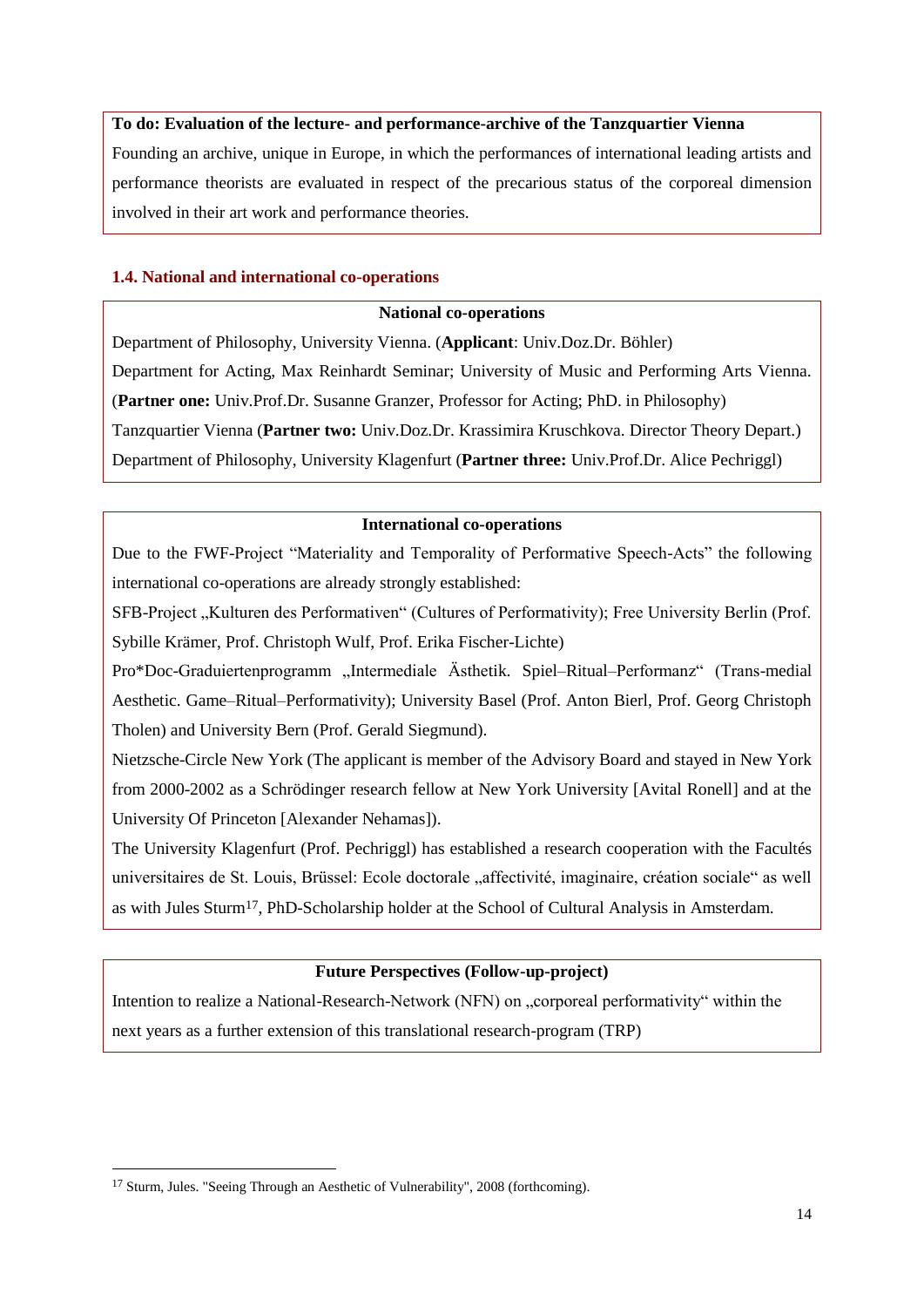#### **3. EXPECTED OR PLANNED BROADER IMPLICATIONS**

#### **3.1. Importance of the project (for the research field and the context of the institute)**

From the very beginning this research project is programmed to generate its result in a close contact with the public. This is the reason why our former research has not been recognized only in academic journals so far, but has been discussed in Newspapers, on TV and Radio as well in the public sphere as a valuable interaction between the scientific, artistic and interested non-professional parts of our society. Since Vienna is still one of the leading cities of performing arts worldwide, it will be a necessity to hold and strengthen this excellence status for the future. The national co-operation partners involved in this project, the Max Reinhard Seminar Vienna (one of the leading acting schools worldwide), the Tanzquartier Vienna (a leading institution for contemporary dance and performance praxis and theory in Europe) are working together in this program to realize this goal and help to establish the Faculty of Philosophy and Educational Science at the University Vienna and the University Klagenfurt as one of Europe"s leading institutes on a *philosophy of bodies* inspired by *the performing arts.*

#### **3.2. Strategies of dissemination**

- Publishing articles in leading journals. (See list of publications of the scientists involved)
- Publishing three anthologies with internationally distinguished scholars concerned with the issues stated in this research proposal.
- Detailed documentation of the research-process on a project website on the internet (See the former FWF-project-website of the applicant: [http://homepage.univie.ac.at/arno.boehler\)](http://homepage.univie.ac.at/arno.boehler)
- Public demonstration of at least four lecture-performances at *Philosophy On Stage #4*. Some of them will go on tour afterwards.
- Publishing a DVD-Book *Philosophy On Stage #3* including a detailed evaluation of the results of this project in its CD-Rom section.
- The applicant will publish a book on *The Revolt of Bodies* within the next two years.
- We will fully assist the open access police of the Austrian Science Fund (FWF).

## **3.3. Implications for other branches of sciences**

There are good reasons to believe that many research performances to come will imply a translational research aspect in which one explicitly elaborates on the problem *how* scientific ideas should be physically designed in order to communicate them. One can even assume that a new form of art and science-industry will develop around the idea of the art-laboratory in the near future. Further on there won"t be laboratories for the natural sciences only, but art-laboratories as well, in which the significance of the corporeal mediation of "ideal contents", their *taking place*, will practically have to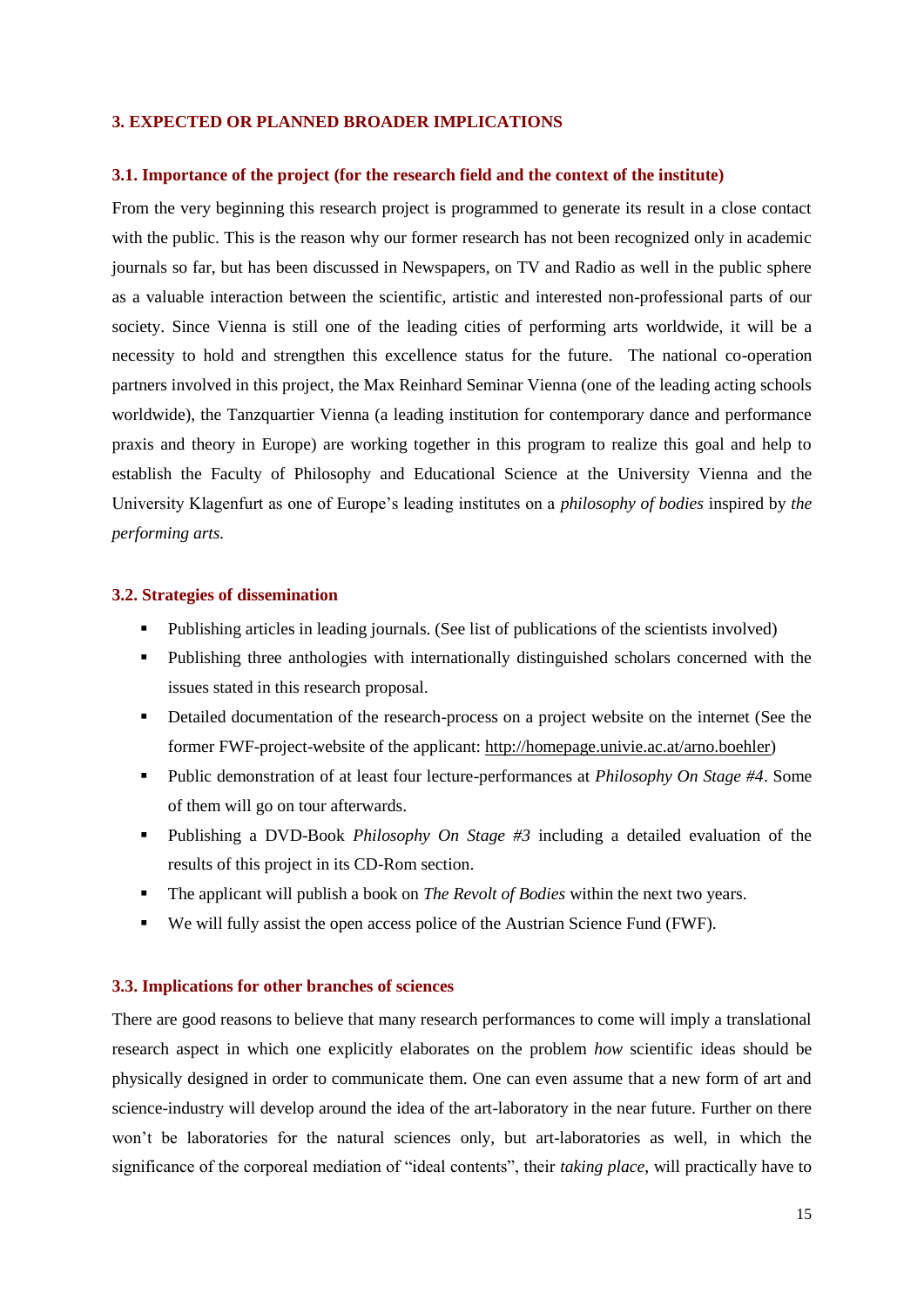be solved. Since Austria traditionally has an excellence status in many fields of the arts, it will be very important that it will not miss this chance to play a significant role on the translational research area that works at the edge of the relation between the arts and sciences. To demonstrate that the idea of the art-laboratory is constitutive for any translational research project therefore will be a result of this research program methodologically valuable for any translational research project to come.

#### **3.4. What precisely are the possibilities for applications?**

The first application will take place within this three-year research program already: the translation of scientific concepts in artistic expression, and vice versa for the development of "scientific-artistic and theoretical-practices for and within a broader artistic and scientific (and philosophical) community." (Reviewer B, p. 7). The results will be staged in lecture-performances on a public event Philosophy On Stage#3 (November 2012), audio-visually documented on DVD (2013) by the Art Factory GRENZ-film (see enclosed list of publication) in co-operation with the national cooperation partners, especially the Max Reinhardt Seminar Vienna and the Tanzquartier Vienna. This DVD will be produced to demonstrate that the idea of art-laboratories is an indispensable aspect in general of cultural studies to come. "If the lecture-performances planned in the project are taken to their ultimate limit, we may be facing a fascinating new paradigmatic shift (in Thomas Kuhn"s sense) in the understanding of what it means to produce scholarly discurse – and therefore what it means to produce a scientific utterance." (Reviewer B, p. 7).

In the course of our scientific evaluation of the performance-archives of the Tanzquartier we will, in addition, built up an archive of a *Thinking in Movement* unique in Europe (2010-2013).

# **C.) LITERATURE (MAX. 5 PAGES)**

#### **List of literature quoted in this proposal**

Artaud, Antonin (1983 dt.), "Die Nervenwaage" (The Nerve Libra), in: Frühe Schriften (Early Writings), Matthes & Seitz, Munich.

Austin, John L. (1962/1975<sup>2</sup>), How To Do Things With Words, Harvard University Press, Harvard. Böhler, Arno (dt.2008): Spielerische Versuchsanordnungen, in: Böhler, A., Kruschkova, K. (Eds.): Dies ist kein Spiel. Spieltheorien im Kontext zeitgenössischer Kunst u. Ästhetik, Böhlau, Wien, pp. 81-90.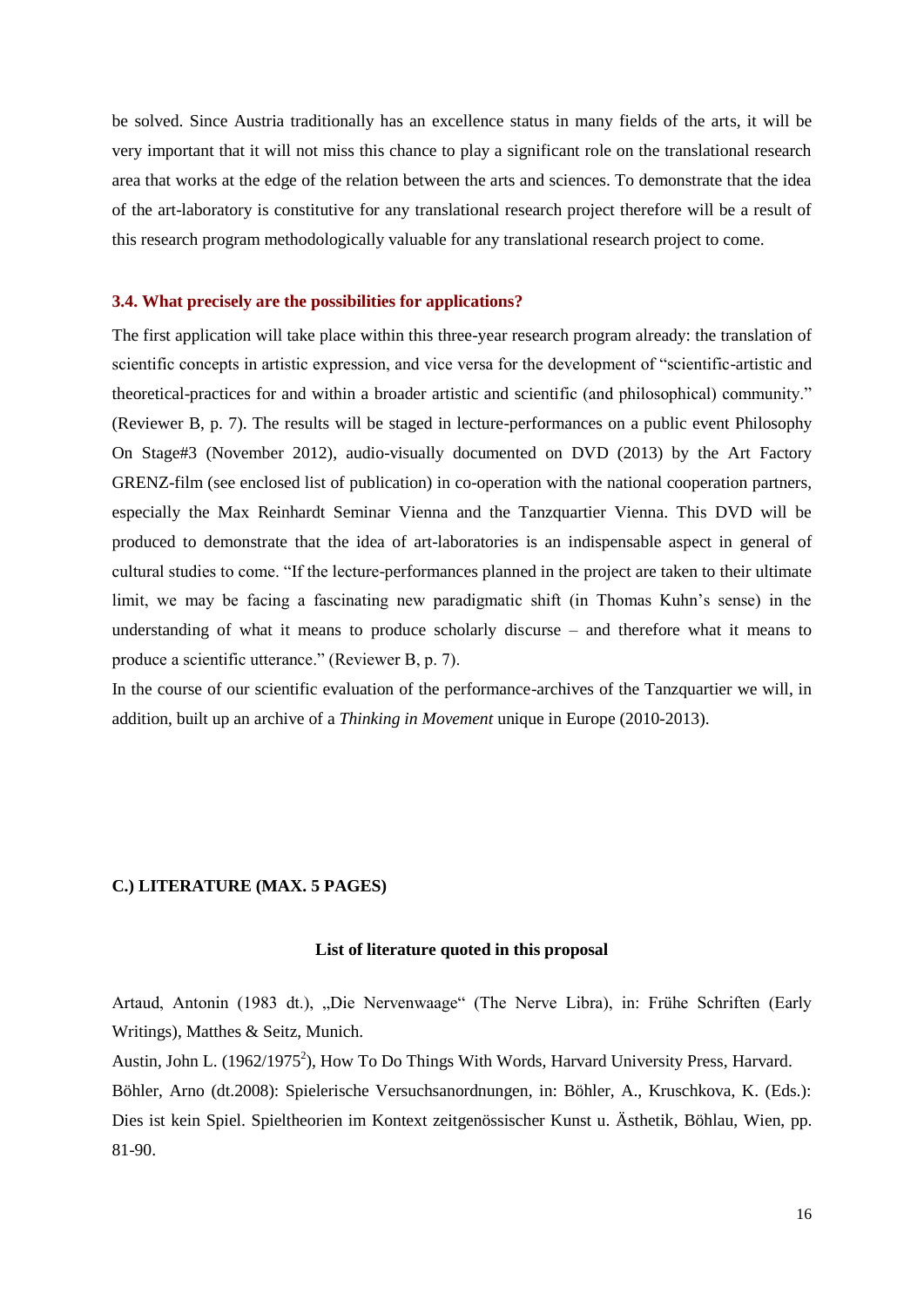Böhler, Arno (dt.2009a): TheatReales Denken, in: Böhler, A., Granzer, S. (Eds.), Ereignis Denken, Passagen Verlag, Wien, pp. 11-33.

Böhler, Arno (dt.2009b): Open Bodies, in: Paragrana, Intern. Zeitschrift f. Hist. Anthropologie, Band 20/2009 Heft 1 (in print).

Böhler, Arno (2008 dt.): "Warum Denken tanzt, wenn es denkt" (Why Thinking Dances When it Performs Thinking), in: Johannes Bilstein (Ed.), Kunst erschließt die Welt (Art Discloses The World), Munich 2009 (submitted).

Böhler, Arno (2005 dt.), Singularitäten. Vom zu-reichenden Grund der Zeit, Vorspiel einer Philosophie der Freundschaft (Singularities. Rendering Time. On the Way to a Language of Friendship), Passagen Press, Vienna.

Böhme, Gernot (dt.1995), Atmosphäre, Suhrkamp, Frankfurt a. M.

Butler, Judith (1997, 1998 dt.), Excitable Speech. A politics of the Performative, Routledge, New York. (Hass spricht! Zur Politik des Performativen, Berlin Press: Berlin)

Butler, Judith (1993, 1997 dt.), Bodies that Matter, Routledge, New York. (Körper von Gewicht, Suhrkamp Press: Frankfurt a. M.).

Deleuze, Gilles (1997<sup>2</sup> dt.), Differenz und Wiederholung (Difference and Repetition), Wilhelm Fink Press, Munich.

Derrida, Jacques (dt.2007): Berühren, Jean-Luc Nancy, Brinkmann & Bose, Berlin.

Derrida, Jacques (2001 dt.), Limited Inc., Passagen Press, Vienna.

Derrida, Jacques (2000), As if I were Dead – Als ob ich tot wäre, Turia + Kant, Vienna (dt./engl.)

Derrida, Jacques (1988 dt.), Randgänge der Philosophie (Margins of Philosophy), Passagen Press, Vienna.

Derrida, Jacques (1983 dt.), Grammatologie (Of Grammatology), Suhrkamp Press, Frankfurt a. M.

Derrida, Jacques (1976 dt.), Die Schrift und die Differenz (Writing and Difference), Suhrkamp Press, Frankfurt a. M.

Dreyfus, Hubert L. (2001<sup>9</sup>), Being–in–the–World. A Commentary on Heidegger's Being and Time, Division I, MIT Press, Cambridge.

Fischer-Lichte, Erika (2004), Ästhetik des Performativen (Aesthetic of the Performative), Suhrkamp Press, Frankfurt a. M.

Foucault, Michelle (dt.2006): Sicherheit, Territorium, Bevölkerung, Suhrkamp, Frankfurt a. M.

Gareis, Sigrid, Kruschkova, Krassimira Eds. (2009): Uncalled. Dance and performance of the future, Theater der Zeit, Berlin.

Granzer, Susanne (2009): Being on Stage, in: Böhler, A., Granzer, S. (Eds.), Theat\_Reales Denken, Passagen Verlag, Wien, pp. 75-96 (in print).

GRENZ-film Ed. (2007), Philosophy On Stage, DVD-Book, Passagen Press, Vienna 2007.

Heidegger, Martin (1927 dt. / 1977), Sein und Zeit (Being and Time), Complete Edition Vol 2.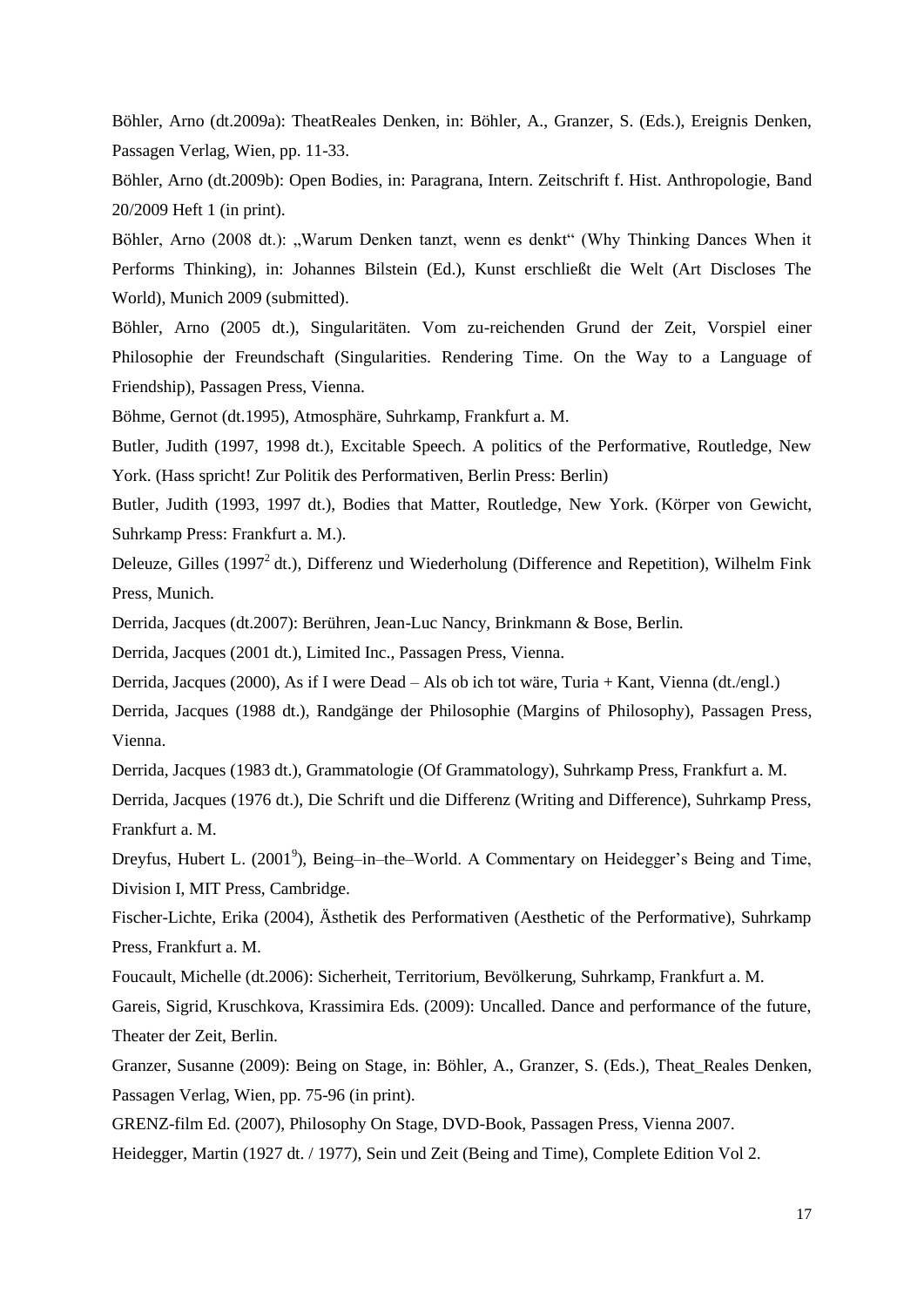Heidegger, Martin (1926 dt. /1994<sup>3</sup>), Prolegomena zur Geschichte des Zeitbegriffs (Prolegomena History of the Concept of Time) Complete Edition Vol. 20, V. Klostermann Press, Frankfurt a. M.

Heidegger, Martin (1976<sup>2</sup> dt.), Zur Sache des Denkens (On Thinking), Max Niemeyer Press, Tübingen.

Hochmuth, Martina, Kruschkova, Krassimira, Schöllhammer, Georg Eds.(2006): It takes place when it doesn"t. On dance and performance since 1989, Revolver Verlag, Frankfurt a. M.

Husserl, Edmund (1971 dt.), Ideen zu einer reinen Phänomenologie und phänomenologischen Philosophie (Idee of a Pure Phenomenology and Phenomenological Philosophy). Third Book, Ed. Marly Biemel, Complete Edition, Den Haag 1952.

Irigaray, Luce (1991), Ethik der sexuellen Differenz (Éthique de la différence sexuelle), Suhrkamp Press, Frankfurt a. M.

Jäger, Ludwig (2004 dt.), Störung und Transparenz. Skizze zur performativen Logik des Medialen (Disruption and Transparency. Sketch on a Performative Logic of the Medial), in: Krämer, Sybille Ed. (2004), Performativität und Medialität, Wilhelm Fink Press, Munich, pp. 35-74.

Kaiser, Peter (2005 dt.), Nicht nur in Begleitung meines Körpers. Untersuchungen zu körperlichem Selbst-bewusstsein (Not Only in Companion with my Body. On Bodily Self-Confidence), Peter Lang, Frankfurt a.M.

Kern, Andrea Menke, Christoph Eds. (2000 dt.), Philosophie der Dekonstruktion (Philosophy of Deconstruction), Suhrkamp Press, Frankfurt am Main.

Krämer, Sybille (2007 dt.), "Was ist ein Medium? Über Boten, Engel, Viren, Geld und andere Medien" (What is a Medium? On Messengers, Angels, Viruses, Money and Other Media), DVD 2: Kraemer\_Medium.pdf in: GRENZ-film Ed., Philosophy On Stage, DVD-Book, Passagen Press, Vienna 2007.

Krämer, Sybille Ed. (dt.2004): Performativität und Medialität, Wilhelm Fink, München

Krämer, Sybille (dt.2001): Sprache, Sprechakt, Kommunikation, Suhrkamp, Frankfurt a. M.

Krämer, Sybille Eds. (2006 dt.), Die "Rehabilitierung der Stimme" (Rehabilitation of the Voice), in: Kolesch, Doris / Krämer, Sybille Eds., Stimme (Voice), Suhrkamp, Frankfurt a. M.

Krämer, Sybille Ed. (2004 dt.), Performativität und Medialität (Performativity and Mediality), Wilhelm Fink Press, Munich

Krämer, Sybille (2001 dt.), Sprache, Sprechakt, Kommunikation (Language, Speech Act, Communication), Suhrkamp Press, Frankfurt a. M.

Krämer, Sybille / König, Ekkehard Ed. (2002 dt.), Gibt es eine Sprache hinter dem Sprechen? (Does Language Exist Behind Speaking?) Suhrkamp Press, Frankfurt a. M.

Krassimira, Kruschkova Ed. (2005): Ob?scene. Zur Präsenz der Absenz im zeitgenössischen Theater, Tanz und Film, Böhlau Verlag, Wien/Köln/Weimar.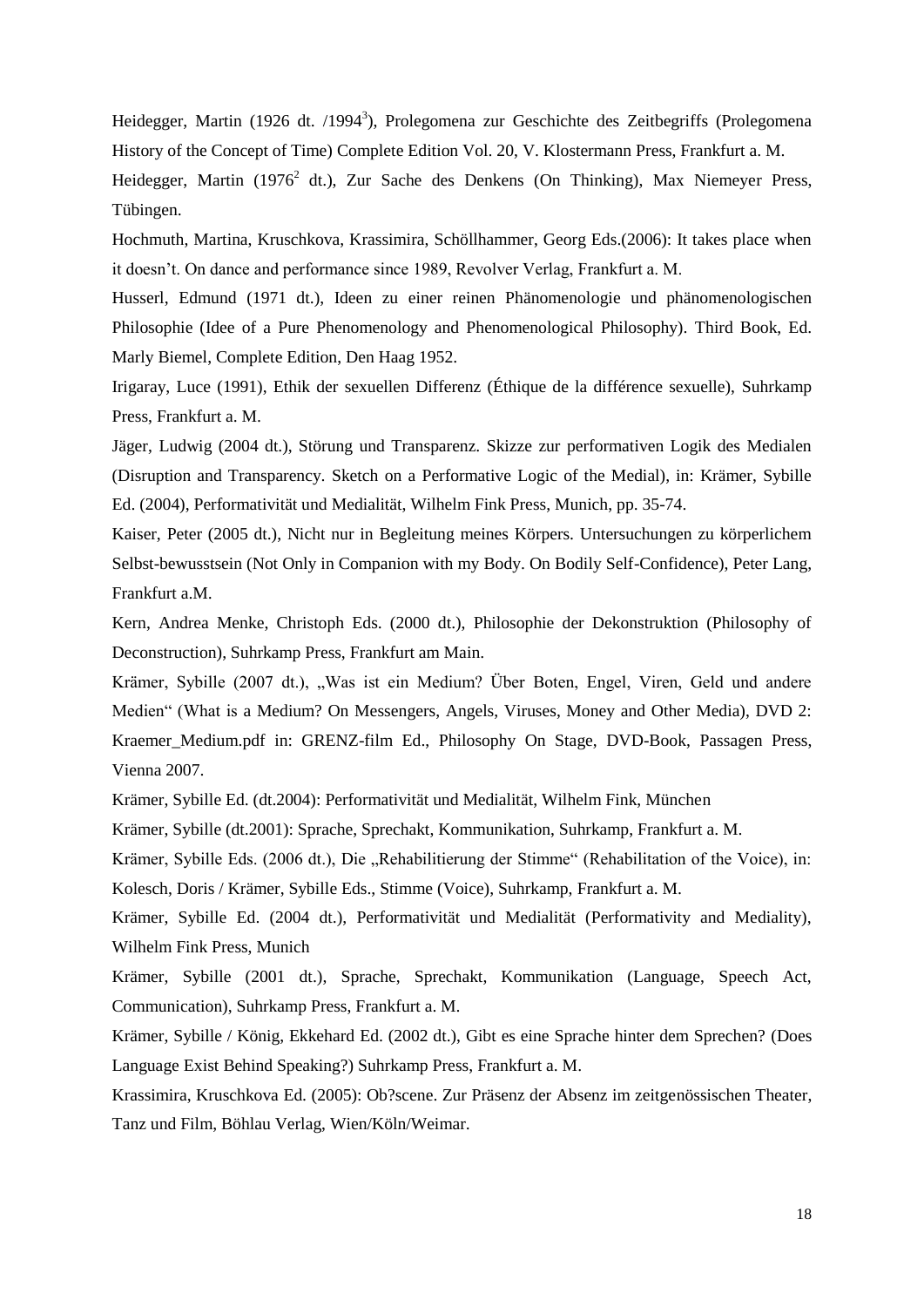Kühn, Rolf (1998 dt.), Husserls Begriff der Passivität: Zur Kritik der passiven Synthesis in der genetischen Phänomenologie (Husserls Notion of Passivity: On the Critique of Passive Synthesis within the Genetic Phenomenology), Alber Press, Freiburg/Munich

McLuhan, Marshall (1964), Understanding Media: The Extensions of Man. Mentor: New York. (Reissued 1994, MIT Press, Cambridge, Massachusetts)

Lyotard, Jean-François (1991 dt.), Beantwortung der Frage: Was ist postmodern? (Answer to the Question: What is The Postmodern?), in: Postmoderne und Dekonstruktion (Postmodernity and Deconstruction), Reclam Press, Stuttgart.

Menke, Christoph (dt.2004): Spiegelungen der Gleichheit. Suhrkamp, Frankfurt a. M.

Mersch, Dieter (dt.2009): Negative Präsenz, in: Böhler, A., Granzer, S. (Eds.), Theat\_Reales Denken, Passagen, Wien, p. 109-128.

Mersch, Dieter (2004 dt.), "Medialität und Undarstellbarkeit. Einleitung in eine "negative Medientheorie<sup>21</sup> (Mediality and the Unrepresentable. Introduction into a , Negative Media Theory', in: Krämer, Sybille Ed. (2004 dt.), Performativität und Medialität (Performativity and Mediality), Wilhelm Fink Press, Munich, pp. 75-95.

Mersch, Dieter (2002), Was sich zeigt. Materialität, Präsenz, Ereignis (What occurs. Materiality, Presence, Event), Wilhelm Fink Press, Munich.

Nancy, Jean-Luc (2003), Corpus (Corpus), diaphanes Press, Zurich/Berlin.

Nietzsche, Friedrich (1980), Complete Edition, Critical Edition, 15 Volumes, DTV De Gruyter: Munich/Berlin/New York.

– Zur Genealogie der Moral (Genealogy of Morals), Vol. 5., pp. 245-413.

Obrist, Hans Ulrich / Vanderlinden, Barbara Ed. (2001), Laboratorium (Laboratory), DuMont, Promotie Antwerpen Open.

Pechriggl, Alice (2006), Chiasmen, Antike Philosophie von Platon zu Sappho–von Sappho zu uns (Chiasms. Ancient Philosophy: From Plato to Sappho–From Sappho to us), Transcript Press, Bielefeld.

Putnam, Hilary (1991dt, engl. 1988), Representation and Reality (Repräsentation und Realität), MIT, Massachusetts.

Rickels, A. Laurence (2007): Performanz der Toten, in: GRENZ-film Ed., Philosophy On Stage, DVD-Book Disk one, Passagen Verlag, Wien.

Ronell, Avital (2005): The Test Drive, University Press of Illinois, Chicago.

Rheinberger, Hans-Jörg, (dt.2006): Experimentalsysteme und epistemische Dinge, Frankfurt a. M..

Searle, John R. (1971 dt./engl. 1969), Speech Acts, Cambridge University Press: Cambridge.

Searle; John R. (1977), "Reiterating the Difference. A Reply to Derrida", in: Glyph. Johns Hopkins Textual Studies, Ed. Samuel Weber et.al. (2/1977).

Waldenfels, Bernhard (2000), Das leibliche Selbst. Vorlesungen zur Phänomenologie des Leibes (The Bodily Self. Lectures on Phenomenology of the Body), Suhrkamp Press, Frankfurt a. M.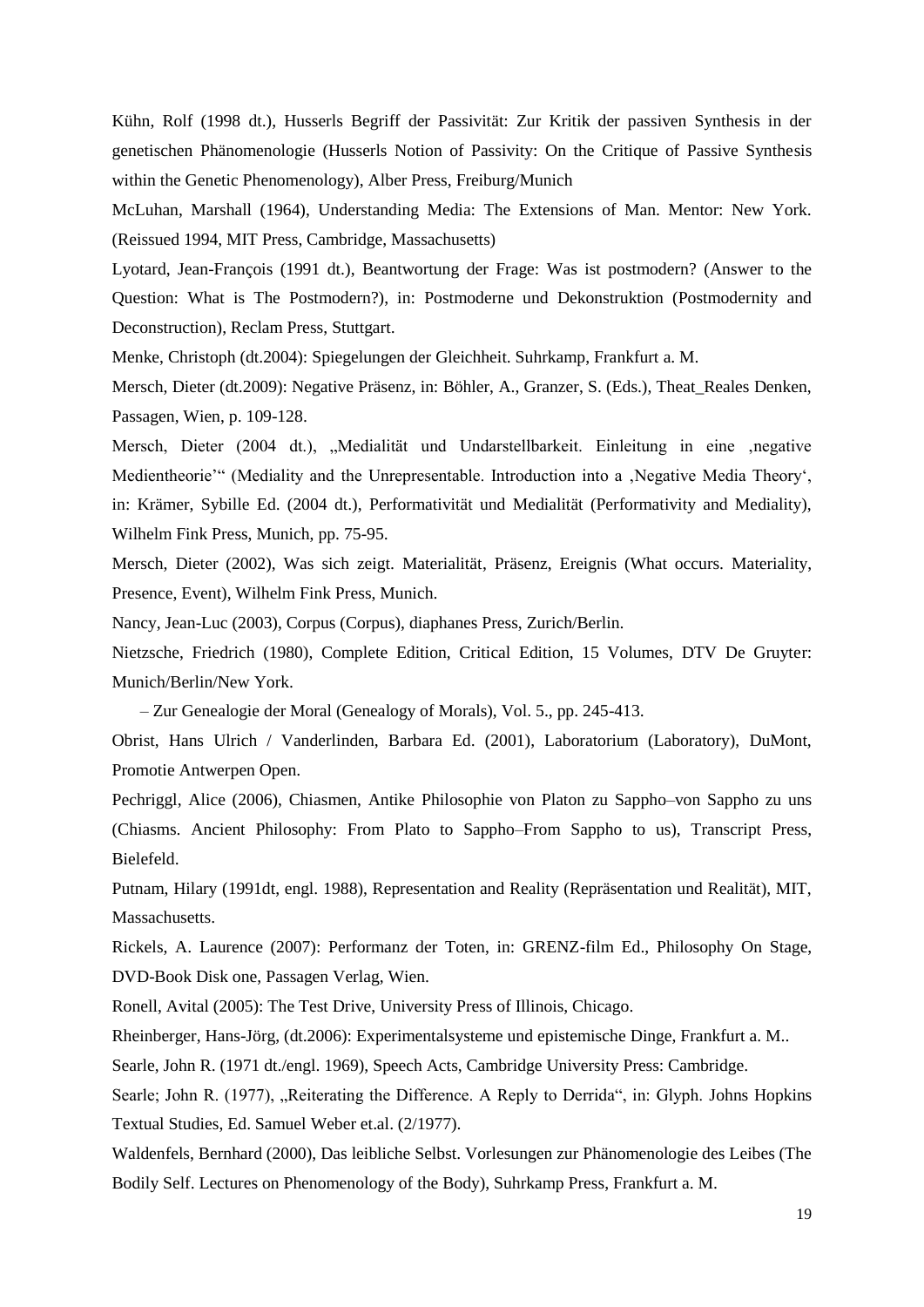Wirth, Uwe (2002), Performanz. Zwischen Sprachphilosophie und Kulturwissenschaften (Performativity. Between Language-Philosophy and Cultural Studies), Ed. Uwe Wirth, Suhrkamp Press, Frankfurt a. M.

White, D. Gordon (2006): 'Open' and , Closed' Models of the Human Body, in: Tradition and Modernity. London, pp. 1-13.

Zeilinger, Anton (2005<sup>3</sup>), Einsteins Schleier, Die Neue Welt der Quantenphysik (Einstein`s Veil. The New World of Quantum Physics), Goldmann Press, Leipzig.

#### **Additional literature relevant to the project not quoted in the description (in German)**

Auslander, Philip (1997), From Acting to Performance, Routledge: London.

Broadhurst, Susan (2007), Digital Practices. Aesthetic and Neuroesthetic Approaches to Performance and Technology, Palgrave Macmillan: Basingstoke.

Belder, Steven de / Tachelet, Koen Hg. (2001), The Salt of the Earth, Vlaams Theatre Institute: Brussel.

Kofman, Sarah (1993), Nietzsche and Metaphor, Stanford University Press: Stanford.

Brandstetter, Gabriele / Völckers, Hortensia Ed. (2000), ReMembering the Body, Hatje Cantz: Ostfildern.

Castoriadis, Cornelius (frz. 1975 / dt. 1984), Die Gesellschaft als imaginäre Institution, Suhrkamp Verlag: Frankfurt a. M.

Denis, Claire (2002), Vers Nancy. DVD, in: Ten Minutes Older. The Cello. Why Not Productions: Canada.

Didi-Huberman, Georges (1999), Was wir sehen blickt uns an. Zur Metapsychologie des Bildes, Wilhelm Fink Verlag: München.

Etchells, Tim (2001), The Dream Dictionary For the Modern Dreamer, Duck: London.

Feest, Claudia / Bischof, Margit (2006), E\_MOTION, GTF-Jahrbuch: Münster/Hamburg/London.

Ferrari, Federico / Nancy, Jean-Luc (2006), Die Haut der Bilder, diaphanes: Zürich/Berlin.

Feyerabend, Paul (1986), Wider den Methodenzwang, Suhrkamp Verlag: Frankfurt a. M.

Fischer-Lichte, Erika / Horn, Christian / Umathum, Sandra / Warstat, Matthias Hg. (2003), Performativität und Ereignis, Francke: Tübingen/Basel.

Forced Entertainment (2003): Imaginary Evidence, CD-ROM 2003.

Glendinning, Hugo / Etchells, Tim Ed. (2000), Void Spaces. Photography Interactive Digital Media, Video Installation, Sheffield.

Foster, Susan Leigh Ed. (1995), Choreographing HISTORY, Indiana University Press: Bloomington.

Franko, Mark (1995), Dancing Modernism Performing Politics, Indiana University Press: Bloomington.

Gumbrecht, Hans Ulrich (2004), Diesseits der Hermeneutik. Die Produktion von Präsenz, Suhrkamp: Frankfurt am Main.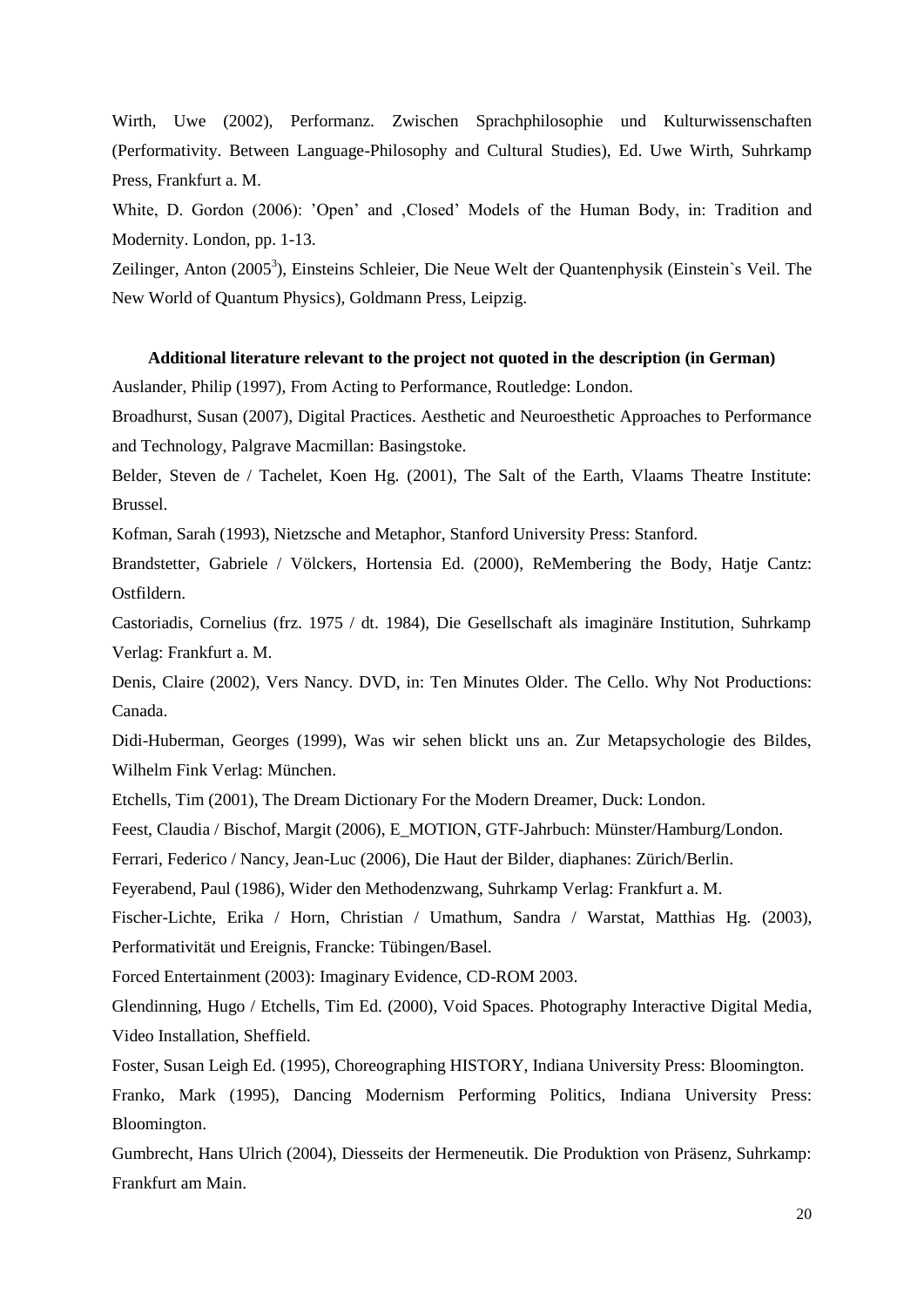Haß, Ulrike (2005), Das Drama des Sehens. Auge, Bild und Bühnenform, Wilhelm Fink Verlag: München.

Heathfield, Adrian (2004), Live Art and Performance, Routledge: New York.

Huber, Jörg / G. Zimmer (2007), Ästhetik der Kritik - Verdeckte Ermittlung, Edition Voldemeer: Zürich/Wien/New York.

Kamper, Dietmar (1999), Ästhetik der Abwesenheit. Die Entfernung der Körper, Wilhelm Fink Verlag: München.

Kaup-Hasler, Veronica / Philipp, Claus Hg. (2007), Schwarzmarkt für nützliches Wissen und Nicht-Wissen, Maske und Kothurn, Böhlau Verlag: Wien.

Kuhn, Thomas S. (1976<sup>2</sup>), Die Struktur wissenschaftlicher Revolution, Suhrkamp: Frankfurt a. M.

Lehmann, Hans-Thies (1999), Postdramatisches Theater, Verlag der Autoren: Frankfurt am Main.

Lepecki, André (2004), Of the Presence of the Body: Essays on Dance and Performance Theory, Wesleyan University Press: Middleton CT.

Lepecki, André / Banes, Sally (2007), The Sense in Performance. Worlds of Performance, Routledge: New York, London.

Massumi, Brian (2002), Parables for the virtual. Movement, Affect, Sensation, Duke University Press: London.

Monnier, Mathilde / Nancy, Jean-Luc (2005), Alliterations: Conversations sur la Danse, Galilée : Paris.

Pavis, Patrice (2003), Analyzing Performance. Theater, Dance, and Film, University of Michigan Press: Michigan.

Phelan, Peggy (1993), Unmarked. The Politics of Performance, Routledge: London/New York.

Ploebst, Helmut (2001), No Wind No Word. Neue Choreographie in der Gesellschaft des Spektakels, K. Kieser Verlag: München.

Sample, Colin (1993), "Living Words, Physiognomy and Aesthetic Landuage', in: Incorporated Self. Seel, Martin (2000), Ästhetik des Erscheinens, Hanser: München/Wien.

Siegmund, Gerald (2006), Abwesenheit. Eine performative Ästhetik des Tanzes, Transcript: Bielefeld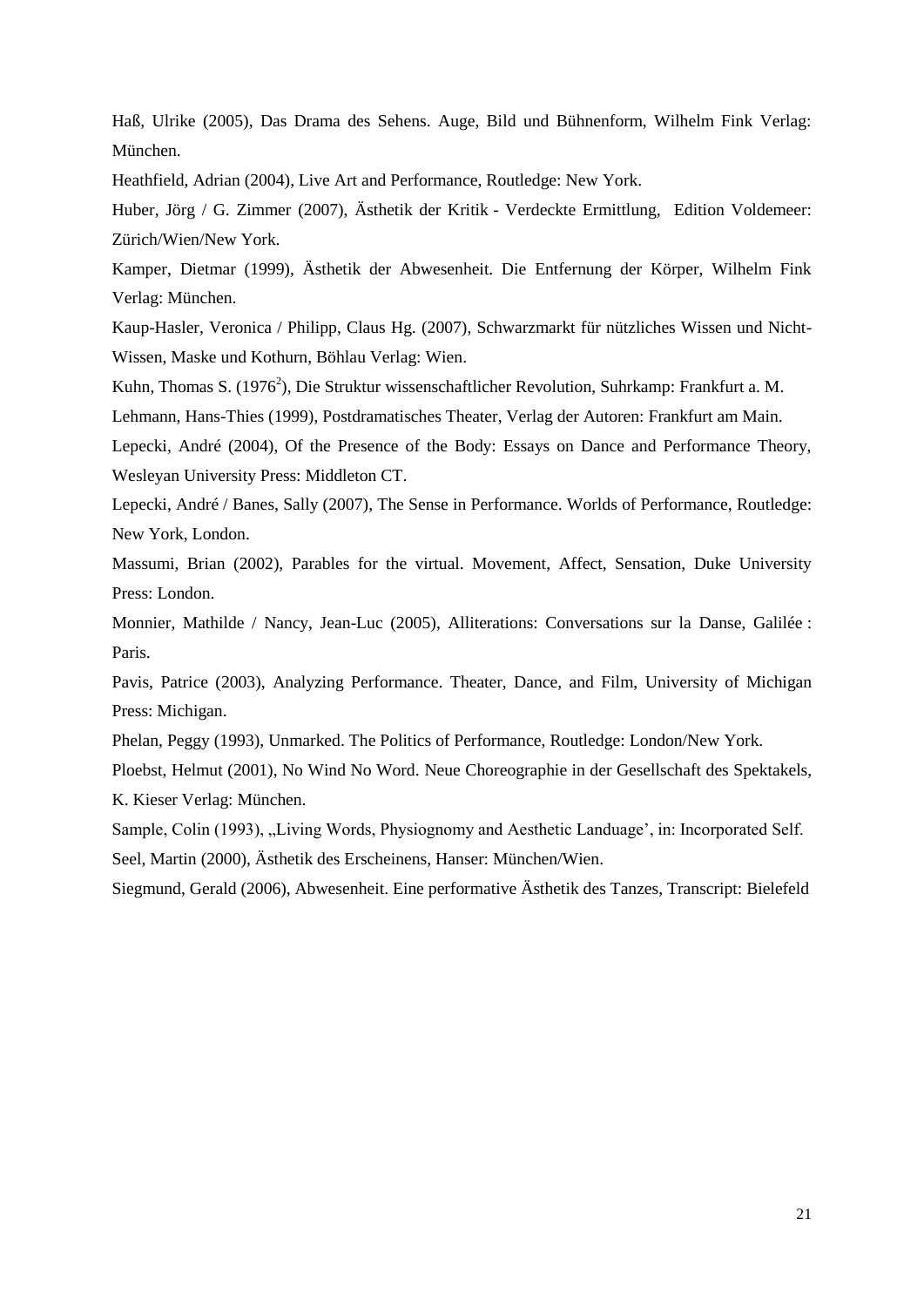# **C.1.) Curriculum Vitae: CV/~Arno.Boehler**

Univ.Doz.Mag.Dr. Arno Boehler

# **Personal Facts**

| Name           | Arno Boehler                                                                    |            |                                                                                      |
|----------------|---------------------------------------------------------------------------------|------------|--------------------------------------------------------------------------------------|
| Date of Birth  | September $25th$ , 1963                                                         |            |                                                                                      |
| Place of Birth | Dornbirn, Vorarlberg                                                            |            |                                                                                      |
| Nationality    | Austria                                                                         |            |                                                                                      |
| Address        | Pfeilgasse 8/38, A-1080 Vienna                                                  |            |                                                                                      |
| Phone/Fax      | $+43/(0)1/4084958$                                                              | Cell phone | $+43(0)664/5126567$                                                                  |
| E-mail         | arno.boehler@univie.ac.at                                                       | Homepage   | http://phaidon.philo.at/~boehler                                                     |
|                | <b>Education and Academic Biography</b>                                         |            |                                                                                      |
| 1987-1991      | Studying Philosophy at the University Vienna                                    |            |                                                                                      |
| 23.10.1991     |                                                                                 |            | First University Degree at the University Vienna in Philosophy: Title of the thesis: |
|                | Tatsache oder Tat-Sache? (Thrownness and Facticity in Heidegger).               |            |                                                                                      |
|                | First class honors                                                              |            |                                                                                      |
| 1991-1994      | Ph.D. Studies in Philosophy, University Vienna                                  |            |                                                                                      |
| 1992-1993      | Research grant at the University Bangalore/Asia on Sri Aurobindo Ghose.         |            |                                                                                      |
|                | (Sponsored by the Austrian Federal Ministry for Science)                        |            |                                                                                      |
| 1993-1994      | Research and Teaching Assistant at the Karl-Ruprechts-University in Heidelberg, |            |                                                                                      |
|                | Germany                                                                         |            |                                                                                      |
| 18.5.1994      |                                                                                 |            | Ph.D. in Philosophy at the University of Vienna. First class honors. Title of the    |
|                |                                                                                 |            | thesis: Das Gedächtnis der Zukunft (Memory of The Future), Passagen Press,           |
|                | Vienna 1996.                                                                    |            |                                                                                      |
| 1995–running   |                                                                                 |            | Lecturer in Philosophy at the University of Vienna, Department of Philosophy         |
| 1996–running   | Co-founder of the art factory GRENZ-film (together with Prof. Susanne Granzer). |            |                                                                                      |
|                | Producing Video-Science-Clips and Lecture-Performances                          |            |                                                                                      |
| 1997-1998      |                                                                                 |            | Visiting Scholar at the New York University (Prof. Avital Ronell, German &           |
|                | Comparative Literature Department, NYU)                                         |            |                                                                                      |
| 1998-2003      | Realization of the film and DVD series: Philosophy in Pictures:                 |            |                                                                                      |
|                |                                                                                 |            | Science-Clip 1, The Call, with Prof. Avital Ronell, New York University, 1998,       |
|                | TV-Broadcasting: ORF (Kunst-stücke)/3sat                                        |            |                                                                                      |
|                |                                                                                 |            | Science-Clip 2, Das Fremde (Strangeness), with Prof. Elisabeth v. Samsonow,          |
|                |                                                                                 |            | Academy of Sculptural Arts Vienna 2000, TV-Broadcasting: ORF/3sat                    |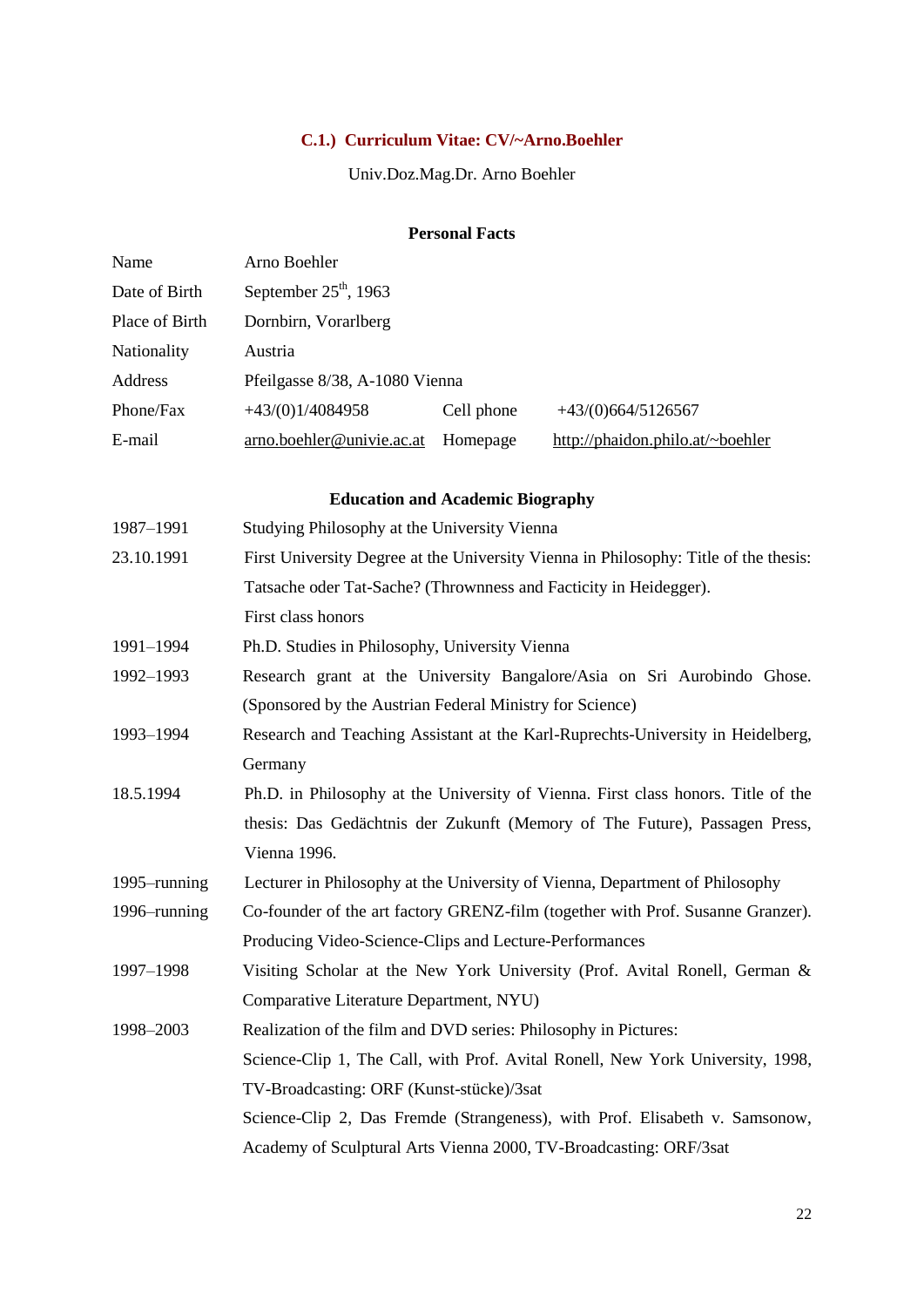Science-Clip 3, In.Time, Prof. Robin Kelley, New York University, Columbia University, 2001, TV-Broadcasting: ORF/3sat

Science-Clip 4, Archivare des Sterbens (Archives of Death), Prof. Hans-Dieter Bahr, University of Vienna/Tübingen, 2003

- 2000–2001 Erwin Schrödinger Research Grant at New York University, Department of German and Comparative Literature (Prof. Avital Ronell). Sponsored by the Austrian Science Fund (FWF) Title of the project: On The Teleiopoietical Structure of Friendship
- 2001–2002 Extension of Erwin Schrödinger Research Grant: Visiting Fellow at Princeton University, Department of Philosophy (Prof. Alexander Nehamas). Sponsored by the Austrian Science Fund.
- 2002 2003 Finishing post doc qualification book (habilitation thesis), Singularitäten. Vom zureichenden Grund der Zeit. Vorspiel einer Philosophie der Freundschaft. (Singularities. Rendering Time. Prelude of a Philosophy of Friendship)
- April 2004 Editing 4-DVD-Books, Philosophy in Pictures, Science-Clips 1- 4, Passagen Press, Vienna:
- April 2004 Defending the post doc qualification thesis (habilitation): Degree of an Assistant Professor (Universitätsdozent) at University of Vienna, Department of Philosophy
- October 2004 Approval of the FWF-research-project: Materiality And Temporality of Performative Speech Acts (Three years  $\epsilon$  232.000,--).
- 2005 Board of Advisors, GlobArt, Connecting Worlds of Arts and Sciences. [http://www.globart.at.](http://www.globart.at/)
- 2005-2007 FWF-Third-Party-project: Realisation of the transdisciplinary FWF-project: Materiality And Temporality of Performantive Speech Acts <http://www.fwf.ac.at/de/abstracts/abstract.asp?L=D&PROJ=P17600>
- 10-12.11.05 Philosophy On Stage #1, Museumsquartier Vienna: First Presentation of the FWF-research project<http://www.univie.ac.at/performanz/index.php/home> 2006 Science-Award of the County of Vorarlberg
- 17-19.06.07 Philosophy On Stage #2, Schlosstheater Schönbrunn, KosmosTheater, Theseustempel Vienna. Second Presentation of the FWF-research project <http://www.univie.ac.at/performanz/pos2>
- 14.April 2008 Hearing for a full professorship for "Europäische Philosophie und Contintenal Philosophy" at the University Vienna, Department of Philosophy.
- August 2008 Final FWF peer review evaluation of the research *Materiality and Temporality of Performative Speech-Acts* with the highest rating "excellent"
- March-June 2009 Accreditation expertise of the Departments of Philosophy and Sociology at the University of Pristhina (Kosova)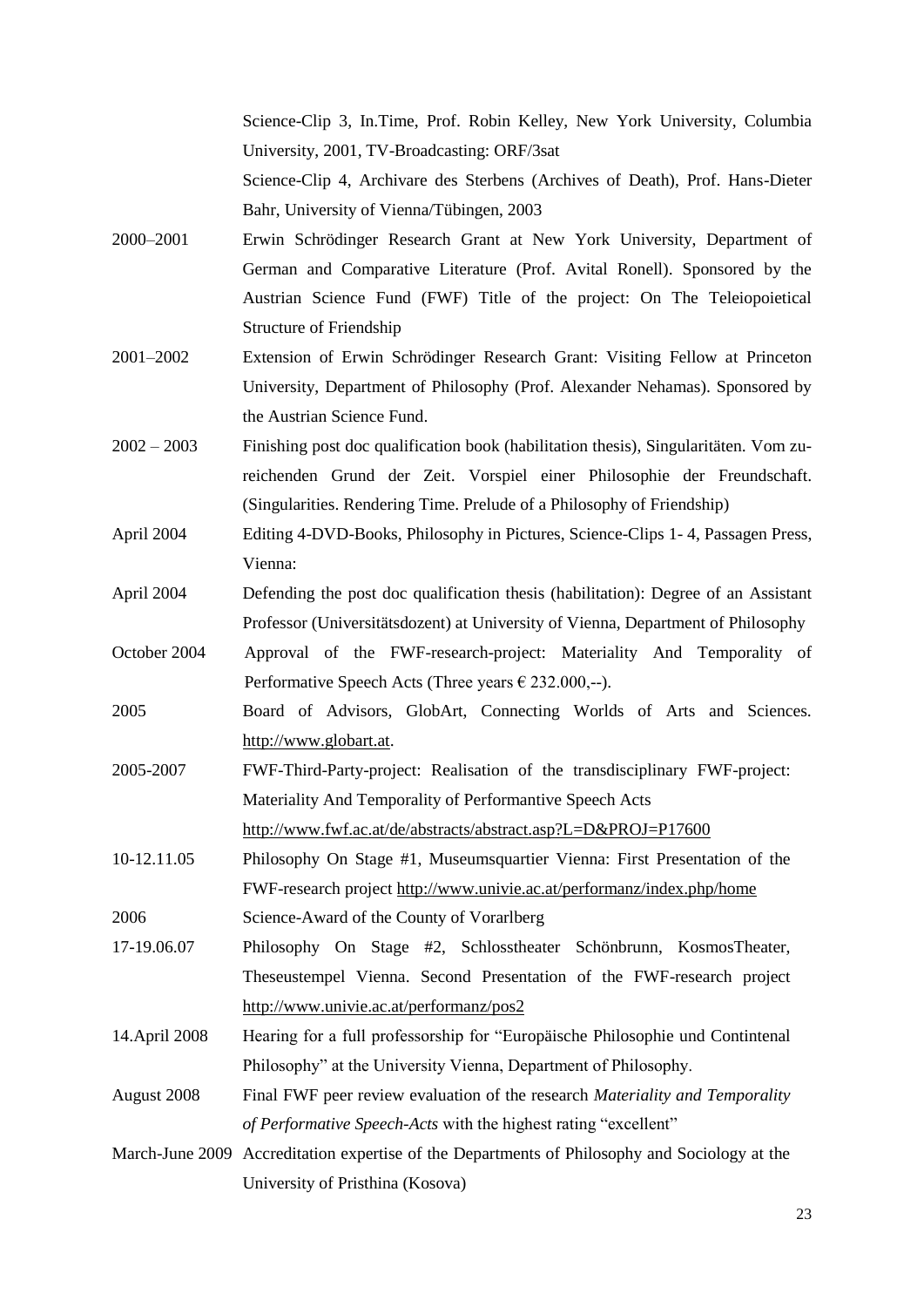#### **List of Publications (Arno Böhler)**

#### **Books**

#### **2009**

**Arno Böhler, Susanne Granzer (Hg.), Ereignis Denken, Passagen Verlag: Wien 2009. 2008**

**Arno Böhler, Krassimira Kruschkova (Hg.), Dies ist kein Spiel. Spieltheorien im Kontext der zeitgenössischen Kunst und Ästhetik, in: Maske und Kothurn, Internationale Beiträge zur Theater-, Film- und Medienwissenschaft, 54 Jahrgang (2008) Heft 4, Böhlau: Wien 2008. 2005**

**Arno Böhler, Singularitäten. Vom zu-reichenden Grund der Zeit. Vorspiel einer Philosophieder Freundschaft, Passagen Verlag: Wien 2005, 252 pages. 2000**

Arno Böhler, Unterwegs zu einer Sprache der Freundschaft. DisTanzen: Nietzsche-Deleuze-Derrida, Passagen Verlag: Wien 2000, 196 pages.

# **1996**

Arno Böhler, Das Gedächtnis der Zukunft, Ansätze zu einer Fundamentalontologie der Freiheit bei Martin Heidegger und Sri Aurobindo Ghose, Passagen Verlag: Wien 1996, 362 pages.

#### **DVD-Books (Editor)**

### **2007**

**GRENZ-film granzer/boeher (Eds.), Philosophy On Stage, Double-DVD-Book, Passagen Press, Vienna 2007.**

# 2005

GRENZ-film granzer/boehler (Eds.), The Call, DVD-Book Philosophie im Bild (Philosophy in Pictures) with Avital Ronell (New York University), Passagen Press: Vienna 2005.

GRENZ-film granzer/boehler (Eds.), Das Fremde (Strangeness), DVD-Book Philosophie im Bild (Philosophy in Pictures) with Elisabeth von Samsonow (Academy of Fine Arts Vienna), Passagen Press: Vienna 2005.

GRENZ-film granzer/boehler (Eds.), In.Time, DVD-Book Philosophie im Bild (Philosophy in Pictures) with Robin Kelley (Columbia University New York), Passagen Press: Vienna 2005.

GRENZ-film granzer/boehler (Eds.), Archivare des Sterbens (Archivs of Death), DVD-Book Philosophie im Bild (Philosophy in Pictures) with Hans-Dieter Bahr (University of Vienna/Tübingen), Passagen Press: Vienna 2005.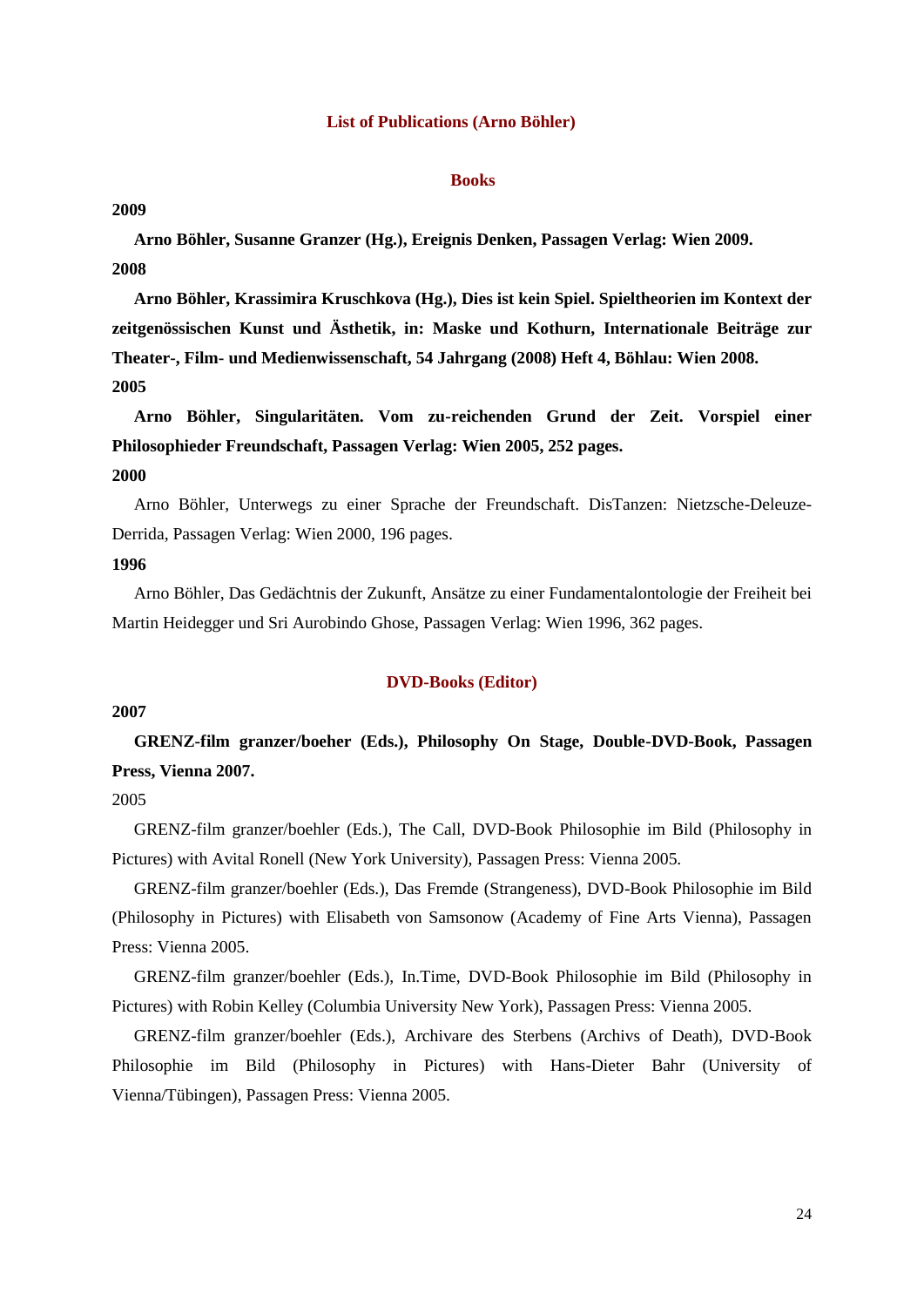#### **Articles in Journals (Selection of 10)**

#### **2009 (Forthcoming)**

**"Open Bodies" (English), in: Paragrana. Internationale Zeitschrift für Historische Anthropologie (2009) Heft 2, Akademie Verlag: München 2009 (in print). 2008**

"Spielerische Versuchsanordnungen", in: Arno Böhler, Krassimira Kruschkova (Hg.), Maske und Kothurn, Internationale Beiträge zur Theater-, Film- und Medienwissenschaft, 54 Jahrgang (2008) Heft 4, Böhlau Verlag: Wien 2008, 81-90.

"Nichts als ein Spiel", in: Arno Böhler, Krassimira Kruschkova (Hg.), Maske und Kothurn, Internationale Beiträge zur Theater-, Film- und Medienwissenschaft, 54 Jahrgang (2008) Heft 4, Böhlau Verlag: Wien 2008, 9-18.

# **"Cultures Of The Muses", in: Nietzsche Circle New York, The Agonist Vol. III, Issue 2, July 2008,<http://www.nietzschecircle.com/agonist.html> Zugriff: 25.09.2008. 2007**

"Liebe, das ist ein großes Wort", in: GLE International. Gesellschaft für Logotherapie und Existenzanalyse (Hg.) Nr. 1/2007 Jahrgang 24, Facultas Universitätsverlag, Wien 2007, 16-22.

"Nietzsche. Vom regenerativen Charakter des Gemüts", in: Rolf Kühn, Karl Heinz Witte (Hg.), psycho-logik, Band 2. Jahrbuch für Psychologie, München 2007, 168-184.

"Nietzsche in Arabic", in: Nietzsche Circle New York, Online Zeitschrift: [http://www.nietzschecircle.com/interview\\_archive.html](http://www.nietzschecircle.com/interview_archive.html) 2007. Zugriff 25.09.2008. An interview with translator Ali Mosbah, gestaltet von Susanne Granzer & Arno Böhler (Deutsch-Englisch-Arabisch), Übersetzungen: Katja Brunkhorst (Englisch), Ali Mosbah (Arabisch). April 2007.

"Nietzsche in Arabic", in: Nietzsche Circle New York, Online Zeitschrift: [http://www.nietzschecircle.com/interview\\_archive.html](http://www.nietzschecircle.com/interview_archive.html) 2007. Zugriff 25.09.2008. An interview with editor Al-Maaly, gestaltet von Susanne Granzer & Arno Böhler (Deutsch-Englisch), Übersetzung: Yunus Tuncel (Englisch). April 2007.

#### **2005**

"Von der (imaginären) Gesetzes-Kraft", in: Das Verbindende der Kulturen, The Unifying Aspects of Cultures. Les Points Communs Des Cultures, INST, Wien 2004 (CD-Beilage TRANS 15, 03\_1 boehler15.htm). Online-Version: TRANS. Internet-Zeitschrift für Kulturwissenschaften. No. 15/2003. WWW: [http://www.inst.at/trans/15Nr/03\\_1/boehler15.htm.](http://www.inst.at/trans/15Nr/03_1/boehler15.htm)

#### **2004**

**"Nietzsches virtuelle Wanderung im Sprachzeitraum des Gefährlichen Vielleicht", in:. Jahrbuch der Internationalen Nietzschegesellschaft, Nietzscheforschung Band 11, 2004, 251- 264.**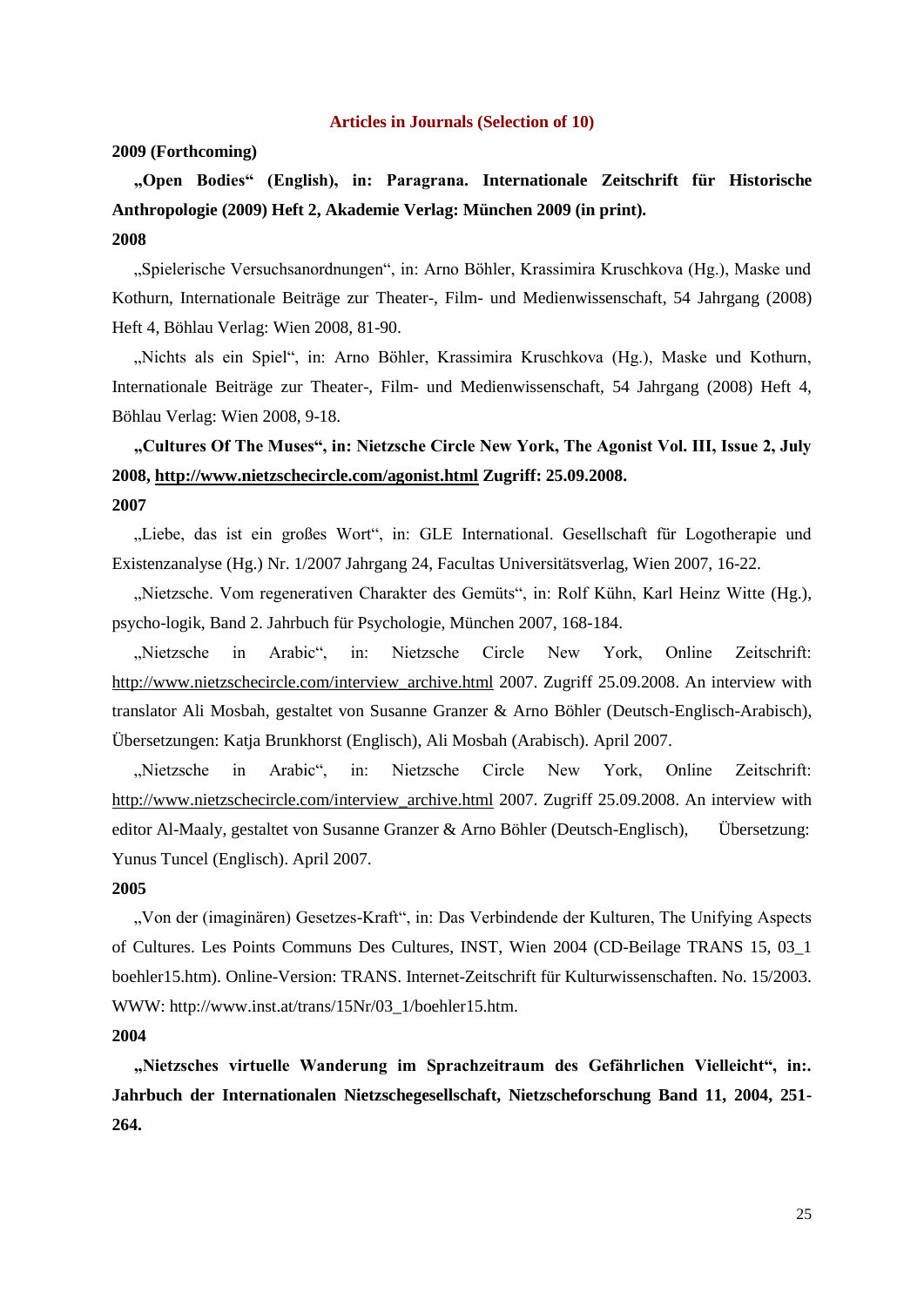# **Articles in Anthologies (Selection of 10)**

## **(Forthcoming)**

"Warum Denken tanzt, wenn es denkt", in: Johannes Bilstein (Hg.), Kunst erschließt die Welt, München 2009 (submitted, ca. 20 Seiten).

"Perforierte Körper", in: Anton Bierl, Gerald Siegmund (Hg.), Diskurs und Fragment im Spannungsfeld von Prä- und Postdramatik, Transcript Verlag: Bielefeld Frühjahr 2009 (submitted, ca. 20 Seiten).

"Übersetzungen. Nietzsche"s Greatest Hits", in: Anton Bierl, Gerald Siegmund (Hg.), Diskurs und Fragment im Spannungsfeld von Prä- und Postdramatik, Transcript Verlag: Bielefeld Frühjahr 2009 (submitted, ca. 15 Seiten).

### **2009**

"TheatReales Denken", in: Arno Böhler, Susanne Granzer (Hg.), Ereignis Denken (Vorwort), Passagen Verlag: Wien 2009, pp. 11-33.

"Der auto-bio-graphische Körper", in: Arno Böhler, Susanne Granzer (Hg.), Ereignis Denken, Passagen Verlag: Wien 2009, pp. 129-141.

"Verspielte Zeiten.", in: GLOBArt (Hg.), Entschleunigung. Die Entdeckung der Langsamkeit, GLOBArt Academy 2008, Springer Verlag, Wien/New York 2009, pp. 31-38. **2008**

**"On The Regenerative Charakter of Dispositions" (English), in: James Luchte (Ed.), Nietzsche"s Thus Spoke Zarathustra: Before Sunrise, Continuum International Publishing, London 2008, pp. 141-151.**

**Politiken der Re-Signation: Derrida – Adorno", in: Eva L-Waniek, Erik M. Vogt (Hg.), Derrida & Adorno - Zur Aktualität von Dekonstruktion und Frankfurter Schule, Turia & Kant, Wien 2008, 167-188.** 

"Aufstand des Fleisches", in: Salzburger Festspiele (Hg.), Verbrechen und Strafe, Katalogtext 2008, 33-36.

#### **2007**

"Ich würde gerne lernen zu leben.", in: GLOBArt (Hg.), Bildung – ein Menschenrecht! GLOBArt Academy 2006, Springer Verlag, Wien/New York 2007, 43-51.

## **2005**

**"Einblicke in den Ab-Grund des Denkens. 'Über die Dummheit" (Avital Ronell)", in: Das integrale und das gebrochene Ganze. (Hg.) von Yvanka B. Raynova und Susanne Moser, Peter Lang Verlag, Wien 2005, 249-273.**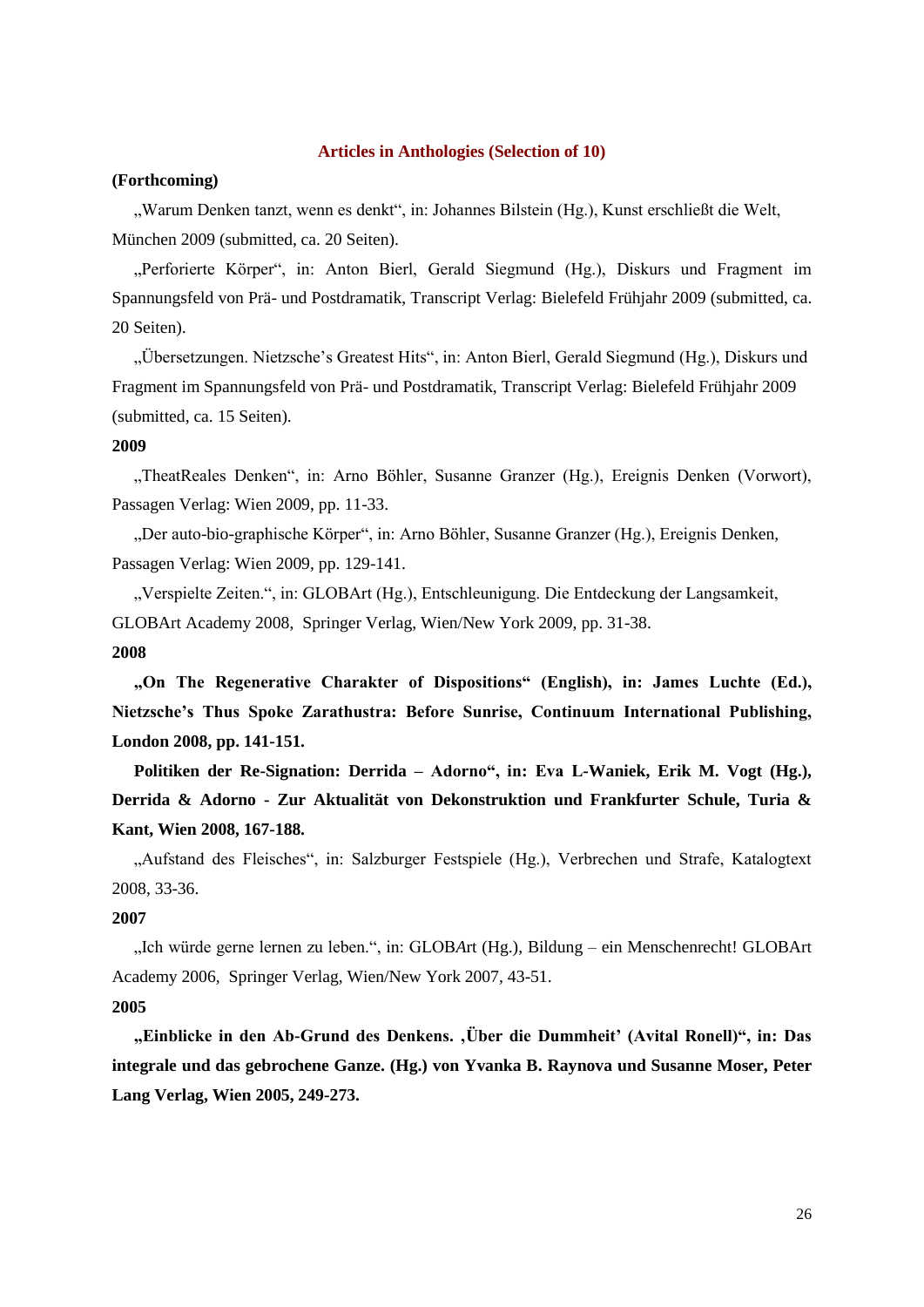#### **Interventions in Public Spaces: Lecture-Performances (Selection of 15)**

### **2009**

"Bodies in Motion", Kulturhautstadt Europa Linz09 "Move your Ass And Your Mind Will Follow. Der sich bewegende Körper als Basis von Erkenntnis", 18.04.2009, 14.00-20.00.

"Philosophie im Bild : Die Freundschaftsaktie In.Time", Rote Bar Volkstheater Wien. Wien, am 18.03.2009, 22.00.

# **2008**

"Kapitalismus der Gefühle", Salzburger Festspiele. City Science Talk 8. August 2008, 22.30.

"Wer wird schuld gewesen sein?", Wiener Festwochen. Schwarzmarkt für nützlichen Wissens und Nichtwissen Nr. 10 im Rahmen der Wiener Festwochen. 17. Mai 2008.

"Verspielte Zeiten". Einstimmung zur GlobArt Sommerakademie 2008 "Entschleunigung" (Gem. mit Susanne Granzer), 21.-24 August 2008.

#### **2007**

"Nietzsche"s Greatest Hits", Lecture-Performance an der Universität Bern im Rahmen der Tagung "Diskurs und Fragment im Spannungsfeld von Prä- und Postdramatik", 06.-08.Juli 2007.

"Nietzsche"s Greatest Hits", Lecture-Performance im KosmoTheater Wien im Rahmen der Veranstaltung "Philosophy On Stage #2", 18. Juni 2007

## **2006**

"Philosophy On Stage", gem. mit Susanne Granzer. Lecture-Performance an der Österreichischen Akademie der Wissenschaften am 06.03.2006.

"Recalling The Dead", gem. mit Susanne Granzer. Lecture-Performance at Deutsches Haus New York University, 10.02.2006.

# **2005**

"Performanz der Toten"**,** gem. mit Susanne Granzer. Lecture-Performance im Museumsquartier Wien am 11.11.2005 (FWF-Forschungsprojekt).

"Explosives. The Metaphor of 'Explosives' as an Iterative Trope of Moral Philosophy", gem. mit Susanne Granzer. Workshop am Royal College of The Arts in London am 07.Juni 2005.

"Explosives. The Metaphor of 'Explosives' as an Iterative Trope of Moral Philosophy", gem. mit Susanne Granzer. Lecture-Performance an der FU-Berlin im Rahmen des SFB Projekts "Kulturen des Performativen" am 04.05.2005.

"Re-educating America On Friendship", gem. mit Susanne Granzer. Lecture-Performance am Schauspielhaus Wien. Wien 2005 am 19.04.2005.

"Re-educating America On Friendship" and Screening of "Archivare des Sterbens", gem. mit Susanne Granzer. Lecture-Performance at Austrian Cultural Forum New York am 25.02.2005.

"Explosives: The Metaphor of 'Explosives' as an Iterative Trope of Moral Philosophy gem*.* mit Susanne Granzer. Lecture-Performance at Deutsches Haus New York University am 15.02.2005.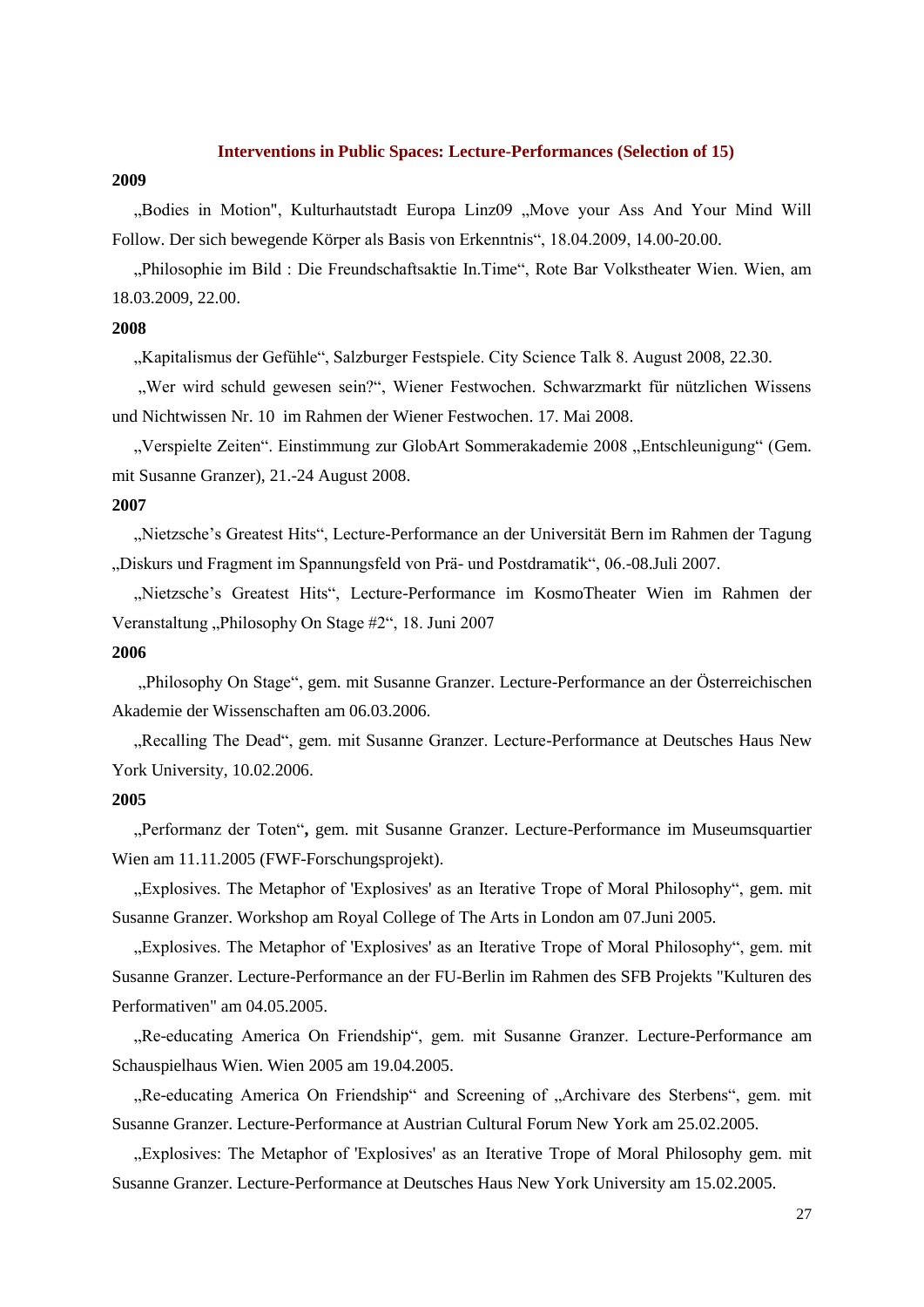#### **Academic lectures (Selection of 10) [Lecture-Performances see CV Granzer]**

#### **2009**

[VO] "Acting IN Deleuze" (English), Lecture at The Second International *Deleuze Studies* Converence CONNECTdeleuze; 10.-12. August 2009.

# **2008**

[VO], Why are we called to listen when we think?" (English), Lecture at University of Music and Performing Arts Vienna; 7.-9. Mai 2009<http://www.klangperspektiven.at/index.php?id=140> **2008**

[VO] "On the Regenerative Character of Dispositions" (English), Lecture at the University of Wales, Lampeter, Department of Philosophy, 14-16th November 2008. See: [http://www.lamp.ac.uk/philosophy/events/nietzsche\\_speakers.html](http://www.lamp.ac.uk/philosophy/events/nietzsche_speakers.html)

[VO] "Begnadete Körper: Wissen wir, was ein Körper kann?", Vortrag an der Akademie Tutzing, "Sich verschwenden. Generosität und Großzügigkeit", 24.-26 Oktober 2008.

[VO] "Philosophie, ein Kinderspiel". Vortrag am Tanzquartier Wien im Rahmen der Ringvorlesung "Dies ist kein Spiel", 19.06.2008.

[VO] "Open Bodies", Vortrag im Clubhaus der Freien Universität Berlin im Rahmen der Konferenz "The body in India: Ritual, Transgression, Performativity", 22.-24. November 2007.

[VO], Götzen-Dämmerung. Von der Verbannung des Sinns durch heilige Namen. Vortrag im Maison de la Recherche en Sciences Humaines Université de Caen im Rahmen des Colloque International Sens de l´exil – Exil du sens? am 25.09.2007.

[VO] "Körper-Öffnungen. Vom Durchstoßen der Oberfläche", Vortrag an der Universität Bern im Rahmen der Tagung "Diskurs und Fragment im Spannungsfeld von Prä- und Postdramatik", 06.-08.Juli 2007.

[VO] "Der auto-bio-graphische Körper", Vortrag im Schlosstheater Schönbrunn Wien im Rahmen der Veranstaltung "Philosophy On Stage #2", 18. Juni 2007.

[VO] Politics of The Muses, Vortrag an der Universität Leiden (Niederland) im Rahmen der 16. Internationalen FNS-Konferenz, 23.-25. März 2007.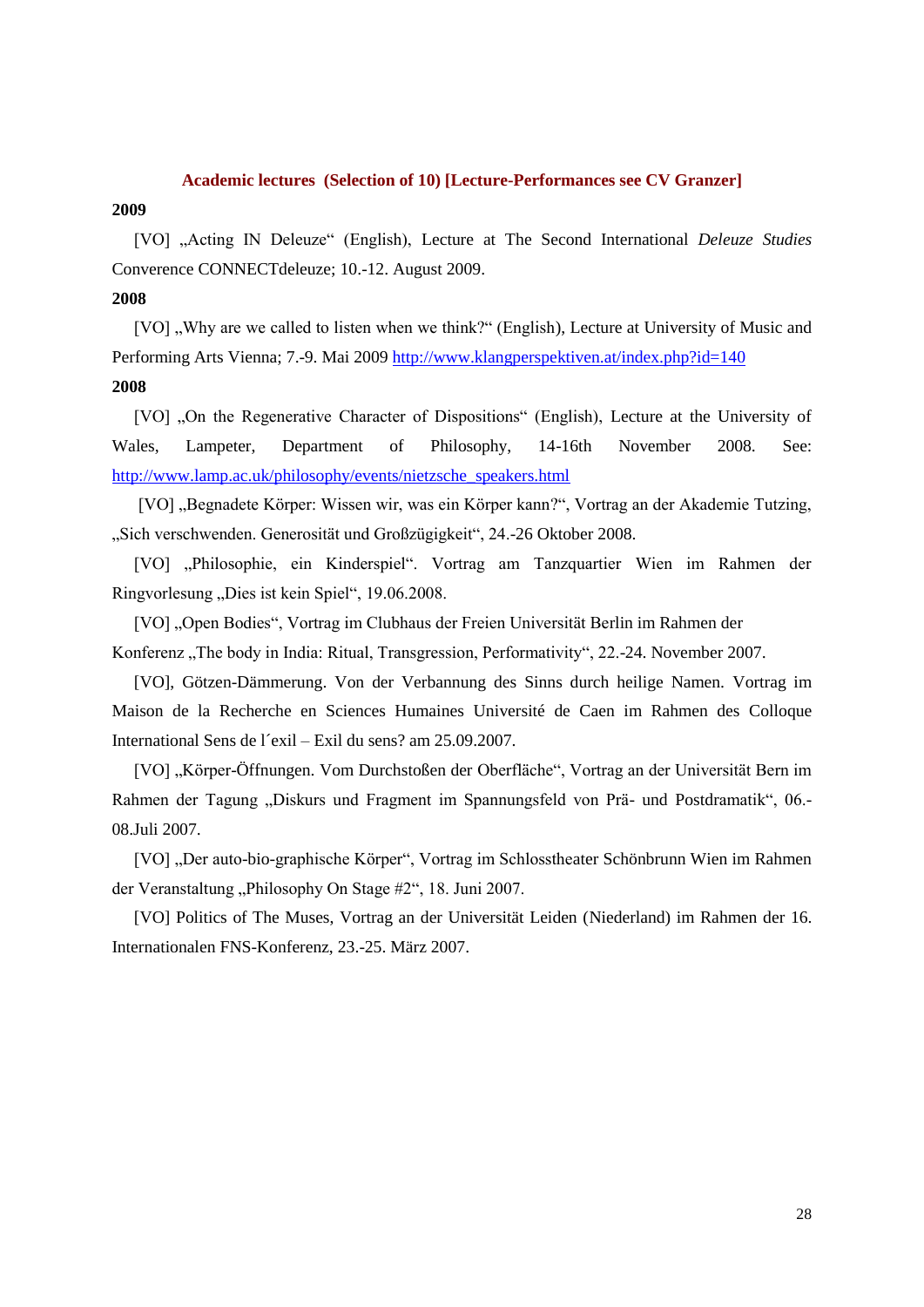#### **C.2.) Curriculum Vitae: CV/~Susanne.Granzer**

Univ.Prof.Mag.Dr. phil. Susanne Granzer

## **Personal Facts**

| Name        | Susanne Valerie Granzer           |            |                                   |
|-------------|-----------------------------------|------------|-----------------------------------|
|             | Place of Birth Vienna, Austria    |            |                                   |
|             | Date of Birth March $17th$ , 1950 |            |                                   |
| Nationality | Austria                           |            |                                   |
| Address     | Pfeilgasse 8/38, A-1080 Vienna    |            |                                   |
| Phone/Fax   | $+43(0)1/4084958$                 | Cell phone | $+43/(0)664/3119459$              |
| E-mail      | granzer@mdw.ac.at                 | Homepage   | http://personal.mdw.ac.at/granzer |

## **Education**

- 1968–1971 Drama Student at Max Reinhardt Seminar Vienna (MRS, University for Music and Performing Arts, Vienna)
- 1971 First University Degree at the MRS Vienna for Acting: Master of Arts

#### **Engagements as an Actress (Theaters)**

| 1971      | Schauspielhaus Zürich, Switzerland           |
|-----------|----------------------------------------------|
| 1971–1972 | Volkstheater Vienna, Austria                 |
| 1972–1976 | Theater in der Josefstadt, Vienna, Austria   |
| 1976–1980 | Stadttheater Basel, Switzerland              |
| 1976–1978 | Düsseldorfer Schauspielhaus, Germany         |
| 1980      | Schillertheater Berlin, Germany              |
| 1980–1983 | Städtische Bühnen Frankfurt am Main, Germany |
|           |                                              |

1983–1988 Burgtheater Vienna, Austria

## **Selection of acting parts**

Ferdinand Bruckner. Krankheit der Jugend. Irene • Hermann Bahr. Liliom. Luise • Anton Tschechov. Die Möwe. Nina • Gerhard Hauptmann. Hanneles Himmelfahrt. Hannele • Arthur Schnitzler. Das Vermächtnis. Agnes • Hermann Bahr. Der arme Narr. Sophie • Friedrich Hebbel. Maria Magdalena. Klara • Elias Canetti. Die Komödie der Eitelkeit. Lya Kaldaun • Botho Strauß. Trilogie des Wiedersehns. Johanna • Öden von Horvath. Der jüngste Tag. Anna • Heiner Müller. Die Schlacht. Der Traktor. • Henrik Ibsen. Baumeister Solness. Hilde Wangel • Heinrich von Kleist. Käthchen von Heilbronn. Käthchen • John Osborn. Blick zurück im Zorn. Alison • Albert Camus. Die Gerechten. Dora • J.R.Lenz. Der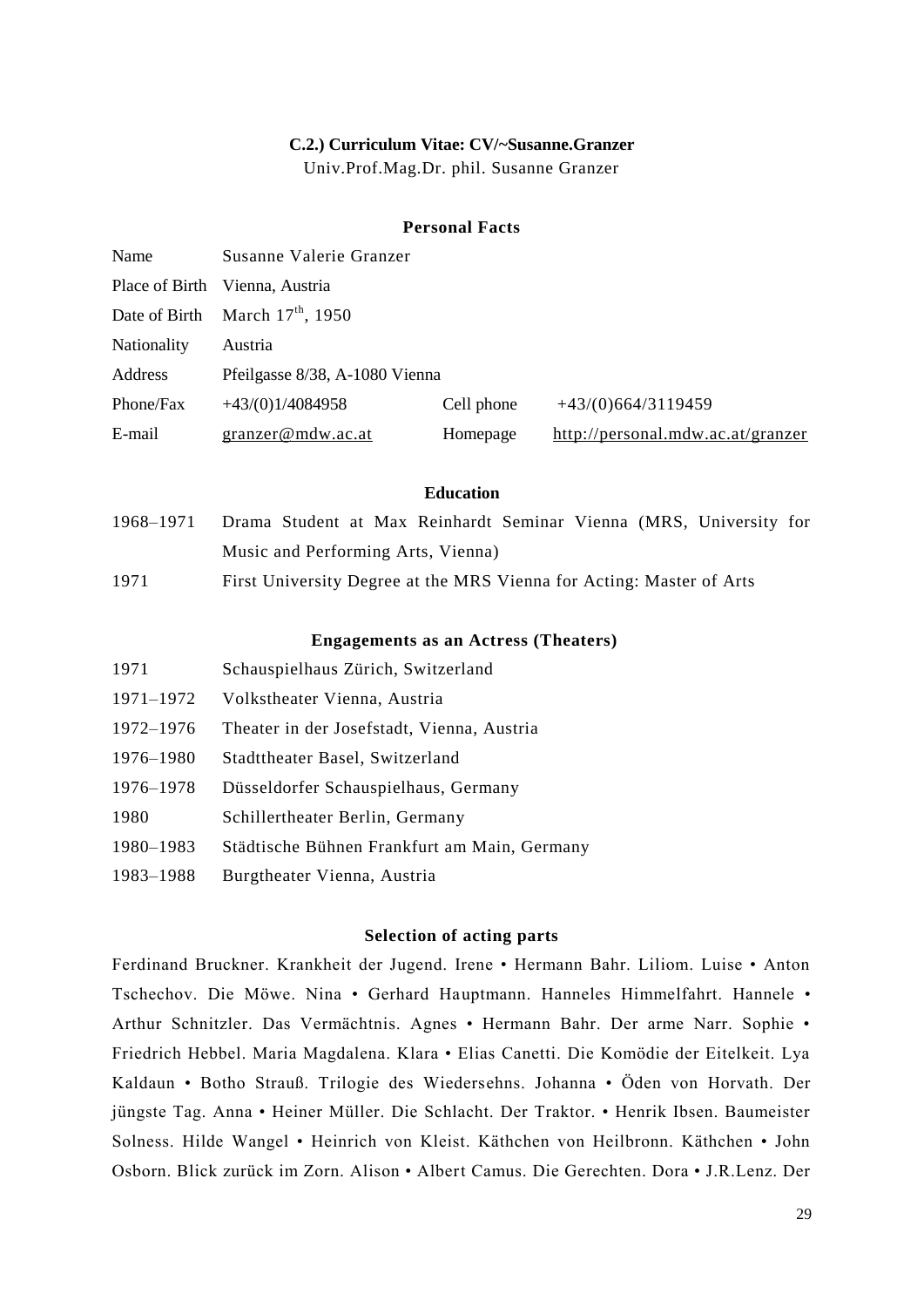Hofmeister. Gustchen • Anton Tschechov. Der Kirschgarten. Warja • August Strindberg. Pelikan. Gerda • Maxim Gorki. Wassa Schelesnowa. Rahel Topas • Georg Büchner. Dantons Tod. Julie • Arthur Schnitzler. Der Reigen. Dirne • Calderón de la Barca. Das Leben ist Traum. Rosaura · Dostojewskij/Ljubimov. Verbrechen und Strafe. Dunja · Friedrich Dürrenmatt. Die Physiker. Schwester Martha • Sophokles. Antigone. Antigone • Anton Tschechow. Die Möwe. Mascha •

# **Full professorship for Acting**

1989–running Full professor for the central artistic subject "Acting" (following Kammerschauspielerin Susi Nicoletti) at the University for Music and Performing Arts, Department of Performing Arts (Acting), Max Reinhardt Seminar Vienna.

# **Academic Biography (Philosophy)**

- 1980–1982 Studying Philosophy at the Goethe University Frankfurt am Main, Germany.
- 1986–1992 Studying Philosophy at the University Vienna

1992 Masters Degree in Philosophy at the University of Vienna.

- 1995 Ph.D. in Philosophy at the University Vienna, Department of Philosophy.
- 1997 Sabbatical in New York at Julliard School and Herbert Berghof Studio (Uta Hagen). Research on Acting. Production of a Film-essay: Theater Tomorrow-Talks About Art in The Global Village, with Klaus-Maria Brandauer, Richard Foreman (Ontological Hysteric Theater, NY), Wooster-Group (Kate Falk, NY) and acting students (Julliard School and Max Reinhardt Seminar).
- 1997 running Co-founder of the cultural factory GRENZ-film Vienna.
- 1996 Production of a Video-Science-Clip: "Gay Science"
- 1998–2003 Production of a series of four Video Science Clips: Philosophy in Pictures
- 1998 running More than 40 Lecture-Performances in the USA, England, France, Germany and Austria (together with Arno Boehler).
- 2004 Publishing a series of four DVD–Books Philosophie im Bild (Philosophy in Pictures) at Passagen Press Vienna (German/English)
- 2005–2007 Realisation of the transdisciplinary research project (FWF): Materiality And Temporality of Performative Speech Acts <http://www.fwf.ac.at/de/abstracts/abstract.asp?L=D&PROJ=P17600>
- 10–12.11.05 Philosophy On Stage # 1, Museumsquartier Vienna <http://www.univie.ac.at/performanz/index.php/home>
- 17-19.06.07 Philosophy On Stage # 2, Schlosstheater Schönbrunn, KosmosTheater, Theseustempel Vienna;<http://www.univie.ac.at/performanz/pos2>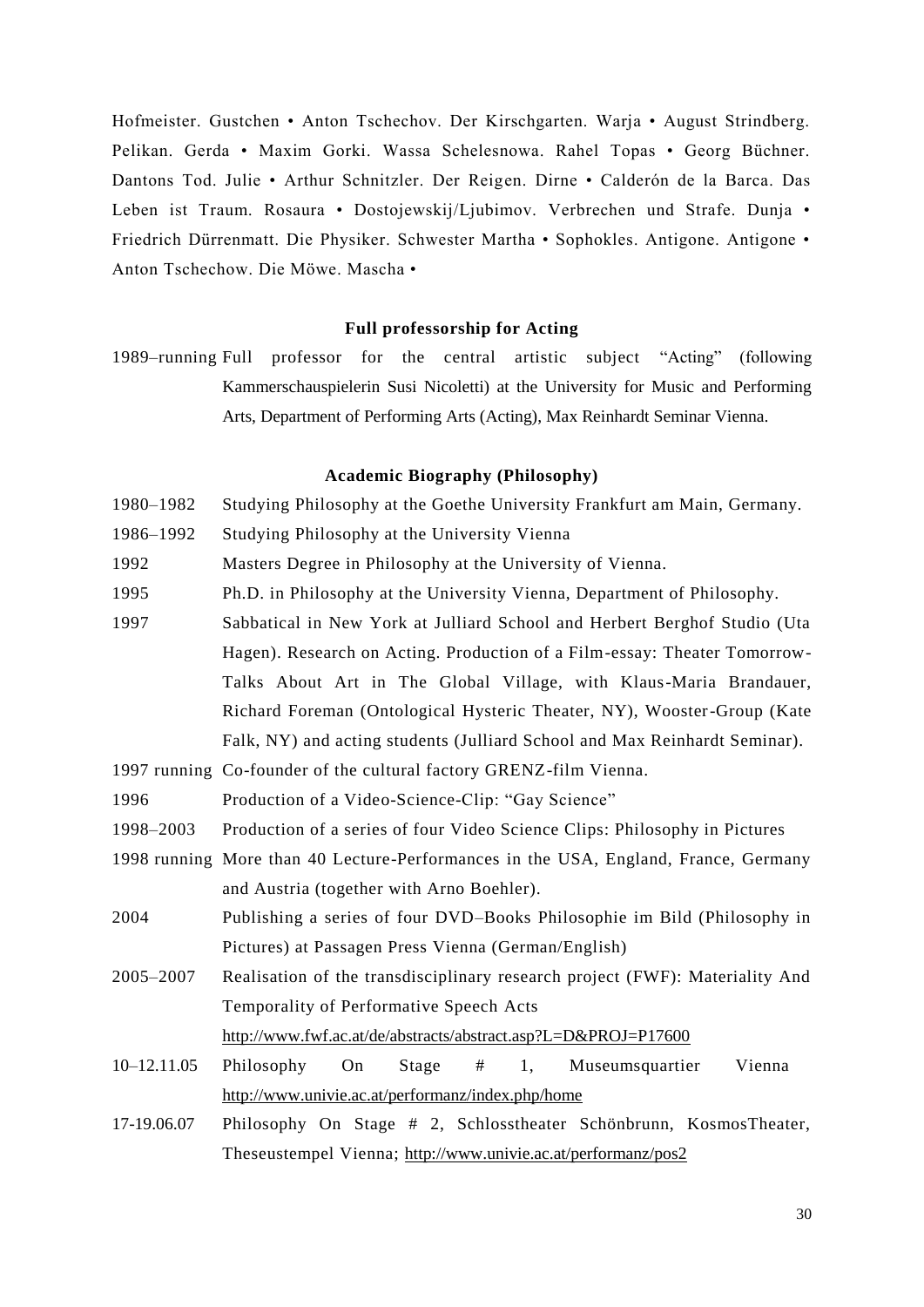### **List of Publications**

#### **Books**

## **Forthcoming:**

Susanne Granzer: Hautnah. SchauspielerInnen, (Sensitively Close. Being an Actress), Passagen Press: Vienna 2010 (in preparation)

#### **Books (Editor)**

#### **2009**

**Arno Böhler and Susanne Granzer (Eds.), Ereignis Denken (Thinking Events), Passagen Press: Vienna.**

**2007**

**GRENZ-film, Susanne Granzer and Arno Böhler (Eds.), Philosophy On Stage, Double DVD, Passagen Press: Vienna 2007.**

# **2005**

**GRENZ-film granzer/boehler (Eds.), The Call, DVD-Book, Philosophie im Bild (Philosophy in Pictures) with Avital Ronell (New York University), Passagen Press: Vienna 2005.** 

**GRENZ-film granzer/boehler (Eds.), Das Fremde (Strangeness), DVD-Book, Philosophie im Bild (Philosophy in Pictures) with Elisabeth von Samsonow (Academy of Fine Arts Vienna), Passagen Press: Vienna 2005.** 

**GRENZ-film granzer/boehler (Eds.), In.Time, DVD-Book, Philosophie im Bild (Philosophy in Pictures) with Robin Kelley (Columbia University New York), Passagen Press: Vienna 2005.** 

**GRENZ-film granzer/boehler (Eds.), Archivare des Sterbens (Archives of Death), DVD-Book, Philosophie im Bild (Philosophy in Pictures) with Hans-Dieter Bahr (University of Vienna/Tübingen), Passagen Press: Vienna 2005.** 

#### **Articles**

#### **Forthcoming:**

"Was im Spielen alles verschenkt wird" (What is Given Away in Performing), in: Johannes Bilstein (Ed.), Kunst erschließt die Welt (Art Discloses The World), Munich 2009 (submitted).

"Die Güte der Frauen" (Women"s Grace), in: Doris Ingrisch, Claudia Walkensteiner-Preschl, Andrea Ellmeier (Eds.), Innovation und Tradition. Gender Studies, Boehlau-Press, Vienna 2010 (submitted).

## **2009**

**"Being On Stage". In: Arno Böhler and Susanne Granzer (Eds.): Ereignis Denken (Thinking Events), Passagen Press, Vienna, pp. 65-87. 2007**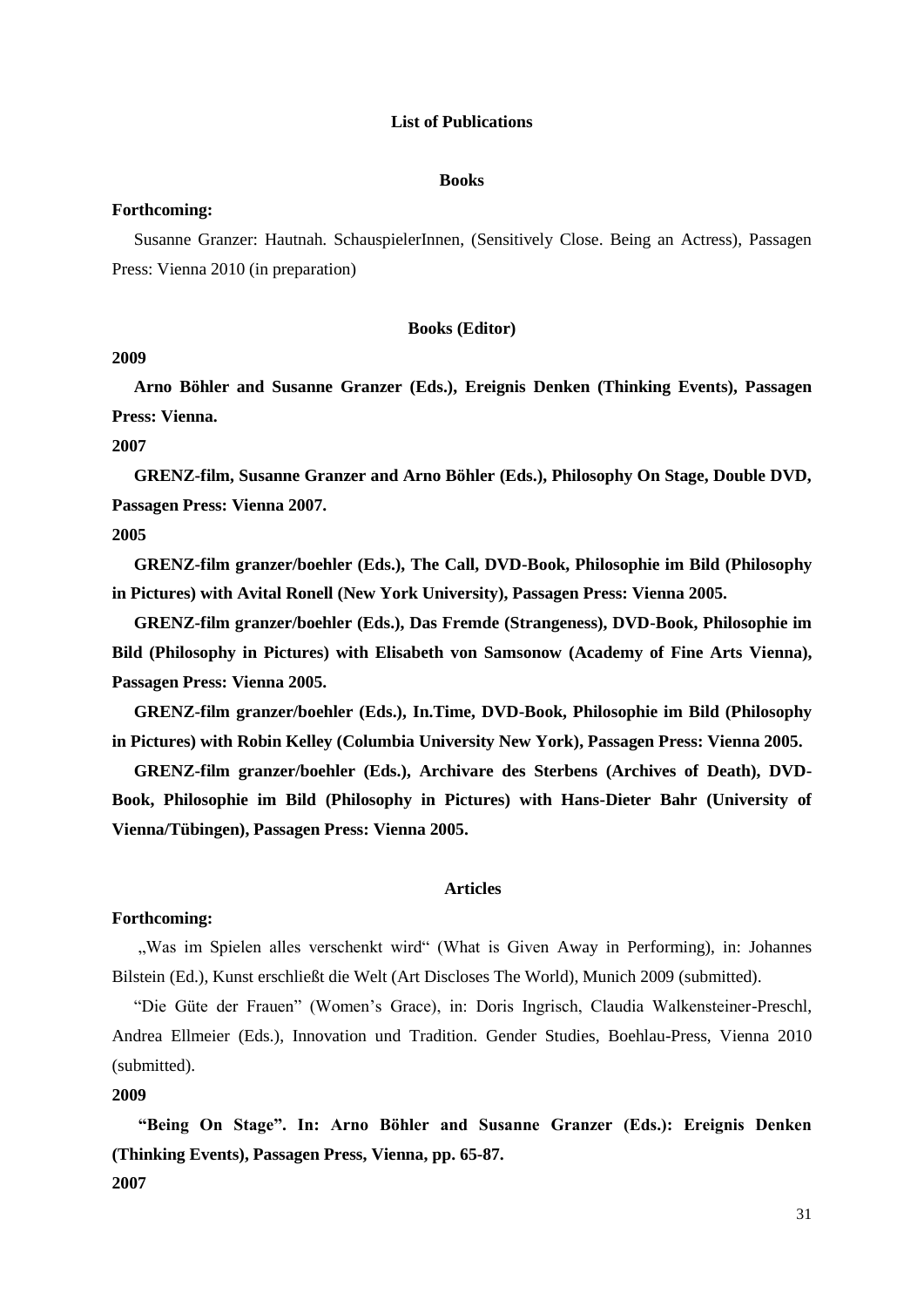**"Absenz. Erfahrungen der Abwesenheit" (Absence. Experiences of Withdrawals), in Rolf Kühn and Karl H.Witte (Eds.): psycho–logic II. Existenz und Gefühl (Existence and Emotion). Karl Alber Press, Freiburg 2007, pp. 238-254.**

"Gastlichkeit und Zeit in Performanz und Theorie!, in: GIFT Zeitschrift für Freies Theater, Interview about "Philosophy On Stage" within the framework of the FWF-research project Materiality and Temporality of performative Speech-Acts, Juli-August-September 2007, by Angela Heide, p.25-27.

**"Nietzsche in Arabic", in: Nietzsche Circle New York, Online Zeitschrift: <http://www.nietzschecircle.com/interview.html> An interview with translator Ali Mosbah, edited together with Arno Böhler. (Deutsch-English-Arabic). Translations: Katja Brunkhorst (Englisch), Ali Mosbah (Arabisch). April 2007.** 

"Nietzsche in Arabic", in: Nietzsche Circle New York, Online Zeitschrift: [http://www.nietzschecircle.com/interview.html.](http://www.nietzschecircle.com/interview.html) An interview with editor Khalid Al-Maaly, edited together with Arno Böhler (Deutsch-English), Translation: Yunus Tuncel (English). April 2007. **2006**

Susanne Granzer im Gespräch mit Saskia Hölbling und Louise Lecavalier. High Noon–Das Interview #7, online-magazine,<http://www.tqw.at/Content.Node/de/buehne/HighNoon.php> Vienna 2006.

#### **2005**

**ABC–Zäsuren der Kindheit (ABC-Cesura of Childhood), in: Stefan Novotny and Michael Staudigl (Eds.): Perspektiven des Lebensbegriffs, Randgänge der Philosophie (Perspectives on the Notion of a Life; Margins of Philosophy), Olms Press, Hildesheim/Zürich/New York 2005, pp. 183-197.**

ICH. Zonen der Auslöschung, in: Arno Böhler und Susanne Granzer (Eds.): Archivare des Sterbens, DVD-Buch 4, Philosophie im Bild, Passagen Verlag, Vienna, pp. 27-39.

# **2002**

"Es wird einmal gewesen sein, vielleicht", in: Kunstpunkt Nr. 23/2002, (Hg.) Rektor Werner Hasitschka, Verleger: Universität für Musik und Darstellende Kunst, Wien, pp. 14-15.

# **2001**

"SprachSpiele", in: Ekkehard Blattmann/Susanne Granzer/Simone Hauke/Rolf Kühn (Eds.), Zur Affektwirklichkeit als Grund des Wortes, Alber Press: Freiburg 2001, pp. 235-249.

# **2000**

"SchauspielerInnen als Orte der Utopie", in: Dokumentation der Arbeitstagung der Bayrischen Theaterakademie August Everding, München 2000, pp. 121-128.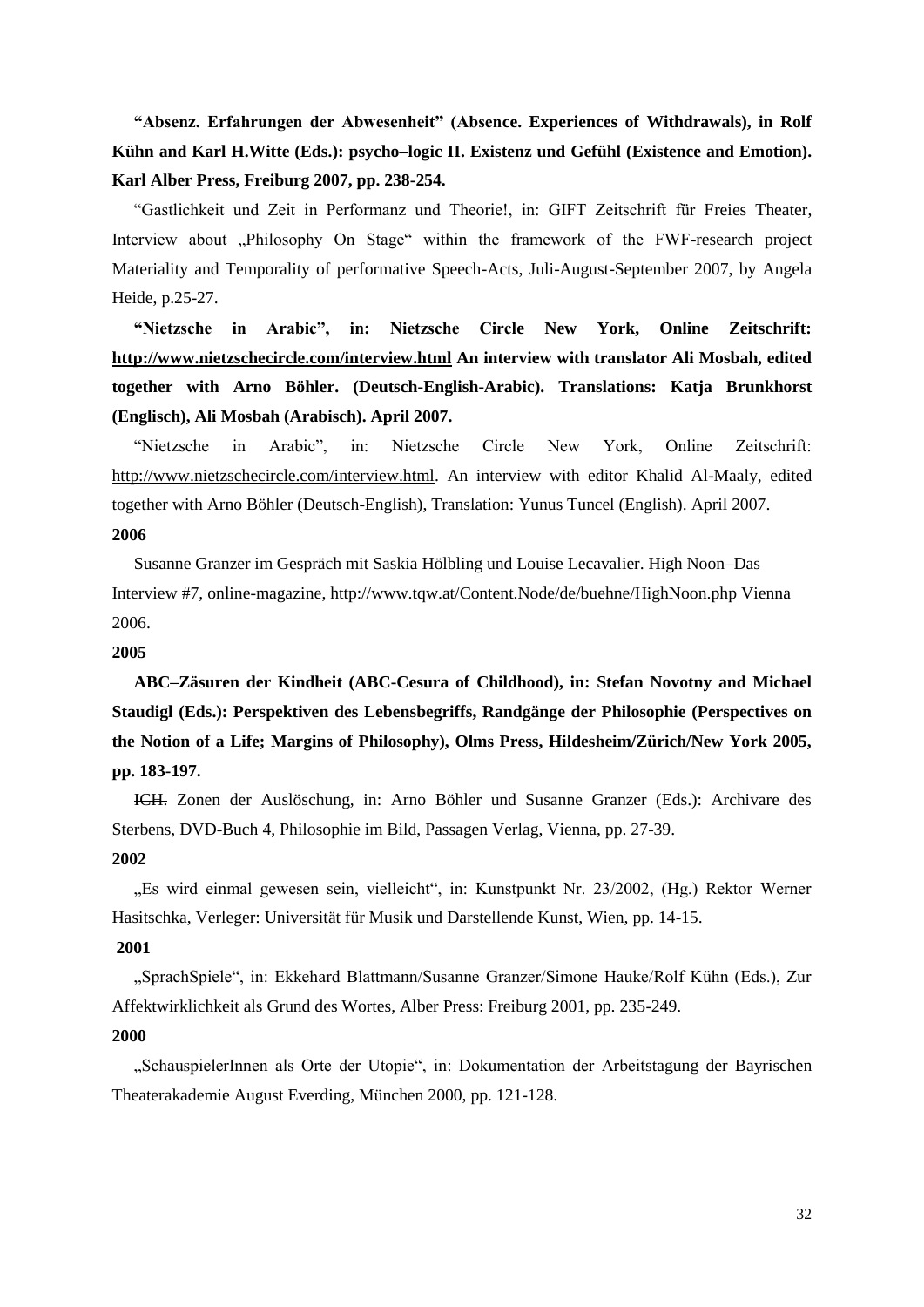#### **On TV/Radio (Selection)**

#### **2008**

Susanne Granzer und Arno Böhler: Philosophie im Bild, in: TV Bayern Alpha, Interview von Michael Fischer-Ledenice mit den Filmemachern Susanne Granzer und Arno Böhler über: Das Fremde. On TV: 06.02.2008, at  $21^{00}$  Bayern Alpha.

# **2007**

**Susanne Granzer and Arno Böhler: Philosophy On Stage, in: Neubauer Rundfunk, Radio interview on "Philosophy On Stage" within the framework of the FWF-research project Materiality and Temporality of performative Speech-Acts, editor: Georg Pöchhacker, June 2007, published online:<http://www.neubauerrundfunk.at/2007/06/>**

# **2005**

Susanne Granzer und Arno Böhler: Philosophie im Bild, in: TV Bayern Alpha, Interview von Julius Kratky mit den Filmemachern Susanne Granzer und Arno Böhler über: The Call (mit Avital Ronell). On TV: 11.06.2005, at  $21^{00}$  Bayern Alpha.

Susanne Granzer und Arno Böhler: Philosophie im Bild, in: TV Bayern Alpha, Interview von Julius Kratky mit den Filmemachern Susanne Granzer und Arno Böhler über: Das Fremde (mit Elisabeth von Samsonow). On TV: 12.06.2005, at  $21^{00}$  Bayern Alpha.

Susanne Granzer und Arno Böhler: Philosophie im Bild, in: TV Bayern Alpha, Interview von Julius Kratky mit den Filmemachern Susanne Granzer und Arno Böhler about: In.Time (mit Robin Kelley). On TV: 13.06.2005, at  $21^{00}$  Bayern Alpha.

GRENZ-film granzer/boehler: Performanz der Toten, selection for announcement of Philosophy On Stage #1, TV-Show: Metropolis, ARTE, On TV: 05.11.2005

#### **Lecture Performances (Selection)**

## **2009**

"Nietzsche in Arabic", Lecture-Performance am Deutschen Haus der New York University, gemeinsam mit Arno Böhler, Friday, Oktober 30th 2009, 6.30 p. m.

"Nietzsche in Arabic". Lecture-Performance im Palais Harrach des Bundesministeriums für Wissenschaft und Forschung zum Europäischen Jahr "Kreativität & Innovation". Gemeinsam mit Arno Böhler, Do. 22.10.2009.

"Die Güte der Frauen". Lecture-Performance im Audienzsaal des Bundesministeriums für Wissenschaft und Forschung zum Europäischen Jahr "Kreativität & Innovation".Do. 22.10.2009.

"Freundschaftsaktie IN.TIME". Lecture-Performance II im Audienzsaal des Bundesministeriums für Wissenschaft und Forschung zum Europäischen Jahr "Kreativität & Innovation". Gemeinsam mit Arno Böhler, Mo. 19.10.09.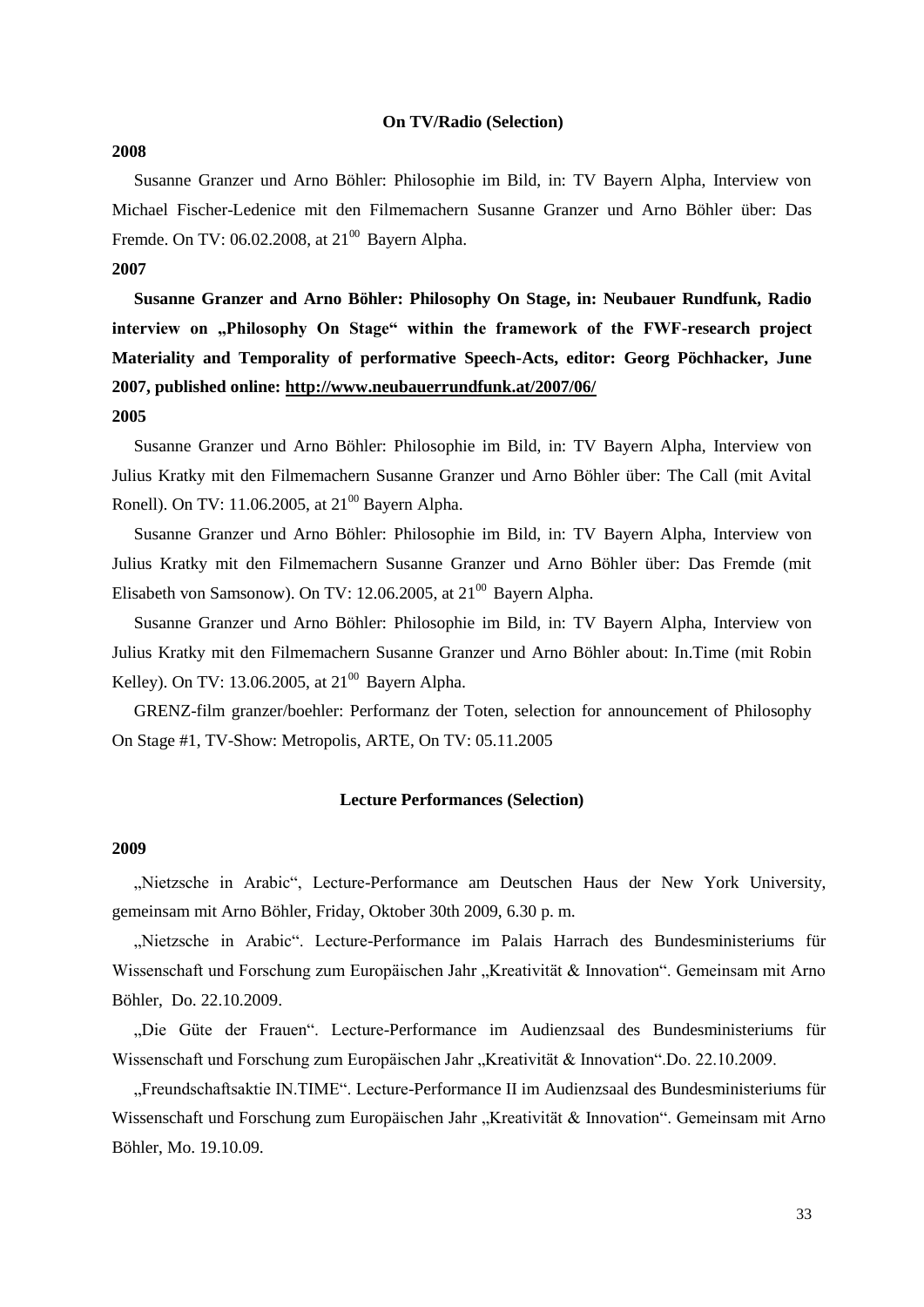"Entschleunigung oder verspielte Zeiten". Lecture-Performance I im Audienzsaal des BMWF. Einladung vom Bundesministerium für Wissenschaft und Forschung zum Europäischen Jahr "Kreativität & Innovation", Mo. 19.10.09.

"Recht auf Einsicht – und ein kleines Extra". Zwei Einstimmungen zur GLOBArt Academy 2009 "Demokratie neu erfinden"; Pernegg, am 21. + 22.08.09.

"Die Güte der Frauen", erste Ringvorlesung an der Universität für Musik und darstellende Kunst mit Schwerpunkt Gender Studies: "Innovationen und Traditionen", 14.05.2009.

"Philosophie im Bild: Die Freundschaftsaktie" In: Wort & Spiele, Volkstheater Wien, Rote Bar. Lecture-Performance, gemeinsam mit Arno Böhler. 18.März 2009.

#### **2008**

Lesung aus dem neuen Buch von Benoîte Groult *Salz des Lebens* und Moderation des anschließenden Gesprächs mit Benoîte Groult im Institute Française de Vienne, 27.11.2008.

"Die Güte der Frauen", Evangelische Akademie Tutzing, Tagung "Sich verschwenden. Generosität und Großzügigkeit", 24.–26.10.2008.

"Verspielte Zeiten". GlobArt Academy 2008 "Entschleunigung. Die Entdeckung der Langsamkeit" (Gemeinsam mit Arno Böhler). Organisiert von GlobArt Connecting Arts & Sciences, 21.-24 August 2008.

## **2007**

Susanne Granzer: Der babylonische Logos. Unterwegs zur Sprache. Globart Academy, Pernegg 24.08.2007

Susanne Granzer: Lecture Performance: Übersetzungen. Nietzsche"s Greatest Hits. Tagung Diskurs und Fragment im Spannungsfeld von Prä- und Postdramatik. Performative Strategien zwischen Antike und Postmoderne, Universität Bern, 06.07.2007

Susanne Granzer: Lecture Performance: Der Bio-Graphische Körper. Philosophy On Stage #2, Schlosstheater Schönbrunn, Vienna, 18.06.2007

Susanne Granzer: Lecture Performance: Nietzsche"s Greatest Hits. Philosophy On Stage #2, KosmosTheater Vienna, 18.06.2007

#### **2006**

Susanne Granzer and Arno Böhler, Philosophy On Stage. Presentation. Proposer"s Days des FWF, Vienna 14.06.2006

Susanne Granzer and Arno Böhler, Philosophy On Stage. Presentation at Austrian Acedemy of Science, Vienna, 06.03.2006

Susanne Granzer and Arno Böhler, Recalling the Dead. Lecture Performance and screening of the film: Recalling the Dead. NYU: Deutsches Haus, New York, USA 10.02.2006

Susanne Granzer, Moderation, SCHLAG-wort Theater: Gründe/Abgründe: Guest: Norbert Mayer (Newspaper, Die Presse) "Wir sind nur die Boten, zuweilen auch die Hebammen. Über journalistische Gesprächskultur), Max Reinhardt Seminar, Vienna, 20.11.2006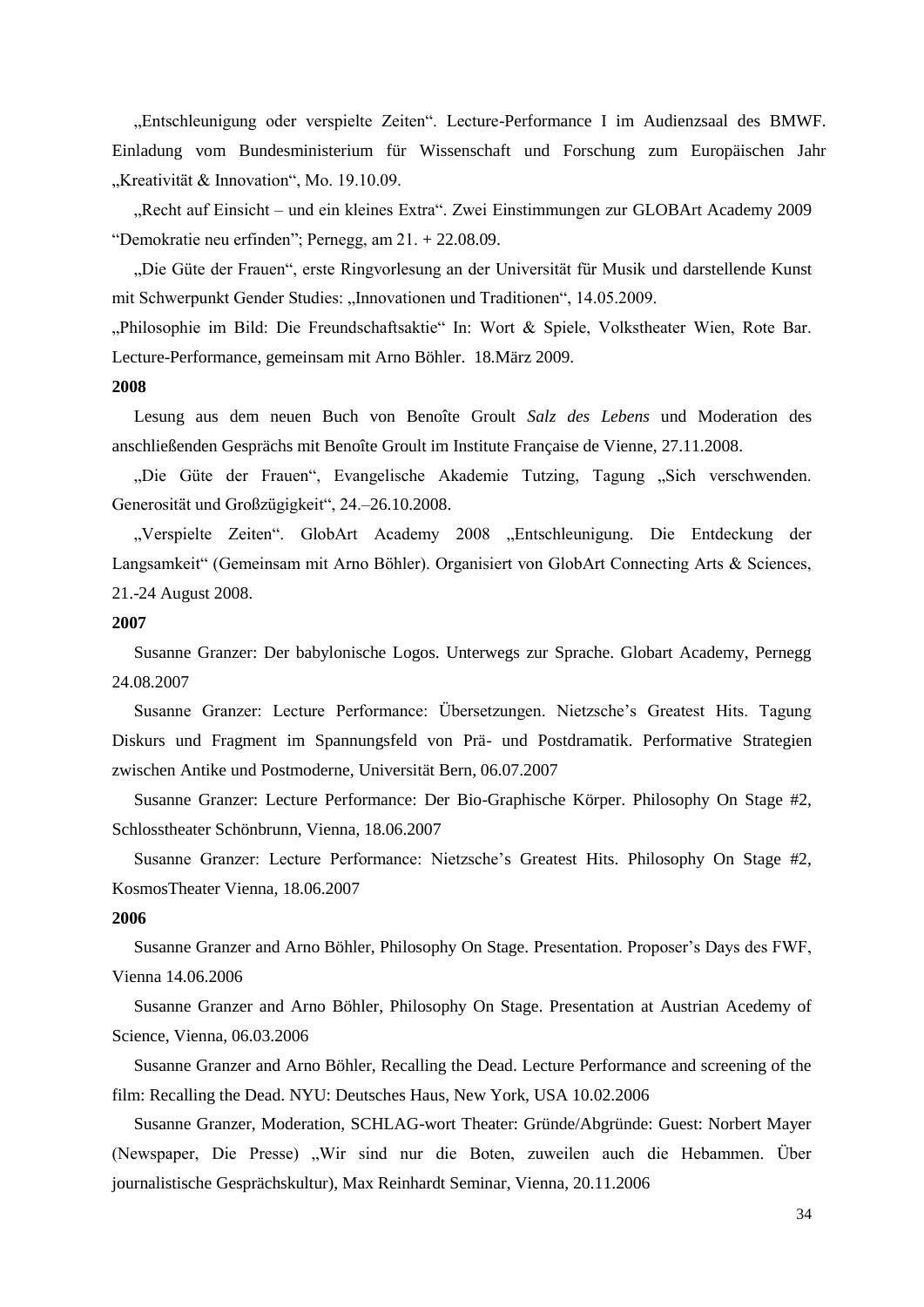Susanne Granzer, ABC. Zäsuren der Kindheit, at: GLOBArt Academy 2006, Bildung–ein Menschenrecht! Einstimmung und Arbeitskreis: Bildung braucht Kreativität, Pernegg, 25.08.06

Susanne Granzer, Moderation, SCHLAG-wort Theater: Gründe/Abgründe: Guest: Peter Sellars. Max Reinhardt Seminar, Vienna, 22.05.2006

Susanne Granzer, Moderation, SCHLAG-wort Theater: Gründe/Abgründe: Guest: Univ.Prof. Johannes Bilstein (Professor for Educational Science Hochschule Folkwang Essen) "Differenz und Einheit der Künste". Max Reinhardt Seminar, Vienna, 09.04.2006

Susanne Granzer, High Potentials im Schauspiel, Lecture invited by Dorda, Brugger, Jordis, Neue Studiobühne Max Reinhardt Seminar, Vienna, 13.06.2006

#### **2005**

Susanne Granzer and Arno Böhler, Lecture Performance: Performanz der Toten. at: Philosophy On Stage #1, Museumsquartier Vienna, 11.11.2005

Susanne Granzer and Arno Böhler, Lecture Performance: Explosives. Royal College of the Arts, London, UK, 07.06.2005

Susanne Granzer and Arno Böhler, Lecture Performance: Explosives. The Metaphor of "Explosives" as an Iterative Trope of the Moral Philosophy: Re-reading Kant-Nietzsche-Deleuze, FU Berlin: SFB Projekt: Kulturen des Performativen, Berlin 04.05.2005

Susanne Granzer and Arno Böhler, Lecture Performance: Explosives. The Metaphor of "Explosives" as an Iterative Trope of the Moral Philosophy: Re-reading Kant-Nietzsche-Deleuze, Galerie der Forschung, Vienna 20.04.2005

Susanne Granzer and Arno Böhler, Lecture Performance: Performing philosophy: Re-Educating America On Friendship. DVD Presentation, Schauspielhaus Vienna, 19.04.2005

Susanne Granzer and Arno Böhler, Lecture Performance: Re-educating America Friendship, and Screening of the film: Archives of Death, Austrian Cultural Forum New York, USA, 25.02.2005

Susanne Granzer and Arno Böhler, Lecture Performance: The Metaphor of 'Explosives' as an Iterative Trope of Moral Philosophy: Re-reading Kant-Nietzsche-Deleuze. NYU: Deutsches Haus, New York, USA 15.02.2005

Susanne Granzer and Corinna Kirchhoff (Burgtheater Vienna) in dialogue: Schlag-Wort: Theater. Gründe/Abgründe, moderated by Hubertus Petroll, Max Reinhardt Seminar, Vienna 05.05.2005

Susanne Granzer, Moderation: SCHLAG-wort Theater: Gründe/Abründe: Guest: Erika Fischer-Lichte, FU-Berlin, SFB-Project: Kulturen des Performativen, MRS, Vienna 06.03.2005.

Susanne Granzer: Moderation: SCHLAG-wort Theater: Gründe/Abründe: Guest: Andrea Breth (Burgtheater Vienna) im Gespräch mit Arno Böhler, Max Reinhardt Seminar, Vienna 16.01.2005.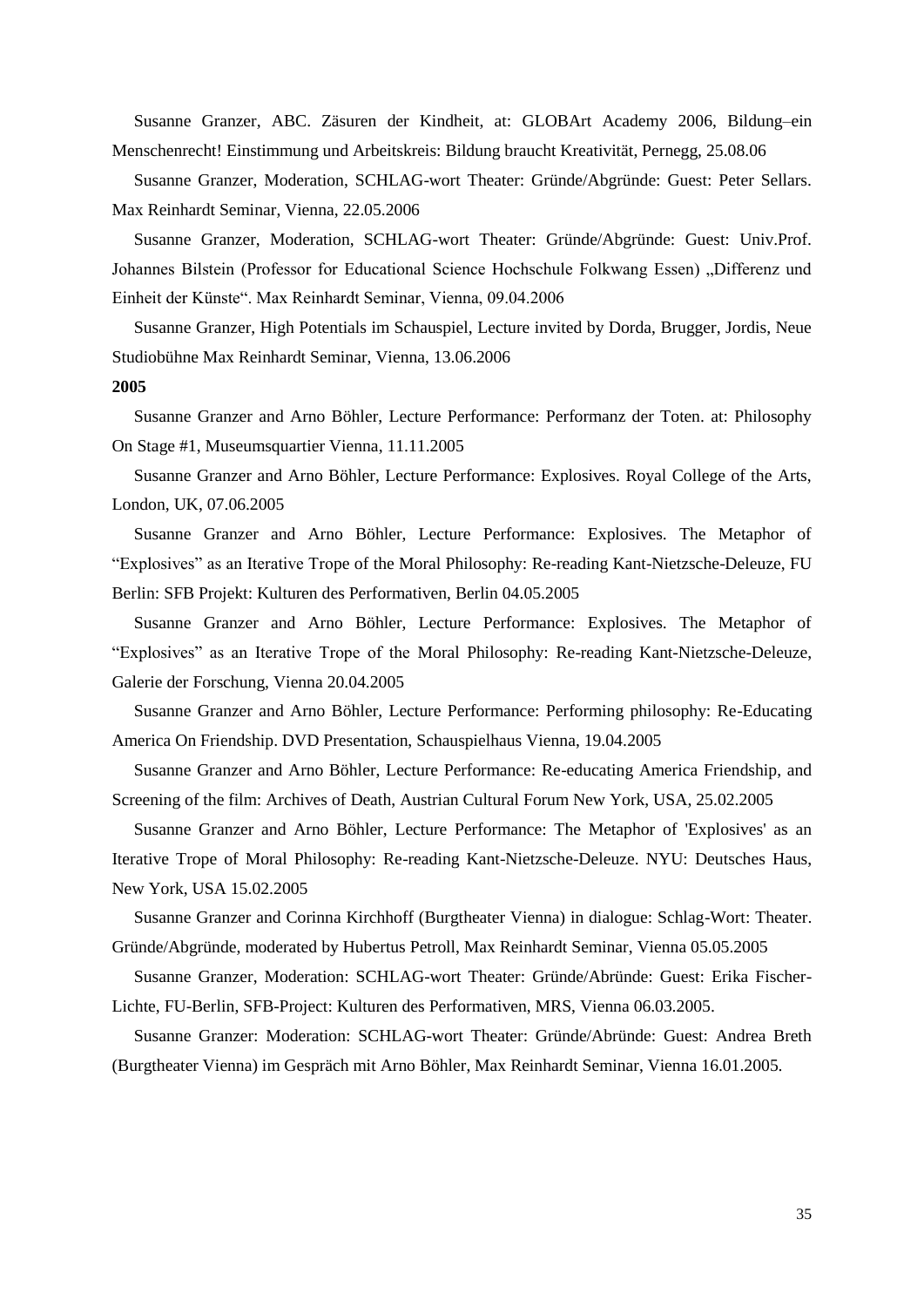# **C.3.) Curriculum Vitae: CV/~Krassimira Kruschkov**

PD Dr. Krassimira Kruschkova

# **Personal Facts**

| Name        | Krassimira Kruschkova                        |
|-------------|----------------------------------------------|
|             | Date of Birth June 12 <sup>th</sup> 1964     |
|             | Place of Birth Sofia, Bulgaria               |
| Nationality | Bulgaria                                     |
| Address     | Hugo Wolf Gasse 1 / 11, 1060 Vienna, Austria |
| E-Mail      | kkruschkova@tqw.at                           |

# **Education and Academic Biography**

| 1983-88      | Studied Theatre and Film Science and Philosophy                                                                                                               |  |
|--------------|---------------------------------------------------------------------------------------------------------------------------------------------------------------|--|
| 1989-91      | Research Assistant at the Department of Philosophy at the University of Sofia                                                                                 |  |
|              | Research Collaboration within the Bulgarian Association for Actors Editorial staff of                                                                         |  |
|              | the Magazine Gestus, Sofia                                                                                                                                    |  |
| 19991-92     | Grant: Austrian Academic Exchange                                                                                                                             |  |
| 1992         | Start of the PhD Studies at the University of Vienna                                                                                                          |  |
| 1993         | Herder-Preis-Grant                                                                                                                                            |  |
| 1994         | Grant for foreign researchers at the University of Vienna. Finishing of PhD Studies at                                                                        |  |
|              | the Department of Theater-Film and Media Studies at the University of Vienna                                                                                  |  |
| 1994         | Fellowship at the International Research Centre for Cultural Studies, Vienna                                                                                  |  |
|              | Since 1995: Lecturer at the University of Applied Arts Vienna                                                                                                 |  |
| 1995-running | Teaching at the University of Applied Arts and the Academy of Fine Arts Vienna                                                                                |  |
| 1996-2001    | Research work on the habilitation thesis; Charlotte-Bühler-Grant of FWF                                                                                       |  |
| 1998/9       | Curator<br>(together<br>with<br>H.Völckers)<br>of<br>the<br>international<br>project                                                                          |  |
|              | "Wahlverwandtschaften" of Wiener Festwochen (Vienna Festival) '99                                                                                             |  |
| 26.08.1999   | Birth of Son Luc                                                                                                                                              |  |
| 28.06.2002   | Venia docendi-habilitation thesis on: "Szenische Anagramme. Zum Theater Der<br>Dekonstruktion", external certification: Prof.Dr. H.-T. Lehmann (University of |  |
|              |                                                                                                                                                               |  |
|              | Frankfurt a.M.), Prof.Dr. R. Nägele (Johns Hopkins University, Baltimore)                                                                                     |  |
|              | Since 28.06.03 Director of the Theory Department at Tanzquartier Vienna                                                                                       |  |
| 2004         | Academic Advisor of the intern. Festival "Theaterformen"- Hannover/Braunschweig                                                                               |  |
| Since 2005   | Academic Advisor of "Steirischer Herbst" (International Art Festival)                                                                                         |  |
| Since 2005   | Founding- and Editorial Member of the Web-Magazine Corpus                                                                                                     |  |
| 2007         | Nomination towards professorship for Theater- and Cultural Studies during                                                                                     |  |
|              | Selection-procedures at the University of Vienna                                                                                                              |  |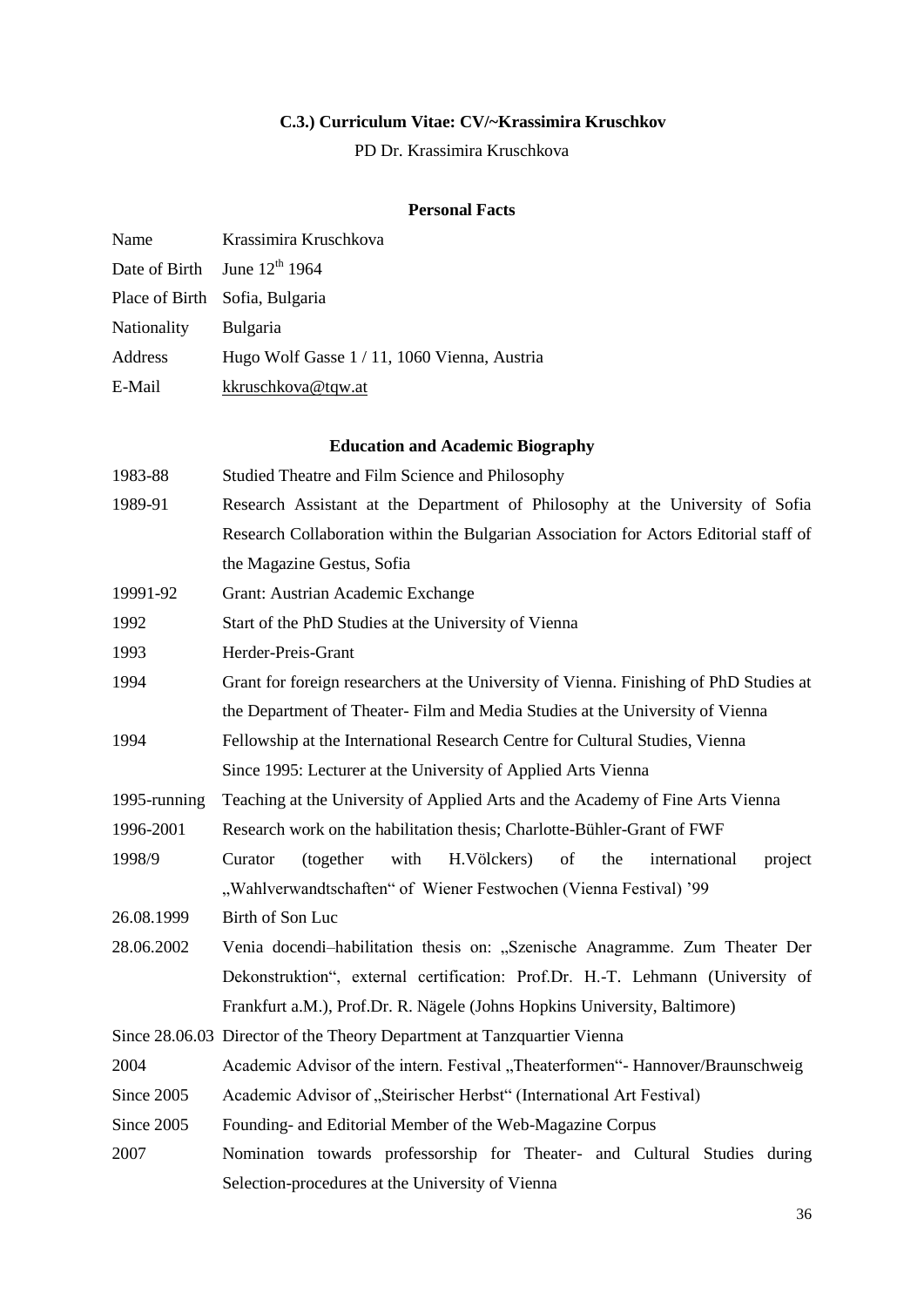## **Curator Activities, International Symposia and Lecture Series**

- 2003 Co-conception of the Conference of the Association for Dance-Research "Tanz" anderswo: intra- und interkulturell" (06.-09.10."03)-Hamburg/Wien
- 2003/4 Conception of the lecture series "ob?scene. Die Präsenz der Absenz im zeitgenössischen Tanz, Theater und Film", Vienna
- 2003 Conception of the symposium "Unmögliche Tränen. Über Emotionen in der zeitgenössischen Theater/Performance-Praxis" (24./25.09."04, Vienna)
- 2004/5 Concept: lecture series "Gesten. Zur Un/Lesbarkeit von Bewegungsfiguren" Vienna
- 2005 Academic Advisor of the Congress "Inventory: Dance and Performance since 1989" – 3-6.3."05, Vienna

2003 Conception of the symposium "I say I"–23./24.09, Vienna

- 2005/6 Conception of the symposium "Potentialität. Zum Modus des Möglichen" Vienna
- 2004 Co-Conception of the Circle-Lecture "Education acts. Kunst Macht Bildung"– Cooperation of the Philsophy Department of the University of Vienna, the Tanzquartier Vienna and the Department of Theater- Film and Media Studies of the University of Vienna–Summer Term 2006.
- 2005 Co-Curator of the Performance and lecture series "Performance appropriated" Museum of Modern Art Vienna (MUMOK) and the Tanzquartier Vienna (TQW)
- 2006/7 Conception of the lecture series "Aufmerksamkeit. Zur Ästhetik der Hin- und Abwendung"–Vienna
- 2006 Co-Conception of the Symposium "Bildet Kunst? Ästhetische Erfahrung als Wissensproduktion in den Performing Arts"-Cooperation oft he TQW and the Department of Theater-, Film- and Media Studies Vienna
- 2007/8 Collaborating and Organizing a discussion series on Reden über Europa<sup>"-</sup> Cooperation of "Allianz-Kulturstiftung", the Department of Human Science (IWM), the Tanzquartier Vienna and Burgtheater, Vienna
- 2007/8 Co-Curator of the Performance- and Lecture series "NICHTS ist nicht peinlich"-Museum of Modern Art (MUMOK) and the Tanzquartier Vienna (TQW)
- 2007/8 Co-Conception of the Circle-Lecture "Dies ist kein Spiel. Spieltheorien im Kontext zeitgenössischer Ästhetik und Kunst"–Cooperation of the Department of Philosophy of the University of Vienna, the Tanzquartier Wien and the Department of Theater-, Film- and Media Studies of the University of Vienna – Summer Term 2008
- 2007/8 Conception of the Lecture Series "Mitsein. Zur Aporie der Gemeinschaft"–Vienna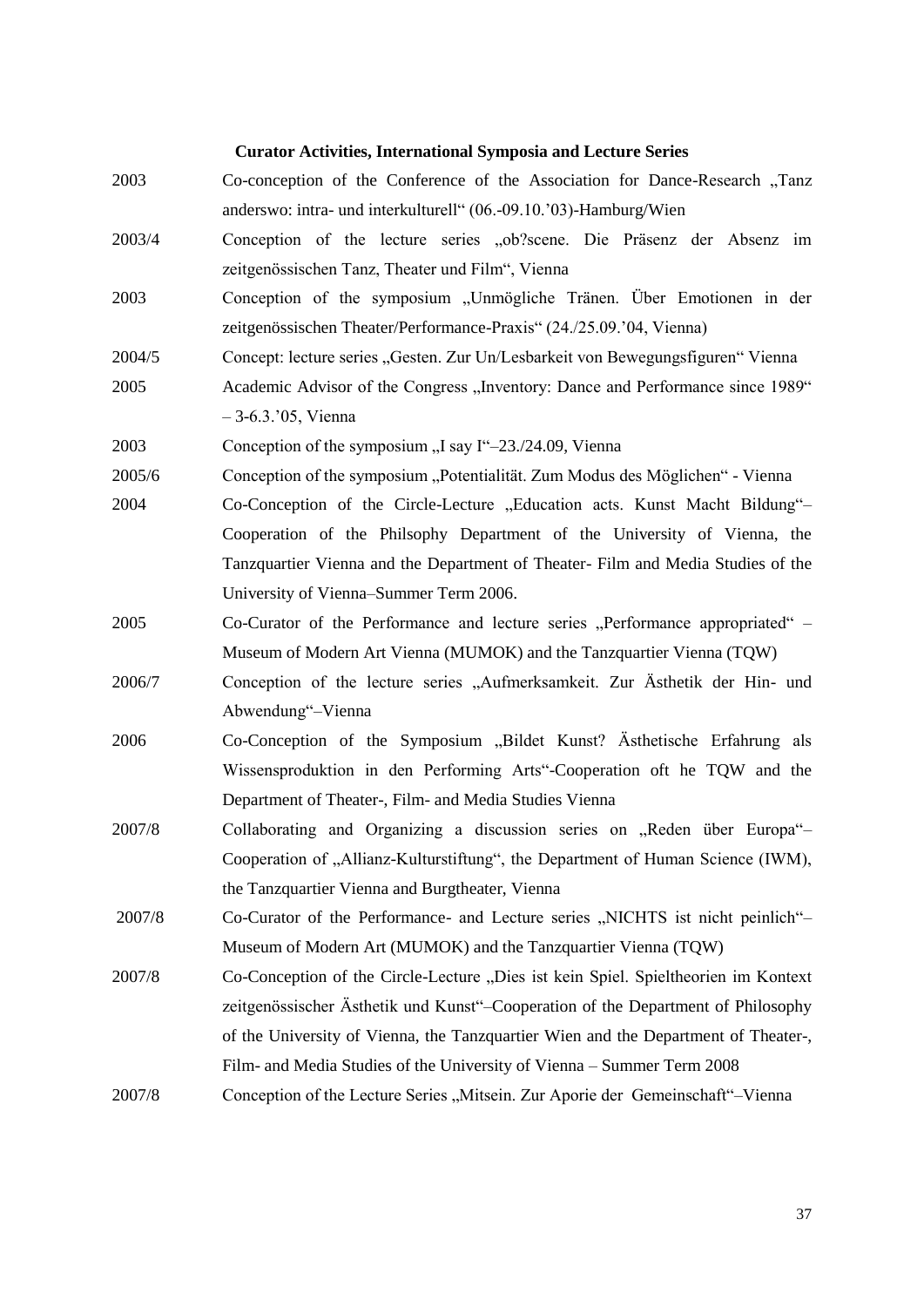### **List of Publications**

#### **Books**

### **Went to press:**

Krassimira Kruschkova, Szenische Anagramme. Zum Theater der Dekonstruktion. Böhlau: Wien. **2006**

**Krassimira Kruschkova, It takes place when it doesn"t. On dance and performance since 1989, Eds. with M. Hochmuth / G. Schöllhammer, Revolver Press: Frankfurt a. M. 2006. 2005**

**Krassimira Kruschkova, Ob?scene. Zur Präsenz der Absenz im zeitgenössischen Theater, Tanz und Film (Ob?scene. On Presence and Absence in Contemporary Theatre, Dance and Film), Ed., Böhlau: Wien/Köln/Weimar 2005.**

## **2004**

**Krassimira Kruschkova, Tanz anderswo: intra- und interkulturell (Dance elsewhere: intraintercultural), Ed. with N. Lipp, LIT: Münster 2004.**

## **Articles**

#### **2007**

**"Virtuosität der Abwesenheit. Sechs Hinweise auf Darstellbarkeit" (Virtuosity of Absence. Six References on Presentation, in: Norbert Haas / Rainer Nägele / Hans-Jörg Rheinberger (Ed.), Darstellung oder Manifestation–Virtuosität in Kunst und Wissenschaft (Presentation or Manifestation–Virtuosity in Art and Science), Isele: Eggingen 2007.**

**"Versprochen. Ereignis-Aporien" (Promised. Aporia of the Events), in: GRENZ-film (Hg.), Philosophy On Stage, Doppel-DVD-Buch, Vienna: Passagen Press 2007.**

"Als tanzten sie nach Kleists Choreographie", in: G. Brandstetter / G. Blamberger / I. Breuer / S. Doering / K. Müller-Salger (Hg. ): Kleist-Jahrbuch 2007. Metzler: Stuttgart/Weimar 2007.

"Das Aussetzen der Kritik", in: J. Huber / Ph. Stoelger / G. Ziemer / S Zumsteg (Hg.): Ästhetik der Kritik. Verdeckte Ermittlung, Voldemeer: Zürich 2007.

**"Das Medium der Gabe" (The Medium of The Gift), in: Veronica Kaup-Hasler / Claus Philipp (Ed.): Schwarzmarkt des nützlichen Wissens und Nichtwissens (Black Market of Usefull Knowledge and Ignorance), Böhlau: Vienna 2007.**

"Zum Kontingenz-Ereignis. Die Medien der Performance und die Performance der Medien", in: Jörg Huber / Philipp Stoellger (Hg.): Kontingenz Gestalten, Zürich 2007.

Correspondances. Artists in Residence from Eastern Europa in dialogue. (Co-Edd. E. Hrvatin / M. Hochmut). KulturKontaktAistria 2007.

#### **2006**

"Singularität", in: Jack Hauser: Der Name. Die Hüll. Das Abenteuer, Wien 2006.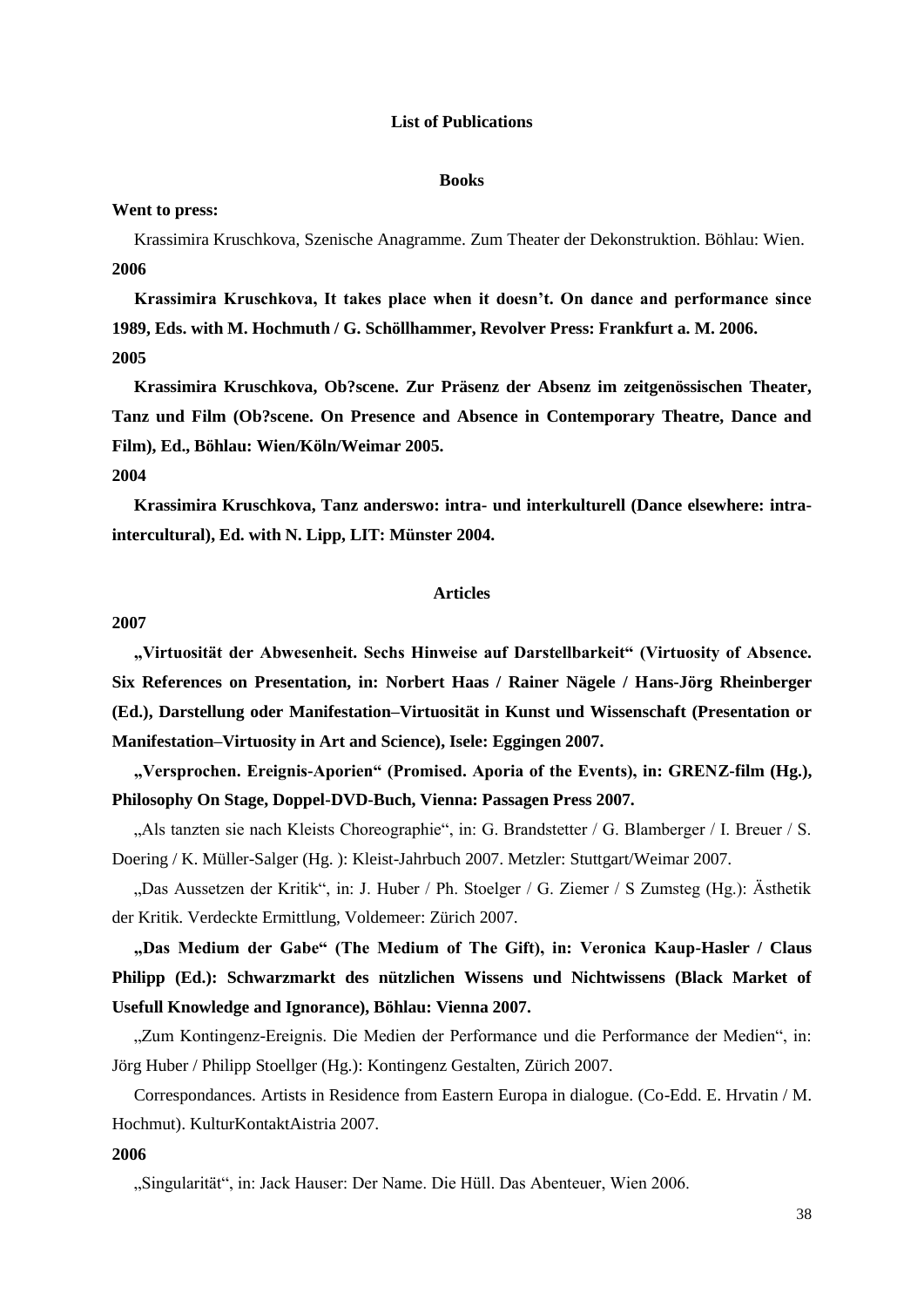**"Defigurationen. Zur Szene des Anagramms" (De-figurations. On Scenes of Anagramms), in: Corpus, www.corpusweb.net, Wien 2006. 2005**

"Komisches Versprechen", in: Komik. Ästhetik. Theorien. Vermittlungsstrategien, Maske und Kothurn, hrsg. vom Institut für Theater-, Film- und Medienwissenschaft der Universität Wien, Böhlau: Wien 2005.

**"Unmögliche Tränen. Über Emotionen im zeitgenössischen Tanz und in Performance" (Impossible Tears. On Emotions in contemporary Dance and Performances), in: Margit Bishof/Claudia Feest/Claudia Rosiny (Hg.): e\_motion in motion, LIT: Münster 2005. 2004**

"Szenische Anagramme. Zum Theater der Dekonstruktion", in: TheaterKunstWissenschaft. Festschrift für Wolfgang Greisenegger zum 66. Geburtstag, zusammengestellt vom Institut für Theater-, Film- und Medienwissenschaft der Universität Wien, Böhlau: Wien/Köln/Weimar 2004.

"Das Alphabet der Vakanz", in: Jérôme Bel, Brüssel 2004.

"Szenographie der Fehlleistungen. Das wilde Denken von Antonin Artauds Theater der Grausamkeit", in: Norbert Haas/Rainer Nägele/Hans-Jörg Rheinberger (Hg.): Das wilde Denken, Isele: Eggingen 2004.

"Die Choreographie von Jérôme Bel", in: Berno Odo Polzer (Hg.): Wien Modern, Wien 2004. **2003**

**"Dance interrupts the visible", in: Bojana Kunst (Ed.): Maska. Dance and Politics, performing arts journal, Vol. XVIII, 2003.** 

"Notes on the project Collect-If", in: Collect-If by Collect-If. Maska/ZOE, Lubljana/Brussels 2003.

# **2002**

"Topographie des (Ver)Fehlens", in: dérive, Zeitschrift für Stadtforschung, Wien 2002, Heft 9.

"Szenographische Anagrammatik", in: Der anagrammatische Körper, Ausstellungskatalog, ZKM-Karlsruhe 2002.

"Die Gabe", in: Schritt und Gruß. Für Felix Philipp Ingold, Howeg: Zürich 2002.

# **2001**

**"Actor as/and Author as "Afformer" (Jérôme Bel as Xavier Le Roy)", in: Frakcija, Performing Arts Magazine, Zagreb 2001.**

### **2000**

""Zeilenbrüche". Die Gedankensplitter von Helmut Peschina", in: Helmut Peschina: Zeilenbrüche, Deuticke: Wien/München 2000.

# **1999**

"Die SzenoGraphie des ,antigraven' Körpers. Eine Anagrammatik der szenischen ,Avantgarde' der 90er", in: Katalog der Wiener Festwochen 1999.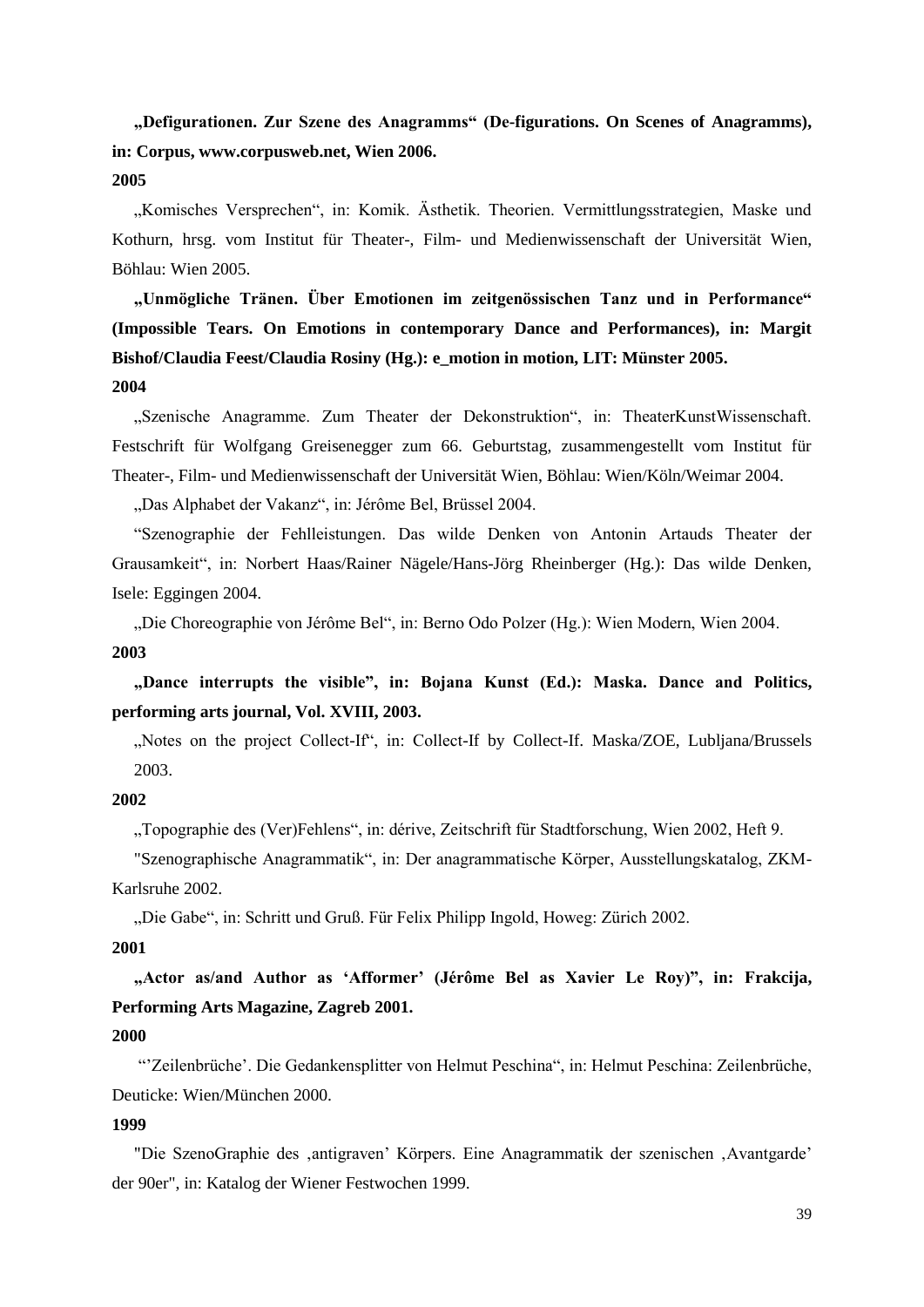#### **1997**

"Der Theoretiker als Rhetoriker. Der Wille zum Anagramm", in: Andreas Schirmer/Rüdiger Schmidt (Hg.): Entdecken und Verraten. Nietzsche-Tagungsreihe, Weimar 1997.

## **1996**

"Anagrammatische Echographie", in: manuskripte, Graz 1996, Heft 132.

"Anagrammatologie: Die Figur des Übersetzens bei Friedrich Nietzsche, Walter Benjamin und Jacques Derrida", in: Internationales Forschungszentrum Kulturwissenschaften- News, Wien 1996, Heft 1.

# **1995**

"Statt Motto. Walter Benjamins 'Aufgabe der Übersetzung"", in: Modern Language Notes, Johns Hopkins University Press 1995.

"Der Schwindler des Gleichzeitigen. Peter Handkes , Mein Jahr in der Niemandsbucht', in: Univers, Wien 1995 Heft 1.

"Über Wittgenstein und die Trivialkultur. Dieter Schwanitzs ,Der Campus'", in: Univers, Wien 1995, Heft 5.

"Promiskuität der Sinne oder des Sinns. Gerald Schmickls , Alles, was der Fall ist", in: Univers, Wien 1995, Heft 5.

"Das Aussprechen der Macht oder Das Machen der Sprache. Ferdinand Schmatzs 'Sprache Macht Gewalt' ", in: Univers, Wien 1995, Heft 6.

"Derrida lesen: futur antérieur. Jacques Derridas "Dissemination" ", in: Univers, Wien 1995, Heft 7.

## **1994**

"Die Augen der Schrift der Augen", in: Norbert Haas/Rainer Nägele/Hans-Jörg Rheinberger (Hg.): Im Zug der Schrift, Wilhelm Fink Verlag: München 1994.

"Versuch über die Übersetzbarkeit", in: Zagreber Germanistische Beiträge. Jahrbuch für Literaturund Sprachwissenschaft, Zagreb 1994, Beiheft 2.

#### **1992**

"Устните като кавички" ("Die Lippen als Anführungszeichen"), in: Alexander Kiossev (Ed.): Ars Erotika, University of Sofia Press: Sofia 1992 (Bulgarisch).

"An Index of Memory", in: Balkan Media, Sofia 1992, Heft 2.

"Die Erotik scheitert am Gestusdiskurs", in: Hans-Thies Lehmann / Renate Voris (Hg.): Der andere Brecht I. Das Brecht-Jahrbuch 17, University of Wisconsin Press: Wisconsin 1992.

# **1991**

"Стъпки или изгорели кръпки. Театър на настоящето" ("Schritte oder brennende Schnitte. Zum Theater der Gegenwart"), in: Култура, Sofia 1991 (Bulgarisch).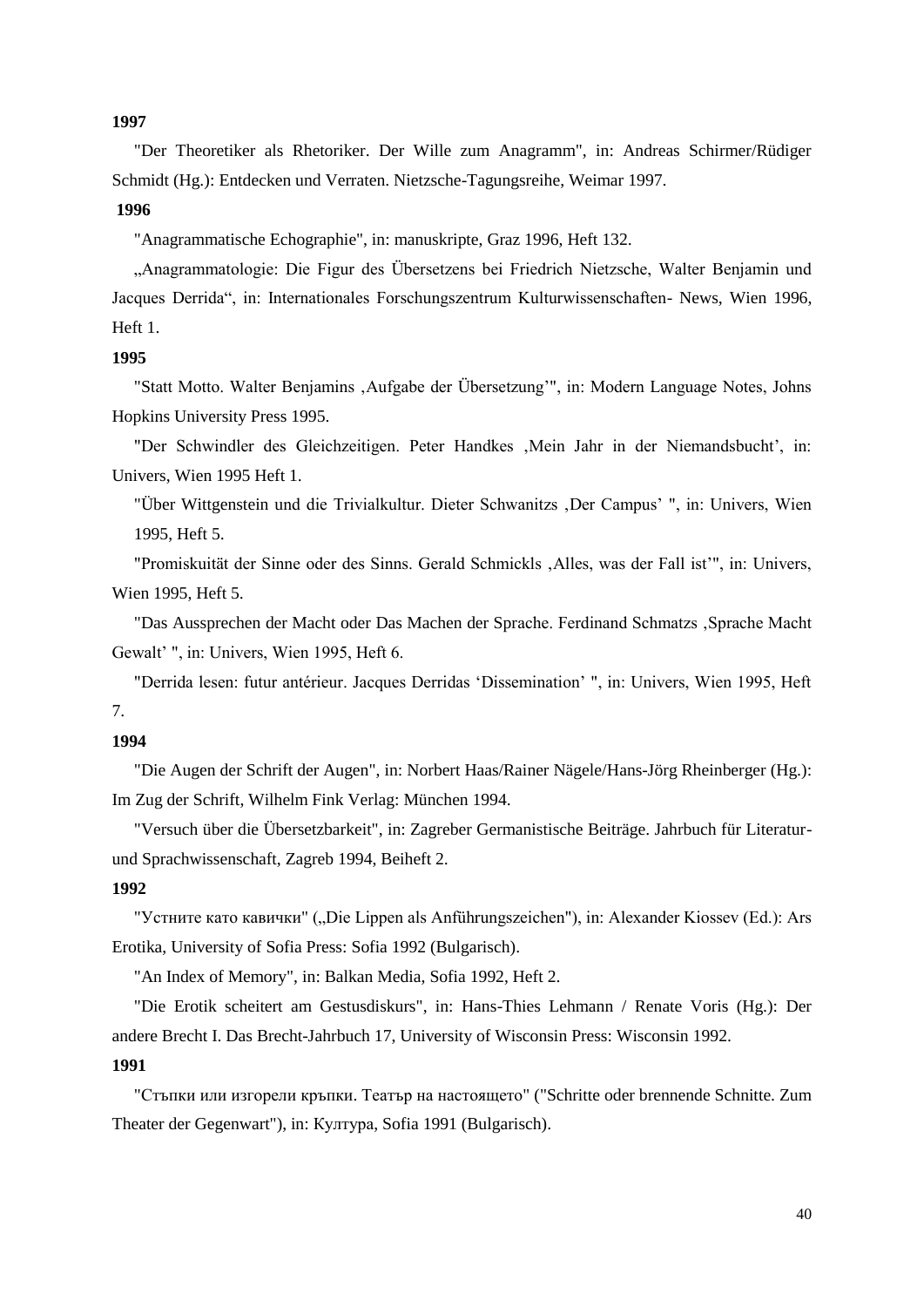# **C.4. Curriculum Vitae: CV/~Alice Pechriggl**

Univ.Prof.Dr. Alice Pechriggl

# **Personal Facts**

| Name                | Alice Pechriggl                            |
|---------------------|--------------------------------------------|
|                     | Date of Birth October 2 <sup>nd</sup> 1964 |
|                     | Place of Birth Vienna, Austria             |
| Nationality Austria |                                            |
| E-Mail              | Alice.Pechriggl@uni-klu.ac.at              |
|                     |                                            |

# **Education and Academic Biography**

| 1969-82    | Lycée Français de Vienne                                                              |
|------------|---------------------------------------------------------------------------------------|
| 1982       | French Baccalauréat and Austrian Matura                                               |
| 1983       | Studying Philosophy and Political Science at the University of Vienna                 |
| 1985/86    | Studying program in Italy at Facoltà di Scienze Politiche di Firenze "Cesare Alfieri" |
| 06.1987    | First University Degree: Political Science (First Class honors)                       |
| 1988/89    | Studies in France. Accepted at EHESS, Paris. Elaborating the Austrian doctoral thesis |
|            | on: Utopiefähigkeit und Veränderung                                                   |
| 1988/89    | Grant of the French Government                                                        |
| 06.1990    | Promotion in Philosophy at the University of Vienna (First Class honors)              |
| 10.1990    | Ph.D. Studies in Philosophy and Social Science at the EHESS under the direction of    |
|            | Cornelius Castoriadis. Studied also with Nicole Loraux and Jacques Derrida. Title of  |
|            | the thèse: Corps transfigurés–Stratifications de l'imaginaire des sexes/genres        |
|            | (Transfigured Bodies–Superpositions of<br>the<br>Gender-Specific<br>Imaginary).       |
|            | Presentation: March 1997.                                                             |
| 1991       | Grant of the Cultural Department of the City of Vienna                                |
| 09-12.1991 | Grant of the French Government                                                        |
| 1992-1993  | Postgraduate Grant of the Austrian Federal Ministry for Science and Research          |
|            | (BmfWF)                                                                               |
| 02.1998    | Soutenance de thèse at EHESS (École des Hautes Études en Sciences Sociales) First     |
|            | Class honors - très honorable avec félicitations du jury. Jury: Françoise Héritier    |
|            | (Social Anthropology), Michelle Perrot (History), Pierre Pellegrin (Philosophy),      |
|            | Pierre Vidal-Naquet (Ancient History), Antonia Soulez (Philosophy)                    |
| 11.1998    | Award of the City of Vienna, Sciences                                                 |
| 11.1999    | Venia docendi-habilitation for the total field of Philosophy. Jury: Michèle LeDœuff,  |
|            | Peter Kampits, Bernhard Waldenfels                                                    |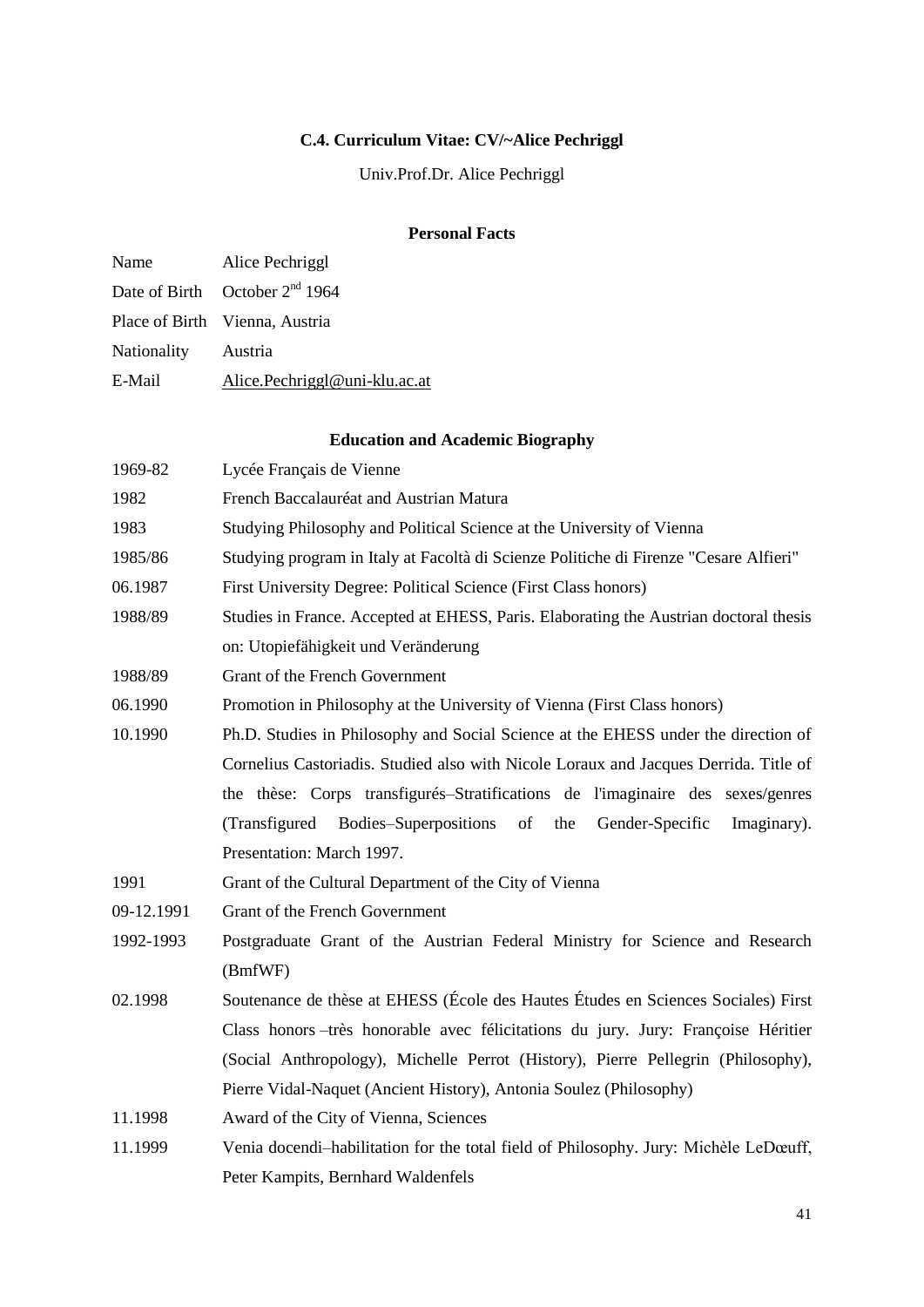| 1993-2000       | Lecturer at the Department of Philosophy at Vienna University                         |
|-----------------|---------------------------------------------------------------------------------------|
| 2000            | Visiting Professor at the Institut d'Etudes Européennes, Université Paris VIII on the |
|                 | theme: Public Space and Spheres according to Hannah Arendt                            |
| 10.2000-07.2002 |                                                                                       |
|                 | Visiting Professor in line with the interdisciplinary Gender Course (for Doctorate    |
|                 | Studies) at the University of Vienna, Department of Philosophy and Department of      |
|                 | <b>Contemporary History</b>                                                           |
| 2001-2002       | Organisation of Circle-Lectures within the Gender Course                              |
| 2001-2004       | In line with Venia docendi: Research-seminar on: "Inter- and Transdisciplinary        |
|                 | Methodology of Gender Studies"                                                        |
| 2000-2005       | Psychoanalysis: Ingrid Breser-Hinsch (Teaching-psychoanalytst, Wiener Arbeitskreis    |
|                 | für Psychoanalyse, IPA)                                                               |
| 2002            | Specialization on Group-psychoanalysis at ÖAGG (Österr. Arbeitskreis für              |
|                 | Gruppentherapie und Gruppendynamik)                                                   |
| 02.2002         | Visiting Professor at the University Paris I (Sorbonne), Centre Gustave Glotz         |
| 01.2006         | Accreditation as a "Group-psychoanalyst in Education And Under Supervision"           |
|                 | ("Gruppenpsychoanalytikerin in Ausbildung unter Supervision")                         |
| 06.2002         | Call for a professorship at the Department of Philosophy at Klagenfurt University     |
|                 | (50%, for 5years, to be continued after the decision of the Senat and other           |
|                 | Evaluations)                                                                          |
|                 | Since 11.2006 Head of the Philosophy Department of the University of Klagenfurt       |
| 03.2007         | 100% professorship and conversion to long-term status at the University of            |
|                 | Klagenfurt after external Evaluation.                                                 |

Several Awards for Teaching from the University of Vienna and the University of Klagenfurt

# **Short Selection of Research projects (only one of many) / Scientific Memberships**

1995–98 Research project of the Austrian Science Fund (FWF): "Der Körper als Modell und als Glied des politischen Raums"

Member of the *comité de rédaction*, editing the abatement of Cornelius Castoriadis

Founding Member of the interdisciplinary Gender Colleg, founded in January 2001 at the University of Vienna

Member of the SAB (Scientific Advisory Board) of the Wittgenstein Award 2000 of the FWF

11. 2005–01.2007 Chairwoman of the Association of Philosophy Klagenfurt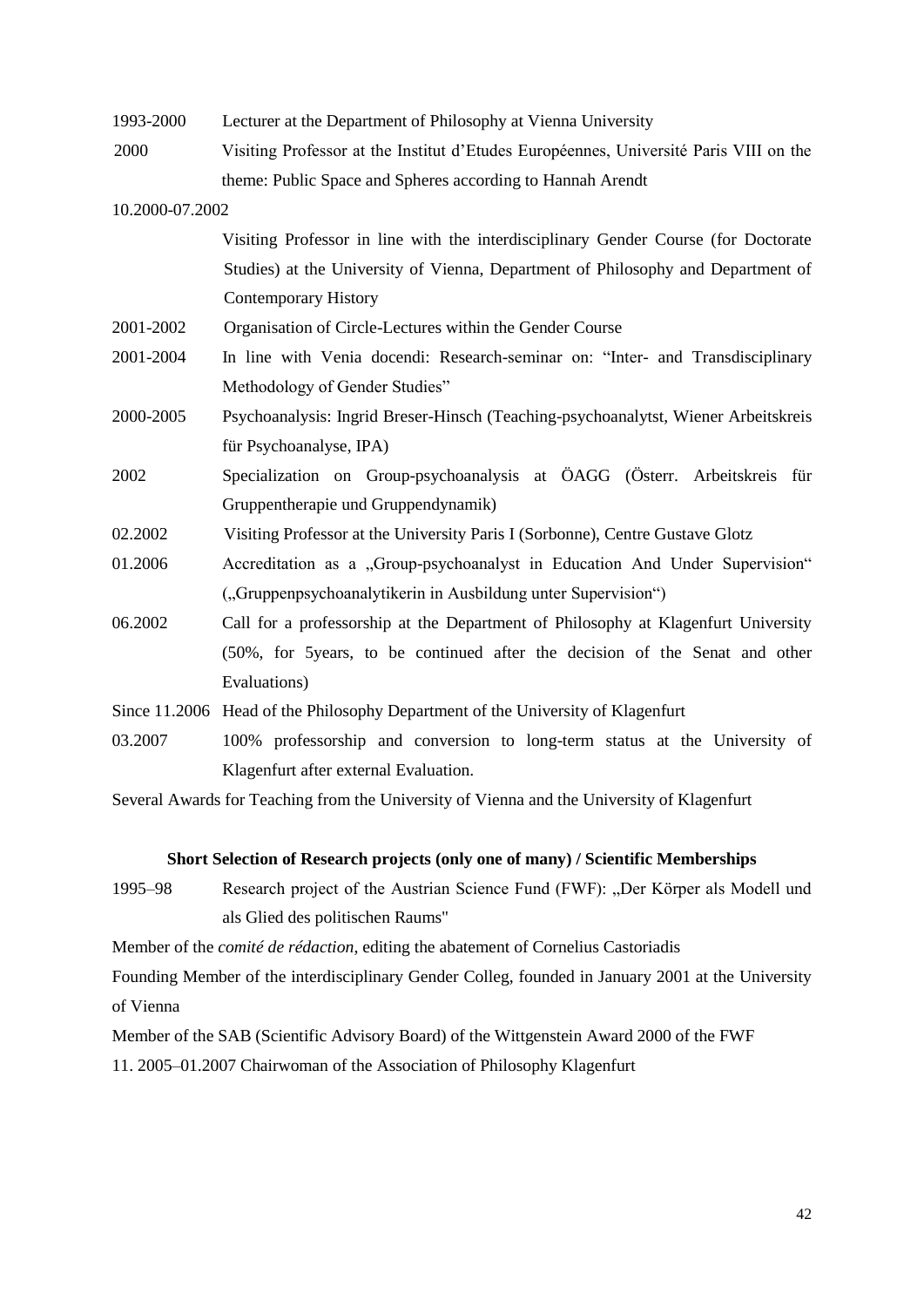### **List of Publications**

## **Books since 2000**

## **2009**

Monography: Alice Pechriggl, Eros. UTB Profile, Facultas: Wien, 128 pages.

Coeditor : Alice Pechriggl, Brigitte Hipfl, Utta Isop, Kirstin Mertlitsch, Über Geschlechterdemokratie hinaus. Beyond Gender Democracy, Drava: Klagenfurt 2009.

# **2008**

Coeditor: Manfred Moser, Alice Pechriggl, *Bewegung – Aufenthalt. Aufenthalt*, Drava: Klagenfurt 2008.

**Monography: Alice Pechriggl, Chiasmen. Antike Philosophie von Platon zu Sappho–von Sappho zu uns (Chiasms. Ancient Philosophy: From Plato to Sappho–From Sappho to us), Transcript Verlag: Bielefeld 2006. (published)**

### **2003**

Coeditor: Alice Pechriggl, Brüche. Geschlecht. Gesellschaft: Gender Studies zwischen Ost und West, Hg. gem. mit Marlen Bidwell-Steiner, Materialien zur Förderung von Frauen in den Wissenschaften Bd. 16, Österreich Verlag: Wien 2003.

### **2000**

**Monography: Alice Pechriggl, Corps transfigurés. Stratifications de l"imaginaire des sexes/genres, Vorwort von Pierre Vidal-Naquet, l"Harmattan : Paris 2000 two volumes:**

**I. Du corps sexué à l"imaginaire civique, 315 pages.** 

**II. Critique de la métaphysique des sexes, 219 pages.**

#### **Magazines (Articles on Philosophy)**

#### **Forthcoming:**

"Philosophische Geschlechterforschung und feministische Philosophie in Österreich", gem. mit Eva Waniek, in: Michael Benedikt, Reinhard Knoll, Cornelius Zehetner (Hg.), Verdrängter Humanismus – Verzögerte Aufklärung, Band VI.

### **2007**

"Beratung und Entscheidung im Kontext kollektiven Ausagierens (Deliberation in the Context of Collective Acting Out)", in: Cultures: Conflict-Analysis-Dialogue, Proceedings des 29. Internationales Wittgenstein Symposium, S. 211-219.

"Zur Verknüpfung von Philosophie und Psychoanalyse bei Castoriadis" in: Journal Phänomenologie, 26/2007

**"Destituierung, Instituierung, Konstituierung… und die de/formierende Macht affektiver Besetzung" in: Transversal (in German, Englisch, French and Spanish),**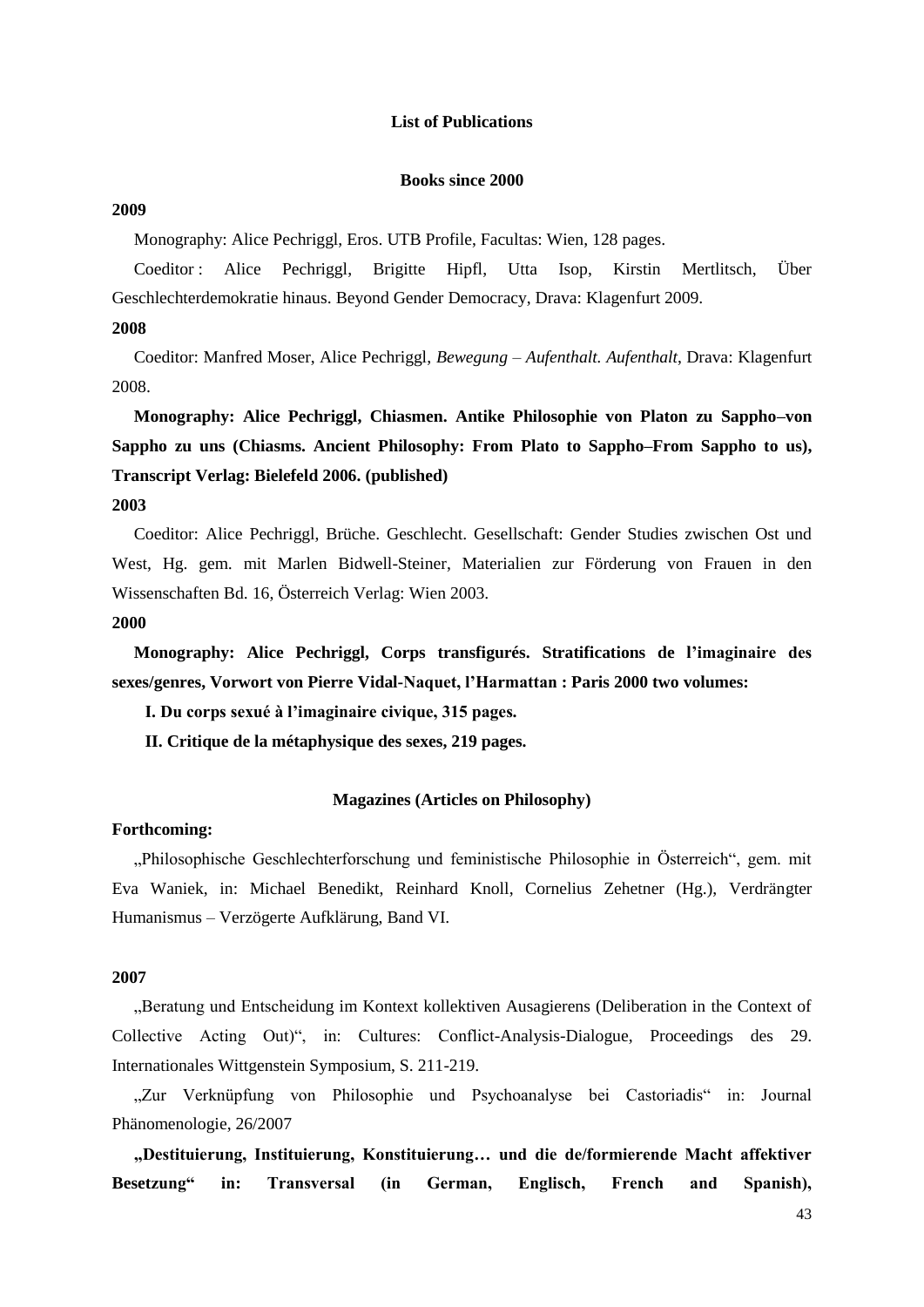[http://translate.eipcp.net/transversal/0507;](http://translate.eipcp.net/transversal/0507) French title, "Destitution, institution, constitution... **et la puissance (dé)formatrice de l"investissement affectif", übers. von Pierre Rusch, in: Multitudes, printemps 2007.**

**"Psyché-soma ou monade psychique: difficile liberté entre institution imaginaire et incorporation culturelle", in: Sophie Klimis, Laurent Van Eynden (Eds.), Psyché. De la monade psychique au sujet autonome, Facultés universitaires St. Louis : Bruxelles 2007, pp. 55-85. 2006**

"Wie un/dogmatisch ist Kelsens Platon? Drei Annäherungen an die Illusion der Gerechtigkeit" in: Robert Walter, Clemens Jabloner, Klaus Zeleny (Hg.), Griechische Philosophie im Spiegel Hans Kelsens, Manz: Wien 2006. S. 31-49.

## **2005**

"Genos–Gattung, Geschlecht, «Rasse». Antike Vorläufer und moderne Auswirkungen aristotelischer Zeugungslehre" in: Marlen Bidwell-Steiner und Karin Wozonig (Hg.), Gender and Generation, Studien Verlag: Wien, Innsbruck 2005, S. 13-32.

**"Verbreiten, verfemen, verführen in Theatrokratie und Polis. Politische Begriffsgeschichte im Zeichen platonischer Inszenierungen" (Divulging, ostracize, seduce in Theocracy and Politics. History of the Notion of the Political in the Shadow of Platonic Dramaturgies) in: Rainer Gries, Wolfgang Schmale (Eds.), Kultur der Propaganda (Cultures of Propaganda), Winkler: Bochum 2005, pp. 37-58.**

**"Body and Gender in the Social Imaginary", übers. v. G. Postl in: Gertrude Postl (Ed.), Contemporary Philosophy in German, Hypatia Sondernummer, Spring 2005, pp. 102-118.**

**"Matrices du genreimaginaire de l"origine. De la différence sexuelle aux théories délirantes de l"origine" in : Penser le sexe. De l"utopie à la subversion?, Cahiers de l"IRSA, 5/2005, pp. 175-191.**

#### **2004**

"Verlagerungen: begriffsanalytische Betrachtungen einer Ambiguität im Zeichen der Nachträglichkeit", Beitrag zu einer nicht veröffentlichten Dokumentation der IWK-Tagung "Zur doppelten Gestalt des «Lagers». Überlegungen zur städtischen Raumproduktion" in: Wittgenstein 2000 Working Papers, Band 11, ÖAW: Wien 2004. [http://www.oeaw.ac.at/sozant/workpaper/band011.pdf,](http://www.oeaw.ac.at/sozant/workpaper/band011.pdf) 14 S.

"Von der Menge zur Polis. Aristoteles und die Multitude" in: Grundrisse 12/2004, S. 4-12.

**"«Biopolitik» und demokratische Instituierung zwischen Agieren und Handeln" ('Biopolitics" and Democratic Instituations between Agitating and Acting) in: Frankfurter Arbeitskreis für politische Theorie & Philosophie (Ed.), Autonomie und Heteronomie der Politik. Politisches Denken zwischen Post-Marxismus und Proststrukturalismus (Autonomy and Heteronomy of Politics. Political Thinking between Post-Marxism and Poststrukturalism), Transcript Press: Bielefeld 2004, pp. 33-55.** 

44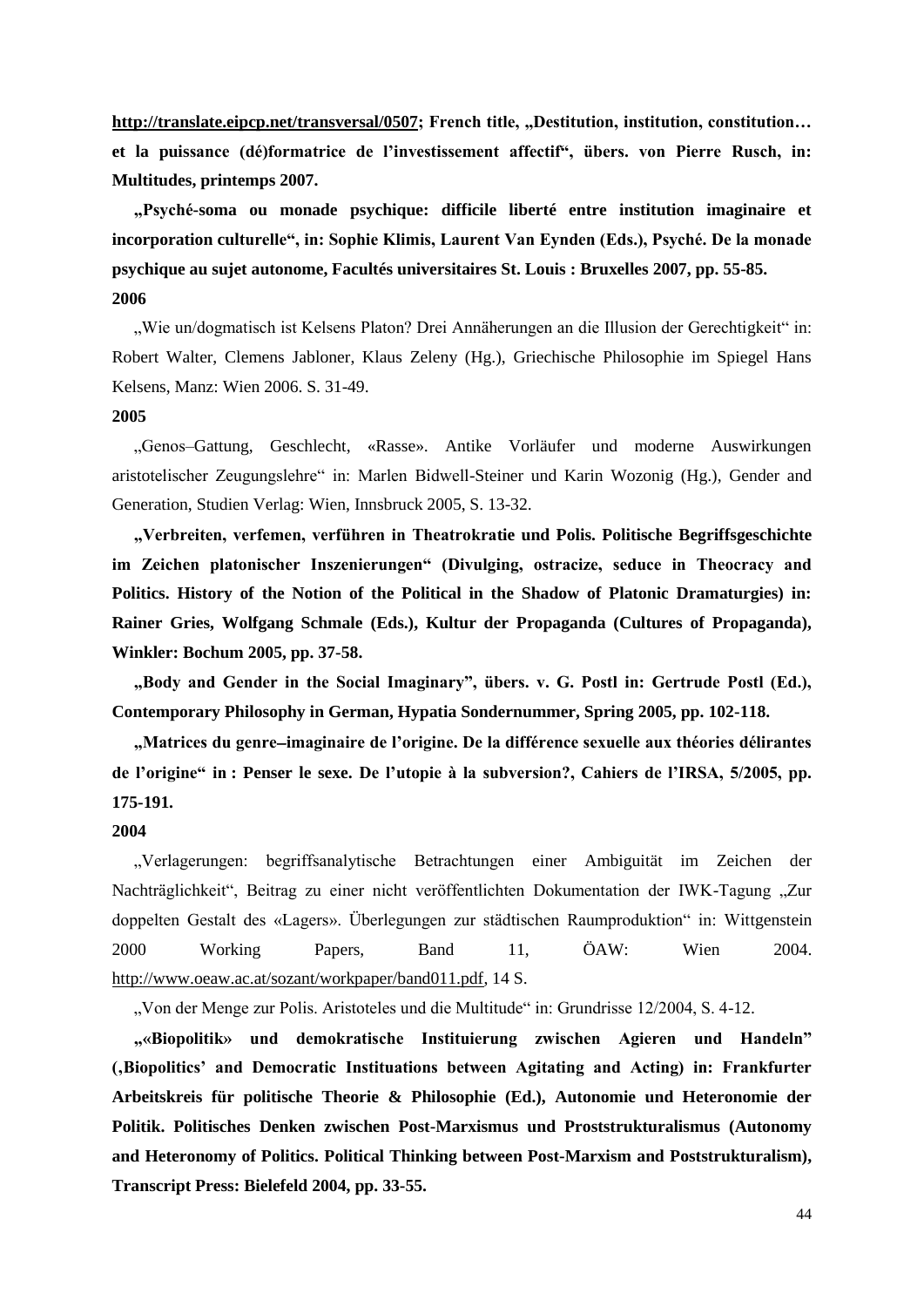"Politics between Eros, Duty and Inclination" in: Fina Birulés und María Aurèlia Capmany (Hg.), La passió per la libertat / A passion for freedom, IAPH / Barcelona 2004, Universitat de Barcelona: Barcelona, S. 201-205.

# **2003**

"Sphères/espaces de la polis et rapports des sexes/genres chez Platon et Aristote. Une topologie du corps collectif entre philosophie, travail et politique" in: Les femmes antiques entre sphère privée et sphère publique. Actes du Diplôme d"Etudes avancées, Universités de Lausanne et Neuchâtel, 2000- 2002, Regula Frei-Stolba, Anne Blimann et Olivier Bianchi (Hg.), Peter Lang : Frkft./M., Bern, New York u.a., 2003, S. 45-58.

"Lob- und Streitrede für die Philosophie", Antrittsvorlesung, Klagenfurt 2003, Unisono, [http://www.uni-klu.ac.at/home/unisono/Pechriggl-Antritt.pdf,](http://www.uni-klu.ac.at/home/unisono/Pechriggl-Antritt.pdf) 12 S.

"Eros and Thanatos between Psyche and Kosmos. From Plato to Sappho–from Sappho to us" in: Vigdis Songe Møller, Vibeke A. Tellmann (Hg.), Eros, Bios and Thanatos in Ancient and Early Modern Philosophy, University of Bergen: Bergen 2003, S. 7-20.

"Les avatars de l"ontologie implicite. Présupposés et implications ontologiques du concept d'invariant relatif aux rapports de sexe/genre" in : Travail, Genre et Société, 10/2003, S. 194-201.

"Von der Psyche zum politischen Imaginären" in: Politix. Politische Psychologie, Wien, April 2002, Institut für Politikwissenschaft, S. 6-10.

## **2002**

"Reflexionen zur Transfiguration der Geschlechtskörper im politischen Imaginären" in: Sprache Körper und Politik. Neue Ergebnisse der feministischen Theorie und Geschlechterforschung, IWK-Mitteilungen (Institut für Wissenschaft und Kunst) 4-3/2002, S. 36-40.

"Feministische Kritik im Zeichen der heiligen Familie oder die Kritik der kritischen Kritik am symbolischen Roman der «Ekklesiastiker», in: Ingrid Bennewitz (Hg.), Lektüren der Differenz, Peter Lang Verlag: Frkft./M. und New York 2002, S. 175-190.

Einleitung zu: Die Schlächter der Erinnerung. Essais über den Revisionismus von Pierre Vidal-Naquet, Les assassins de la mémoire. Essais sur le révisionnisme, (Übersetzung und Einleitung), WUF: Wien 2002, S. 17-27.

"Knock out (in) der Solidarität? Reflexionen zu einem kulturellen double bind zwischen Konkurrenz und Solidarität" in: Christine Goldberg, Sieglinde Rosenberger (Hg.), KarriereFrauenKonkurrenz, Böhlau: Wien 2002, S. 153-169.

**"Postmoderne als epochê in der Moderne? Zur Dialektik von Nachträglichkeit und programmatischer Antizipation einer un/möglichen Epochalisierung" (Postmodernity as an Epoch in Modernity? On the Dialectic of Delay and Programmatic Anticipation of an Im/possible Dating) in: Wiener Zeitschrift zur Geschichte der Neuzeit, 3/2002, pp. 81-97. 2000**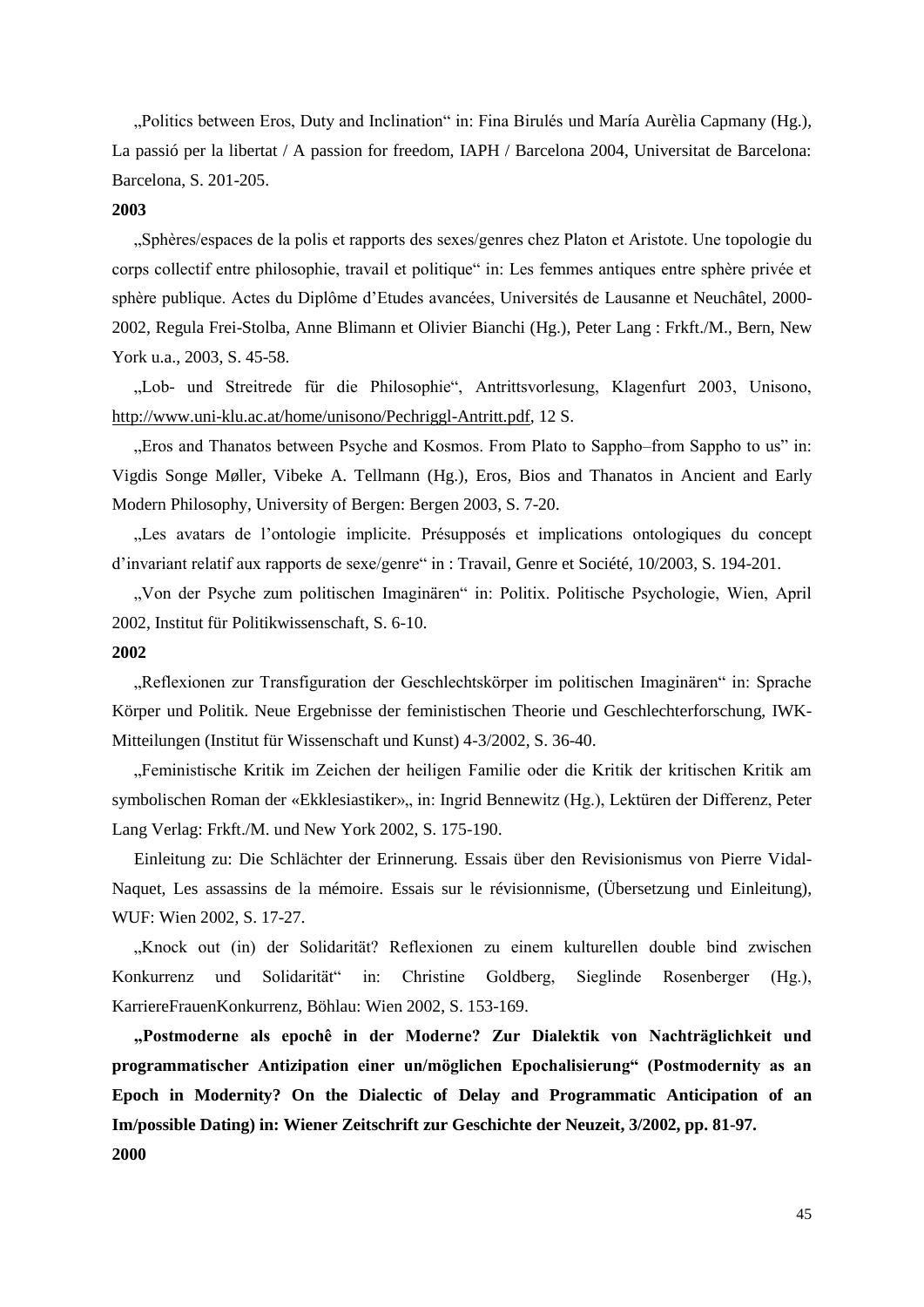"Feministische Kritik–Perspektiven aus der Krise" in: Ursula Floßmann (Hg.), Weiberwahnsinn, Wahnsinnsweiber. Wer braucht Feminismus?, Universitätsverlag Rudolf Trauner: Linz 2000, S. 77- 86.

"Feministische Geschlechterforschung zwischen Anthropologie, Sozial- und Kulturwissenschaften: Grenzziehungen und Gebietsansprüche im Prozess akademischer Instituierung" in: Elisabeth List, Erwin Fiala (Hg.), Kulturwissenschaften in Österreich. Tagungsdokumentation, Universität Graz: Graz 2000, S. 61-65.

#### **Encyclopedia**

## **2005**

"Institution" in: Helmuth Vetter (hgg. unter Mitarbeit von Klaus Eder und Ulrike Kadi), Wörterbuch der phänomenologischen Begriffe, Meiner: Hamburg 2005, S. 290-291.

#### **2004**

"Cornelius Castoriadis" in: Gisela Riescher (Hg.), Politische Theorie der Gegenwart, Kröner: Stuttgart 2004, S. 89-92.

# **Translations**

# **2002**

Die Schlächter der Erinnerung. Essais über den Revisionismus von Pierre Vidal-Naquet, Les assassins de la mémoire. Essais sur le révisionnisme, Übersetzung und Einleitung,WUF: Wien 2002, 221 S.

## **On Education, Politics, Aesthetics (Newsletters)**

### **2006**

"Politik der Angst zwischen Agieren und Handeln: philosophisch-psychoanalytische Betrachtungen", in: AUF–eine Frauenzeitschrift, 2/2006, S. 4-9

# **2005**

"Feministische Geschlechterforschung und Gender Mainstreaming: Auf dem Zug oder unter den Rädern?" in: Eva Blimlinger, Theresa Garstenauer (Hg.), Women/Gender Studies: Against All Odds. Dokumentation der 7. Österreichischen WissenschafterInnentagung, Studien Verlag: Innsbruck 2005, S. 7-13.

## **2004**

"Machtverschiebungen im universitären Feld" in: Koordinationsstelle der Universität Klagenfurt (Hg.), Information. Zeitschrift der Koordinationsstellen Österreichs für Frauen- und Geschlechterforschung sowie Frauenförderung, Klagenfurt 2004, S. 23-26.

# **2002**